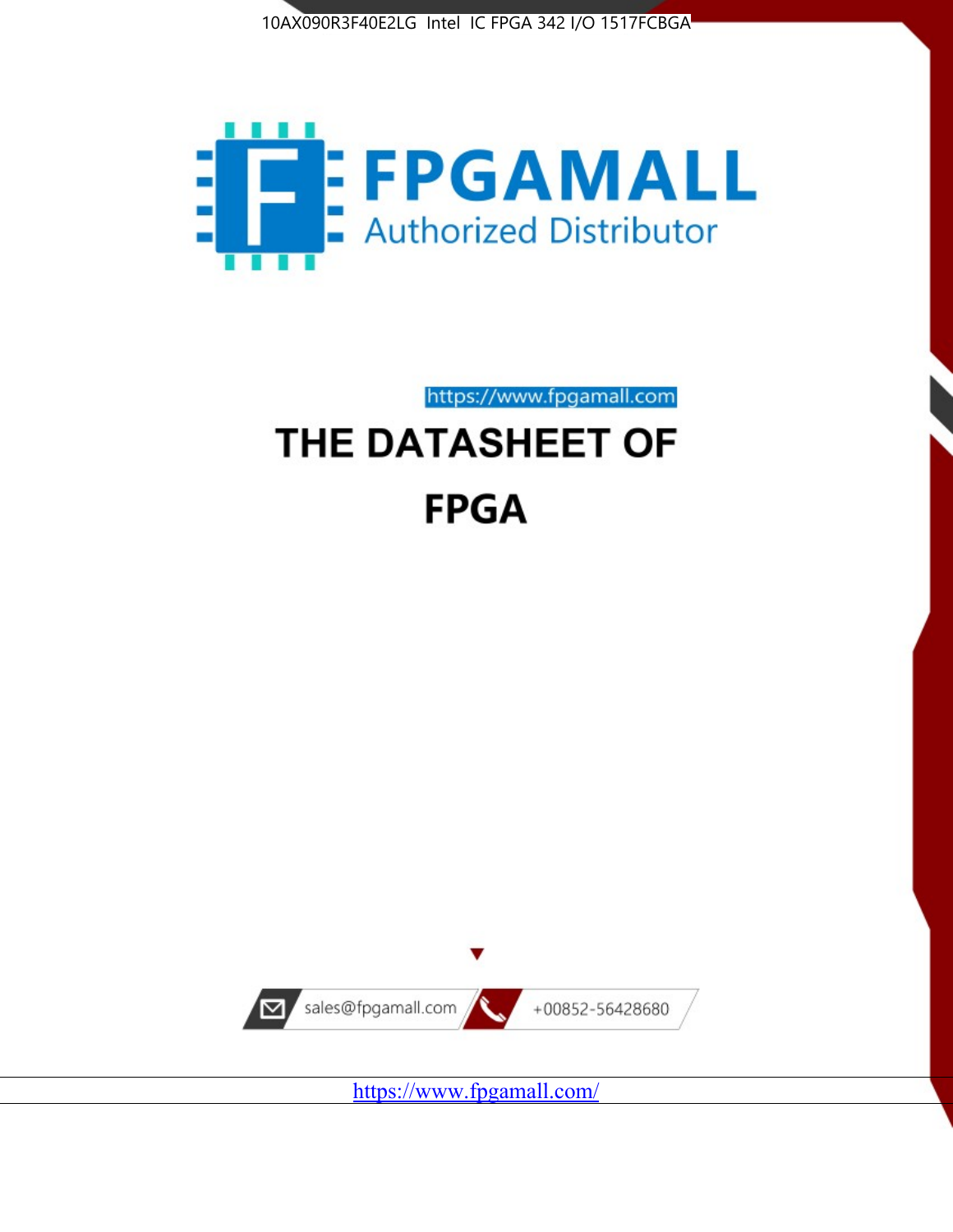10AX090R3F40E2LG Intel IC FPGA 342 I/O 1517FCBGA



# **Intel® Arria® 10 Device Overview**



**A10-OVERVIEW | 2018.12.06** Latest document on the web: **[PDF](https://www.intel.com/content/dam/www/programmable/us/en/pdfs/literature/hb/arria-10/a10_overview.pdf)** | **[HTML](https://www.intel.com/content/www/us/en/programmable/documentation/sam1403480274650.html)**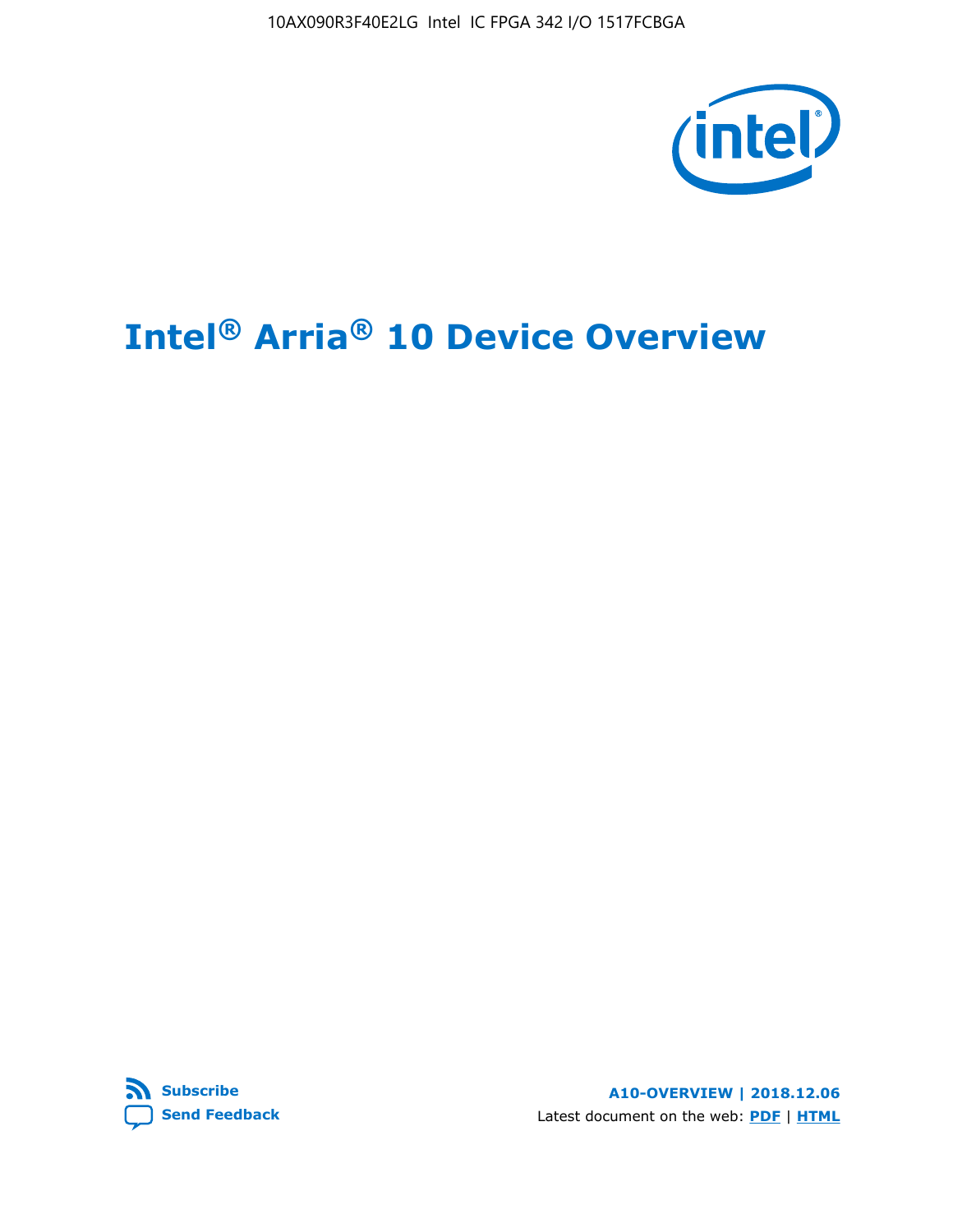

**Contents** 

# **Contents**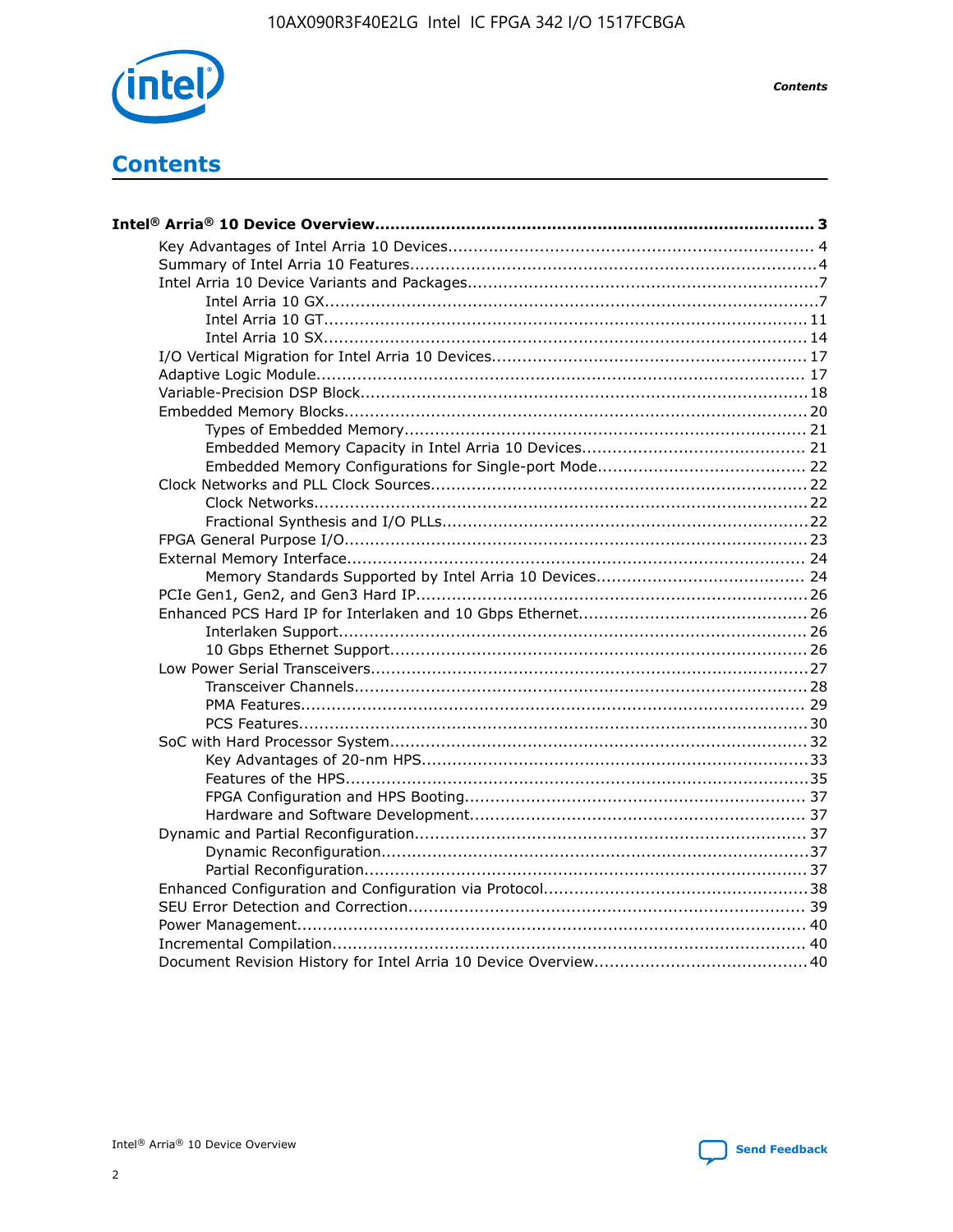**A10-OVERVIEW | 2018.12.06**

**[Send Feedback](mailto:FPGAtechdocfeedback@intel.com?subject=Feedback%20on%20Intel%20Arria%2010%20Device%20Overview%20(A10-OVERVIEW%202018.12.06)&body=We%20appreciate%20your%20feedback.%20In%20your%20comments,%20also%20specify%20the%20page%20number%20or%20paragraph.%20Thank%20you.)**



# **Intel® Arria® 10 Device Overview**

The Intel<sup>®</sup> Arria<sup>®</sup> 10 device family consists of high-performance and power-efficient 20 nm mid-range FPGAs and SoCs.

Intel Arria 10 device family delivers:

- Higher performance than the previous generation of mid-range and high-end FPGAs.
- Power efficiency attained through a comprehensive set of power-saving technologies.

The Intel Arria 10 devices are ideal for high performance, power-sensitive, midrange applications in diverse markets.

| <b>Market</b>         | <b>Applications</b>                                                                                               |
|-----------------------|-------------------------------------------------------------------------------------------------------------------|
| Wireless              | Channel and switch cards in remote radio heads<br>٠<br>Mobile backhaul<br>٠                                       |
| Wireline              | 40G/100G muxponders and transponders<br>٠<br>100G line cards<br>٠<br><b>Bridging</b><br>٠<br>Aggregation<br>٠     |
| <b>Broadcast</b>      | Studio switches<br>٠<br>Servers and transport<br>٠<br>Videoconferencing<br>٠<br>Professional audio and video<br>٠ |
| Computing and Storage | Flash cache<br>٠<br>Cloud computing servers<br>٠<br>Server acceleration<br>٠                                      |
| Medical               | Diagnostic scanners<br>٠<br>Diagnostic imaging<br>٠                                                               |
| Military              | Missile guidance and control<br>٠<br>Radar<br>٠<br>Electronic warfare<br>٠<br>Secure communications<br>٠          |

#### **Table 1. Sample Markets and Ideal Applications for Intel Arria 10 Devices**

#### **Related Information**

- [Intel Arria 10 Device Handbook: Known Issues](http://www.altera.com/support/kdb/solutions/rd07302013_646.html) Lists the planned updates to the *Intel Arria 10 Device Handbook* chapters.
- [Intel Arria 10 GX/GT Device Errata and Design Recommendations](https://www.intel.com/content/www/us/en/programmable/documentation/agz1493851706374.html#yqz1494433888646)
- [Intel Arria 10 SX Device Errata and Design Recommendations](https://www.intel.com/content/www/us/en/programmable/documentation/cru1462832385668.html#cru1462832558642)

Intel Corporation. All rights reserved. Intel, the Intel logo, Altera, Arria, Cyclone, Enpirion, MAX, Nios, Quartus and Stratix words and logos are trademarks of Intel Corporation or its subsidiaries in the U.S. and/or other countries. Intel warrants performance of its FPGA and semiconductor products to current specifications in accordance with Intel's standard warranty, but reserves the right to make changes to any products and services at any time without notice. Intel assumes no responsibility or liability arising out of the application or use of any information, product, or service described herein except as expressly agreed to in writing by Intel. Intel customers are advised to obtain the latest version of device specifications before relying on any published information and before placing orders for products or services. \*Other names and brands may be claimed as the property of others.

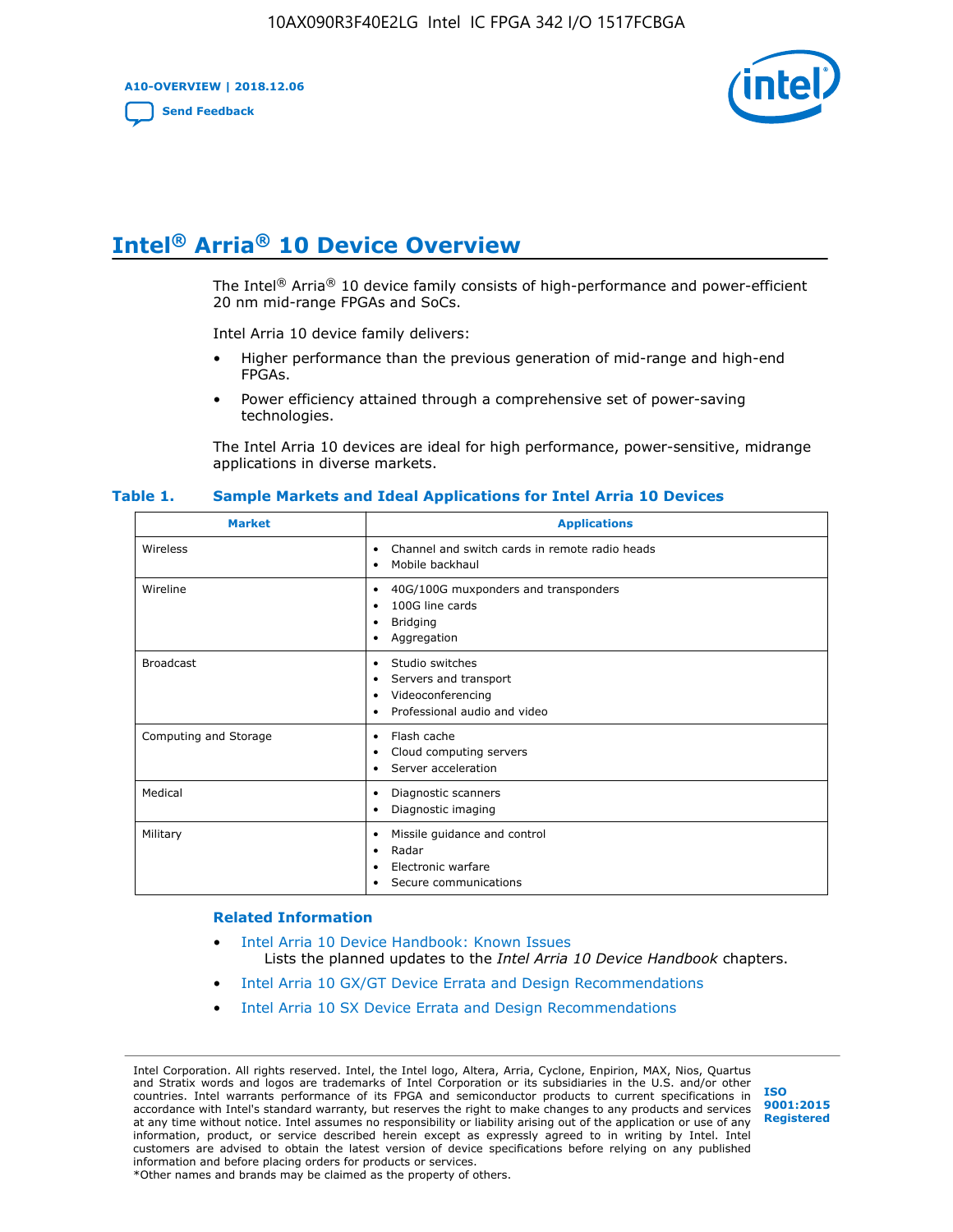

## **Key Advantages of Intel Arria 10 Devices**

## **Table 2. Key Advantages of the Intel Arria 10 Device Family**

| <b>Advantage</b>                                                                                          | <b>Supporting Feature</b>                                                                                                                                                                                                                                                                                                |  |  |  |  |  |  |
|-----------------------------------------------------------------------------------------------------------|--------------------------------------------------------------------------------------------------------------------------------------------------------------------------------------------------------------------------------------------------------------------------------------------------------------------------|--|--|--|--|--|--|
| Enhanced core architecture                                                                                | Built on TSMC's 20 nm process technology<br>٠<br>60% higher performance than the previous generation of mid-range FPGAs<br>٠<br>15% higher performance than the fastest previous-generation FPGA<br>٠                                                                                                                    |  |  |  |  |  |  |
| High-bandwidth integrated<br>transceivers                                                                 | Short-reach rates up to 25.8 Gigabits per second (Gbps)<br>٠<br>Backplane capability up to 12.5 Gbps<br>٠<br>Integrated 10GBASE-KR and 40GBASE-KR4 Forward Error Correction (FEC)<br>٠                                                                                                                                   |  |  |  |  |  |  |
| Improved logic integration and<br>hard IP blocks                                                          | 8-input adaptive logic module (ALM)<br>٠<br>Up to 65.6 megabits (Mb) of embedded memory<br>٠<br>Variable-precision digital signal processing (DSP) blocks<br>Fractional synthesis phase-locked loops (PLLs)<br>Hard PCI Express Gen3 IP blocks<br>Hard memory controllers and PHY up to 2,400 Megabits per second (Mbps) |  |  |  |  |  |  |
| Second generation hard<br>processor system (HPS) with<br>integrated ARM* Cortex*-A9*<br>MPCore* processor | Tight integration of a dual-core ARM Cortex-A9 MPCore processor, hard IP, and an<br>٠<br>FPGA in a single Intel Arria 10 system-on-a-chip (SoC)<br>Supports over 128 Gbps peak bandwidth with integrated data coherency between<br>$\bullet$<br>the processor and the FPGA fabric                                        |  |  |  |  |  |  |
| Advanced power savings                                                                                    | Comprehensive set of advanced power saving features<br>٠<br>Power-optimized MultiTrack routing and core architecture<br>٠<br>Up to 40% lower power compared to previous generation of mid-range FPGAs<br>٠<br>Up to 60% lower power compared to previous generation of high-end FPGAs                                    |  |  |  |  |  |  |

## **Summary of Intel Arria 10 Features**

## **Table 3. Summary of Features for Intel Arria 10 Devices**

| <b>Feature</b>                  | <b>Description</b>                                                                                                                                                                                                                                                                                                                                                                                 |
|---------------------------------|----------------------------------------------------------------------------------------------------------------------------------------------------------------------------------------------------------------------------------------------------------------------------------------------------------------------------------------------------------------------------------------------------|
| Technology                      | TSMC's 20-nm SoC process technology<br>Allows operation at a lower $V_{\text{CC}}$ level of 0.82 V instead of the 0.9 V standard $V_{\text{CC}}$ core voltage                                                                                                                                                                                                                                      |
| Packaging                       | 1.0 mm ball-pitch Fineline BGA packaging<br>٠<br>0.8 mm ball-pitch Ultra Fineline BGA packaging<br>Multiple devices with identical package footprints for seamless migration between different<br><b>FPGA</b> densities<br>Devices with compatible package footprints allow migration to next generation high-end<br>Stratix $@10$ devices<br>RoHS, leaded $(1)$ , and lead-free (Pb-free) options |
| High-performance<br>FPGA fabric | Enhanced 8-input ALM with four registers<br>Improved multi-track routing architecture to reduce congestion and improve compilation time<br>Hierarchical core clocking architecture<br>Fine-grained partial reconfiguration                                                                                                                                                                         |
| Internal memory<br>blocks       | M20K-20-Kb memory blocks with hard error correction code (ECC)<br>Memory logic array block (MLAB)-640-bit memory                                                                                                                                                                                                                                                                                   |
|                                 | continued                                                                                                                                                                                                                                                                                                                                                                                          |



<sup>(1)</sup> Contact Intel for availability.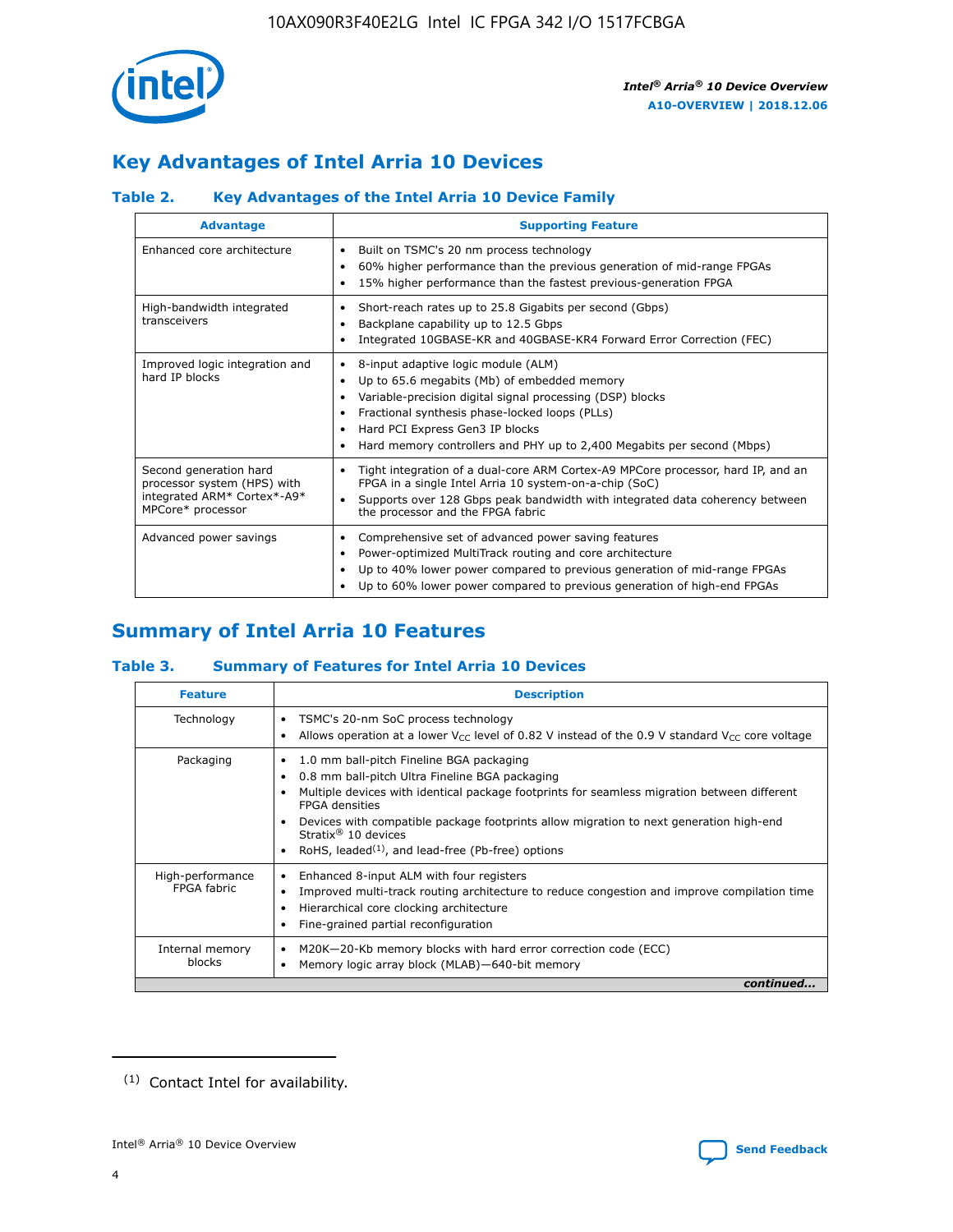$\mathbf{r}$ 



| <b>Feature</b>                         |                                                                                                        | <b>Description</b>                                                                                                                                                                                                                                                                                                                                                                                                                                                                                                                                                                                                                                                                                                                                                                                                                                                            |  |  |  |  |  |  |
|----------------------------------------|--------------------------------------------------------------------------------------------------------|-------------------------------------------------------------------------------------------------------------------------------------------------------------------------------------------------------------------------------------------------------------------------------------------------------------------------------------------------------------------------------------------------------------------------------------------------------------------------------------------------------------------------------------------------------------------------------------------------------------------------------------------------------------------------------------------------------------------------------------------------------------------------------------------------------------------------------------------------------------------------------|--|--|--|--|--|--|
| Embedded Hard IP<br>blocks             | Variable-precision DSP                                                                                 | Native support for signal processing precision levels from $18 \times 19$ to<br>$\bullet$<br>54 x 54<br>Native support for 27 x 27 multiplier mode<br>$\bullet$<br>64-bit accumulator and cascade for systolic finite impulse responses<br>$\bullet$<br>(FIRs)<br>Internal coefficient memory banks<br>$\bullet$<br>Preadder/subtractor for improved efficiency<br>Additional pipeline register to increase performance and reduce<br>power<br>Supports floating point arithmetic:<br>- Perform multiplication, addition, subtraction, multiply-add,<br>multiply-subtract, and complex multiplication.<br>- Supports multiplication with accumulation capability, cascade<br>summation, and cascade subtraction capability.<br>- Dynamic accumulator reset control.<br>- Support direct vector dot and complex multiplication chaining<br>multiply floating point DSP blocks. |  |  |  |  |  |  |
|                                        | Memory controller                                                                                      | DDR4, DDR3, and DDR3L                                                                                                                                                                                                                                                                                                                                                                                                                                                                                                                                                                                                                                                                                                                                                                                                                                                         |  |  |  |  |  |  |
|                                        | PCI Express*                                                                                           | PCI Express (PCIe*) Gen3 (x1, x2, x4, or x8), Gen2 (x1, x2, x4, or x8)<br>and Gen1 (x1, x2, x4, or x8) hard IP with complete protocol stack,<br>endpoint, and root port                                                                                                                                                                                                                                                                                                                                                                                                                                                                                                                                                                                                                                                                                                       |  |  |  |  |  |  |
|                                        | Transceiver I/O                                                                                        | 10GBASE-KR/40GBASE-KR4 Forward Error Correction (FEC)<br>PCS hard IPs that support:<br>٠<br>- 10-Gbps Ethernet (10GbE)<br>- PCIe PIPE interface<br>- Interlaken<br>- Gbps Ethernet (GbE)<br>- Common Public Radio Interface (CPRI) with deterministic latency<br>support<br>- Gigabit-capable passive optical network (GPON) with fast lock-<br>time support<br>13.5G JESD204b<br>$\bullet$<br>8B/10B, 64B/66B, 64B/67B encoders and decoders<br>$\bullet$<br>Custom mode support for proprietary protocols                                                                                                                                                                                                                                                                                                                                                                   |  |  |  |  |  |  |
| Core clock networks                    | $\bullet$                                                                                              | Up to 800 MHz fabric clocking, depending on the application:<br>- 667 MHz external memory interface clocking with 2,400 Mbps DDR4 interface<br>- 800 MHz LVDS interface clocking with 1,600 Mbps LVDS interface<br>Global, regional, and peripheral clock networks<br>Clock networks that are not used can be gated to reduce dynamic power                                                                                                                                                                                                                                                                                                                                                                                                                                                                                                                                   |  |  |  |  |  |  |
| Phase-locked loops<br>(PLLs)           | High-resolution fractional synthesis PLLs:<br>٠<br>Integer PLLs:<br>- Adjacent to general purpose I/Os | - Precision clock synthesis, clock delay compensation, and zero delay buffering (ZDB)<br>- Support integer mode and fractional mode<br>- Fractional mode support with third-order delta-sigma modulation<br>- Support external memory and LVDS interfaces                                                                                                                                                                                                                                                                                                                                                                                                                                                                                                                                                                                                                     |  |  |  |  |  |  |
| FPGA General-purpose<br>$I/Os$ (GPIOs) | On-chip termination (OCT)<br>٠                                                                         | 1.6 Gbps LVDS-every pair can be configured as receiver or transmitter                                                                                                                                                                                                                                                                                                                                                                                                                                                                                                                                                                                                                                                                                                                                                                                                         |  |  |  |  |  |  |
| <b>External Memory</b><br>Interface    | $\bullet$                                                                                              | 1.2 V to 3.0 V single-ended LVTTL/LVCMOS interfacing<br>Hard memory controller- DDR4, DDR3, and DDR3L support<br>$-$ DDR4 $-$ speeds up to 1,200 MHz/2,400 Mbps<br>- DDR3-speeds up to 1,067 MHz/2,133 Mbps<br>Soft memory controller—provides support for RLDRAM $3^{(2)}$ , QDR IV $^{(2)}$ , and QDR II+<br>continued                                                                                                                                                                                                                                                                                                                                                                                                                                                                                                                                                      |  |  |  |  |  |  |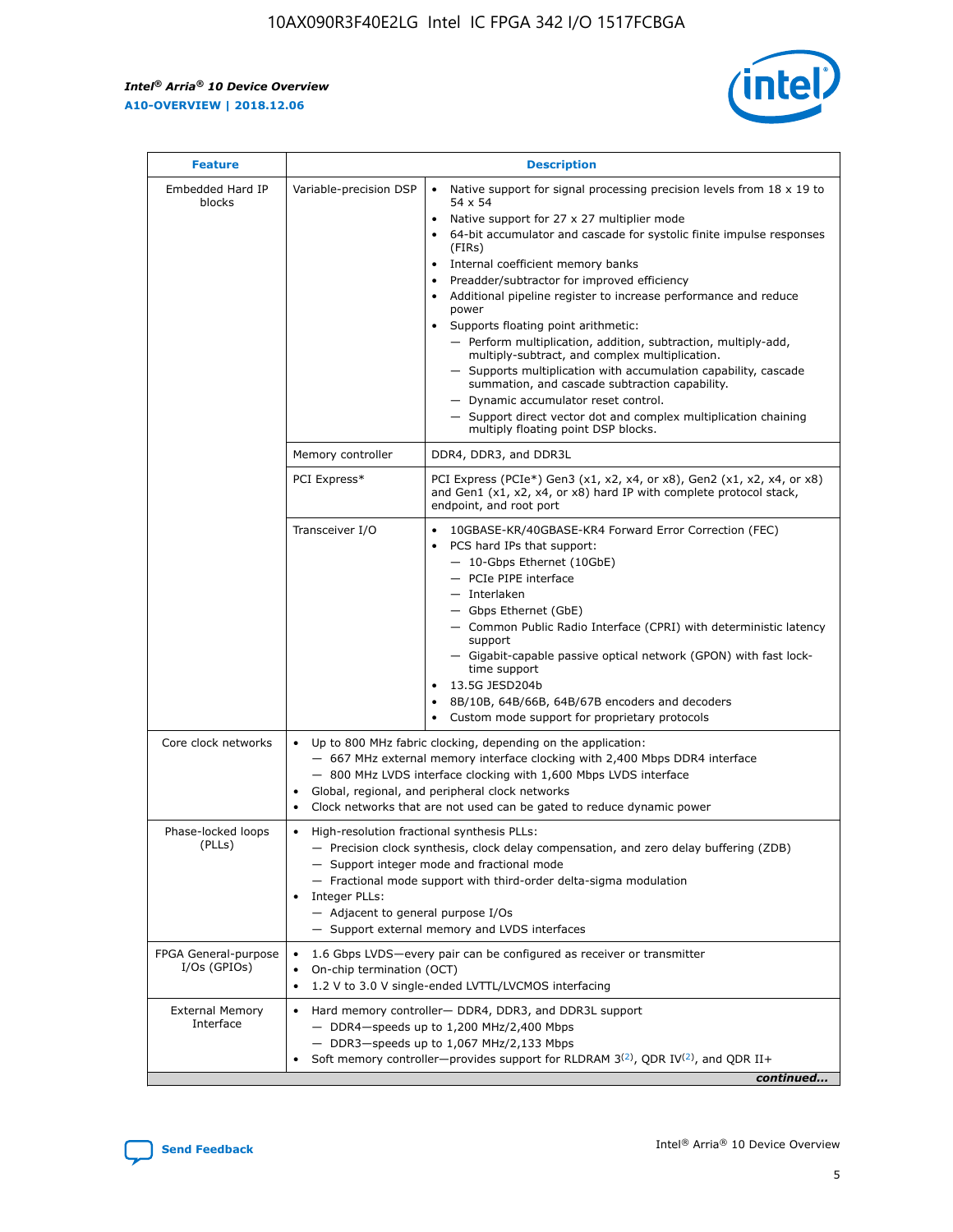

| <b>Feature</b>                                    | <b>Description</b>                                                                                                                                                                                                                                                                                                                                                                                                                                                                                                                                                                                                                                      |
|---------------------------------------------------|---------------------------------------------------------------------------------------------------------------------------------------------------------------------------------------------------------------------------------------------------------------------------------------------------------------------------------------------------------------------------------------------------------------------------------------------------------------------------------------------------------------------------------------------------------------------------------------------------------------------------------------------------------|
| Low-power serial<br>transceivers                  | • Continuous operating range:<br>- Intel Arria 10 GX-1 Gbps to 17.4 Gbps<br>- Intel Arria 10 GT-1 Gbps to 25.8 Gbps<br>Backplane support:<br>$-$ Intel Arria 10 GX-up to 12.5<br>- Intel Arria 10 GT-up to 12.5<br>Extended range down to 125 Mbps with oversampling<br>ATX transmit PLLs with user-configurable fractional synthesis capability<br>• Electronic Dispersion Compensation (EDC) support for XFP, SFP+, QSFP, and CFP optical<br>module<br>Adaptive linear and decision feedback equalization<br>$\bullet$<br>Transmitter pre-emphasis and de-emphasis<br>$\bullet$<br>Dynamic partial reconfiguration of individual transceiver channels |
| <b>HPS</b><br>(Intel Arria 10 SX<br>devices only) | Processor and system<br>Dual-core ARM Cortex-A9 MPCore processor-1.2 GHz CPU with<br>$\bullet$<br>1.5 GHz overdrive capability<br>• 256 KB on-chip RAM and 64 KB on-chip ROM<br>System peripherals-general-purpose timers, watchdog timers, direct<br>memory access (DMA) controller, FPGA configuration manager, and<br>clock and reset managers<br>• Security features—anti-tamper, secure boot, Advanced Encryption<br>Standard (AES) and authentication (SHA)<br>ARM CoreSight* JTAG debug access port, trace port, and on-chip<br>trace storage                                                                                                    |
|                                                   | <b>External interfaces</b><br>Hard memory interface—Hard memory controller (2,400 Mbps DDR4,<br>$\bullet$<br>and 2,133 Mbps DDR3), Quad serial peripheral interface (QSPI) flash<br>controller, NAND flash controller, direct memory access (DMA)<br>controller, Secure Digital/MultiMediaCard (SD/MMC) controller<br>Communication interface-10/100/1000 Ethernet media access<br>control (MAC), USB On-The-GO (OTG) controllers, I <sup>2</sup> C controllers,<br>UART 16550, serial peripheral interface (SPI), and up to 62<br>HPS GPIO interfaces (48 direct-share I/Os)                                                                           |
|                                                   | High-performance ARM AMBA* AXI bus bridges that support<br>Interconnects to core<br>$\bullet$<br>simultaneous read and write<br>HPS-FPGA bridges—include the FPGA-to-HPS, HPS-to-FPGA, and<br>lightweight HPS-to-FPGA bridges that allow the FPGA fabric to issue<br>transactions to slaves in the HPS, and vice versa<br>Configuration bridge that allows HPS configuration manager to<br>configure the core logic via dedicated 32-bit configuration port<br>FPGA-to-HPS SDRAM controller bridge-provides configuration<br>interfaces for the multiport front end (MPFE) of the HPS SDRAM<br>controller                                               |
| Configuration                                     | Tamper protection—comprehensive design protection to protect your valuable IP investments<br>Enhanced 256-bit advanced encryption standard (AES) design security with authentication<br>٠<br>Configuration via protocol (CvP) using PCIe Gen1, Gen2, or Gen3<br>continued                                                                                                                                                                                                                                                                                                                                                                               |

<sup>(2)</sup> Intel Arria 10 devices support this external memory interface using hard PHY with soft memory controller.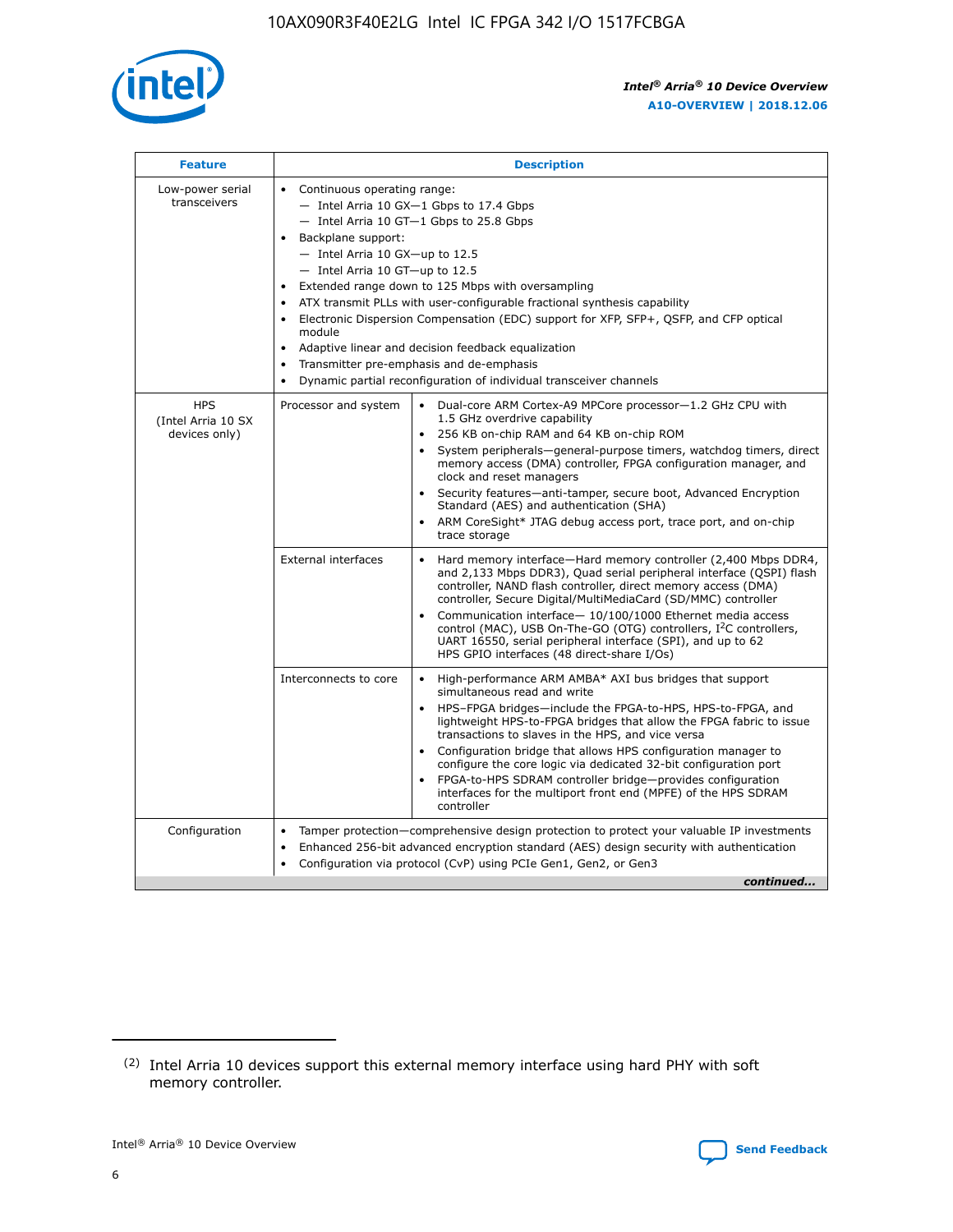

| <b>Feature</b>     | <b>Description</b>                                                                                                                                                                                               |
|--------------------|------------------------------------------------------------------------------------------------------------------------------------------------------------------------------------------------------------------|
|                    | Dynamic reconfiguration of the transceivers and PLLs<br>Fine-grained partial reconfiguration of the core fabric<br>Active Serial x4 Interface<br>$\bullet$                                                       |
| Power management   | SmartVID<br>Low static power device options<br>Programmable Power Technology<br>Intel Quartus <sup>®</sup> Prime integrated power analysis                                                                       |
| Software and tools | Intel Quartus Prime design suite<br>Transceiver toolkit<br>Platform Designer system integration tool<br>DSP Builder for Intel FPGAs<br>OpenCL <sup>™</sup> support<br>Intel SoC FPGA Embedded Design Suite (EDS) |

## **Related Information**

[Intel Arria 10 Transceiver PHY Overview](https://www.intel.com/content/www/us/en/programmable/documentation/nik1398707230472.html#nik1398706768037) Provides details on Intel Arria 10 transceivers.

## **Intel Arria 10 Device Variants and Packages**

#### **Table 4. Device Variants for the Intel Arria 10 Device Family**

| <b>Variant</b>    | <b>Description</b>                                                                                                                                                                                                     |
|-------------------|------------------------------------------------------------------------------------------------------------------------------------------------------------------------------------------------------------------------|
| Intel Arria 10 GX | FPGA featuring 17.4 Gbps transceivers for short reach applications with 12.5 backplane driving<br>capability.                                                                                                          |
| Intel Arria 10 GT | FPGA featuring:<br>17.4 Gbps transceivers for short reach applications with 12.5 backplane driving capability.<br>25.8 Gbps transceivers for supporting CAUI-4 and CEI-25G applications with CFP2 and CFP4<br>modules. |
| Intel Arria 10 SX | SoC integrating ARM-based HPS and FPGA featuring 17.4 Gbps transceivers for short reach<br>applications with 12.5 backplane driving capability.                                                                        |

## **Intel Arria 10 GX**

This section provides the available options, maximum resource counts, and package plan for the Intel Arria 10 GX devices.

The information in this section is correct at the time of publication. For the latest information and to get more details, refer to the Intel FPGA Product Selector.

#### **Related Information**

#### [Intel FPGA Product Selector](http://www.altera.com/products/selector/psg-selector.html) Provides the latest information on Intel products.

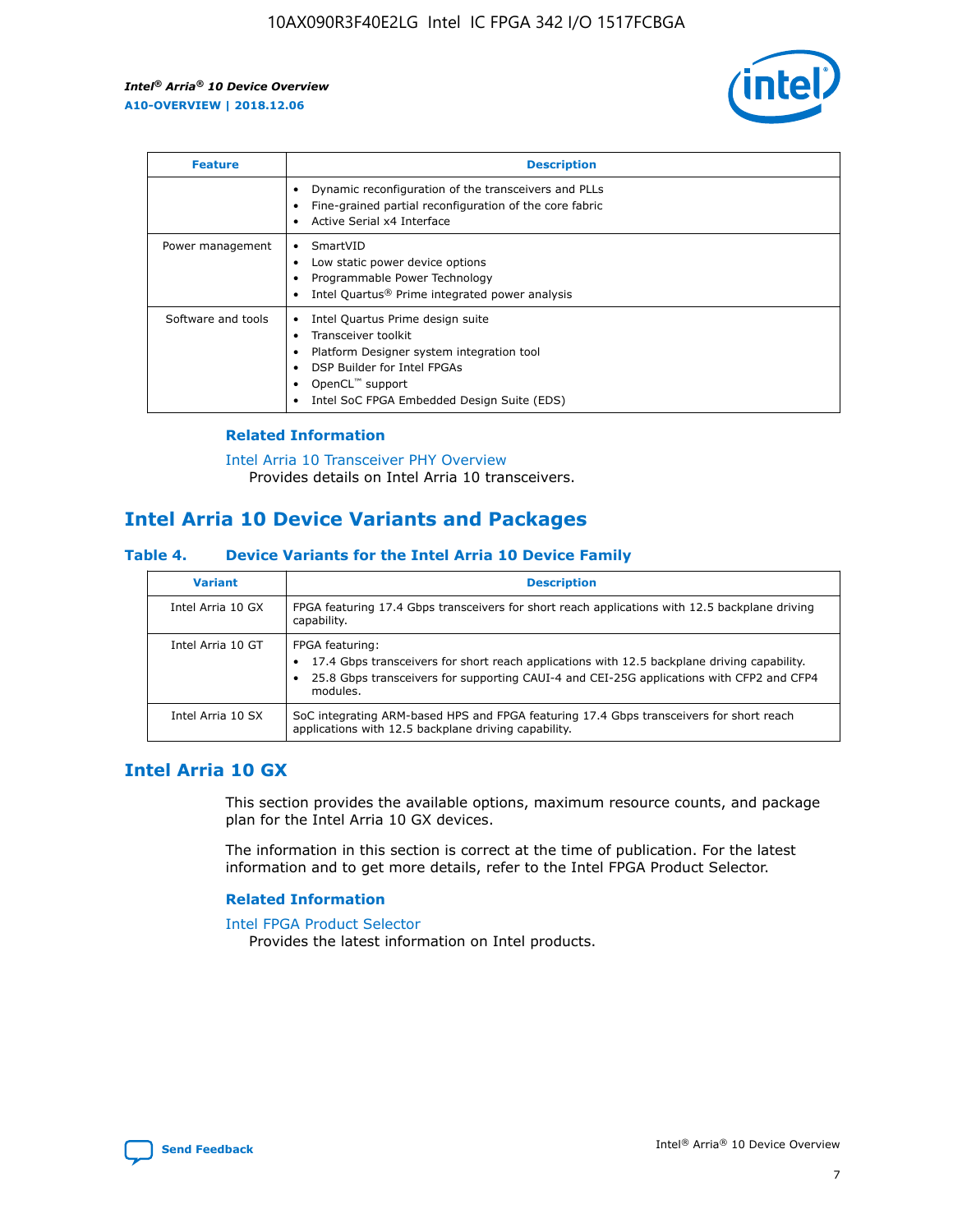

## **Available Options**





#### **Related Information**

[Transceiver Performance for Intel Arria 10 GX/SX Devices](https://www.intel.com/content/www/us/en/programmable/documentation/mcn1413182292568.html#mcn1413213965502) Provides more information about the transceiver speed grade.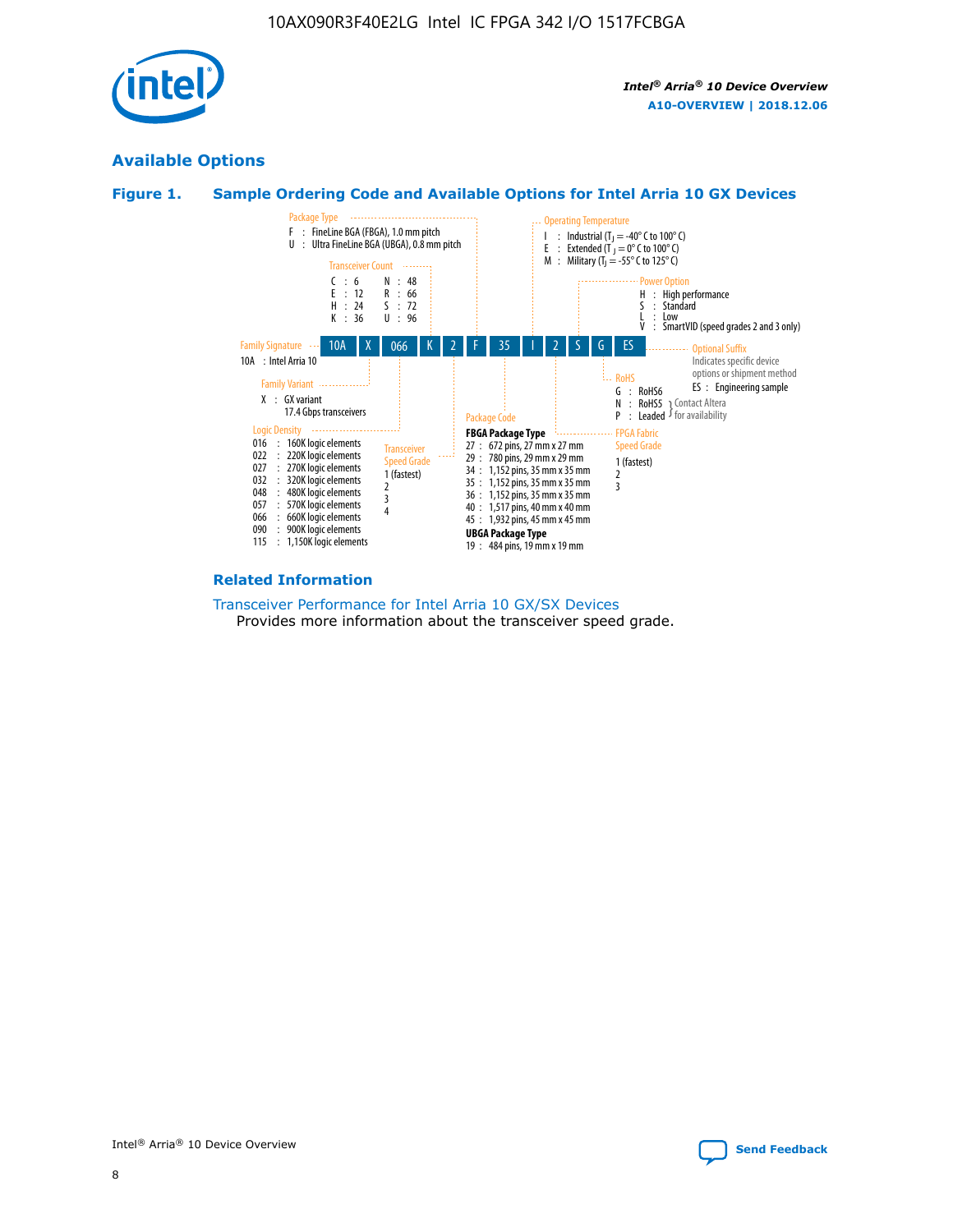

## **Maximum Resources**

#### **Table 5. Maximum Resource Counts for Intel Arria 10 GX Devices (GX 160, GX 220, GX 270, GX 320, and GX 480)**

| <b>Resource</b>         |                              | <b>Product Line</b> |                                                 |            |                |                |  |  |
|-------------------------|------------------------------|---------------------|-------------------------------------------------|------------|----------------|----------------|--|--|
|                         |                              | <b>GX 160</b>       | <b>GX 220</b><br><b>GX 270</b><br><b>GX 320</b> |            |                | <b>GX 480</b>  |  |  |
| Logic Elements (LE) (K) |                              | 160                 | 220                                             | 270        | 320            | 480            |  |  |
| <b>ALM</b>              |                              | 61,510              | 80,330                                          | 101,620    | 119,900        | 183,590        |  |  |
| Register                |                              | 246,040             | 321,320                                         | 406,480    | 479,600        | 734,360        |  |  |
| Memory (Kb)             | M <sub>20</sub> K            | 8,800               | 11,740                                          | 15,000     | 17,820         | 28,620         |  |  |
|                         | <b>MLAB</b>                  | 1,050               | 1,690                                           | 2,452      | 2,727          | 4,164          |  |  |
|                         | Variable-precision DSP Block |                     | 192                                             | 830<br>985 |                | 1,368          |  |  |
| 18 x 19 Multiplier      |                              | 312                 | 384                                             | 1,660      | 1,970          | 2,736          |  |  |
| PLL                     | Fractional<br>Synthesis      | 6                   | 6                                               | 8          | 8              | 12             |  |  |
|                         | I/O                          | 6                   | 6                                               | 8          | 8              | 12             |  |  |
| 17.4 Gbps Transceiver   |                              | 12                  | 12                                              | 24         | 24             | 36             |  |  |
| GPIO <sup>(3)</sup>     |                              | 288                 | 288                                             | 384        | 384            | 492            |  |  |
| LVDS Pair $(4)$         |                              | 120                 | 120                                             | 168        | 168            | 222            |  |  |
| PCIe Hard IP Block      |                              | 1                   | 1                                               | 2          | $\overline{2}$ | $\overline{2}$ |  |  |
| Hard Memory Controller  |                              | 6                   | 6                                               | 8          | 8              | 12             |  |  |

<sup>(4)</sup> Each LVDS I/O pair can be used as differential input or output.



<sup>(3)</sup> The number of GPIOs does not include transceiver I/Os. In the Intel Quartus Prime software, the number of user I/Os includes transceiver I/Os.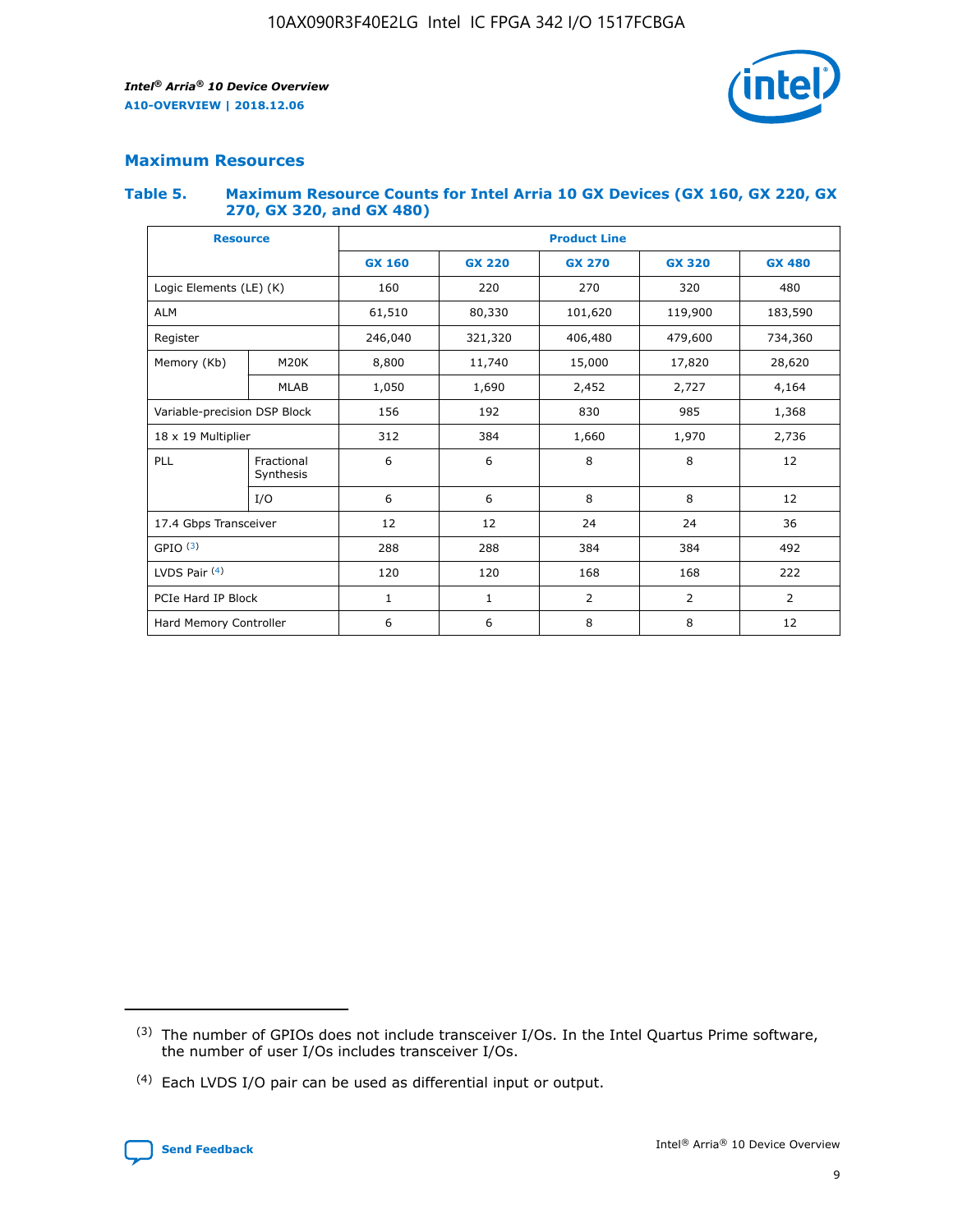

## **Table 6. Maximum Resource Counts for Intel Arria 10 GX Devices (GX 570, GX 660, GX 900, and GX 1150)**

|                              | <b>Resource</b>         | <b>Product Line</b> |                |                |                |  |  |  |
|------------------------------|-------------------------|---------------------|----------------|----------------|----------------|--|--|--|
|                              |                         | <b>GX 570</b>       | <b>GX 660</b>  | <b>GX 900</b>  | <b>GX 1150</b> |  |  |  |
| Logic Elements (LE) (K)      |                         | 570                 | 660            | 900            | 1,150          |  |  |  |
| <b>ALM</b>                   |                         | 217,080             | 251,680        | 339,620        | 427,200        |  |  |  |
| Register                     |                         | 868,320             | 1,006,720      | 1,358,480      | 1,708,800      |  |  |  |
| Memory (Kb)                  | <b>M20K</b>             | 36,000              | 42,620         | 48,460         | 54,260         |  |  |  |
|                              | <b>MLAB</b>             | 5,096               | 5,788          | 9,386          | 12,984         |  |  |  |
| Variable-precision DSP Block |                         | 1,523               | 1,687          | 1,518          | 1,518          |  |  |  |
|                              | 18 x 19 Multiplier      |                     | 3,374          | 3,036          | 3,036          |  |  |  |
| PLL                          | Fractional<br>Synthesis | 16                  | 16             | 32             | 32             |  |  |  |
|                              | I/O                     | 16                  | 16             | 16             | 16             |  |  |  |
| 17.4 Gbps Transceiver        |                         | 48                  | 48             |                | 96             |  |  |  |
| GPIO <sup>(3)</sup>          |                         | 696                 | 696            | 768            | 768            |  |  |  |
| LVDS Pair $(4)$              |                         | 324                 | 324<br>384     |                | 384            |  |  |  |
| PCIe Hard IP Block           |                         | 2                   | $\overline{2}$ | $\overline{4}$ | $\overline{4}$ |  |  |  |
| Hard Memory Controller       |                         | 16                  | 16             | 16             | 16             |  |  |  |

## **Package Plan**

## **Table 7. Package Plan for Intel Arria 10 GX Devices (U19, F27, and F29)**

Refer to I/O and High Speed I/O in Intel Arria 10 Devices chapter for the number of 3 V I/O, LVDS I/O, and LVDS channels in each device package.

| <b>Product Line</b> | U <sub>19</sub><br>$(19 \text{ mm} \times 19 \text{ mm})$<br>484-pin UBGA) |          |             |         | <b>F27</b><br>(27 mm × 27 mm,<br>672-pin FBGA) |             | <b>F29</b><br>(29 mm × 29 mm,<br>780-pin FBGA) |          |             |  |
|---------------------|----------------------------------------------------------------------------|----------|-------------|---------|------------------------------------------------|-------------|------------------------------------------------|----------|-------------|--|
|                     | 3 V I/O                                                                    | LVDS I/O | <b>XCVR</b> | 3 V I/O | <b>LVDS I/O</b>                                | <b>XCVR</b> | 3 V I/O                                        | LVDS I/O | <b>XCVR</b> |  |
| GX 160              | 48                                                                         | 192      | 6           | 48      | 192                                            | 12          | 48                                             | 240      | 12          |  |
| GX 220              | 48                                                                         | 192      | 6           | 48      | 192                                            | 12          | 48                                             | 240      | 12          |  |
| GX 270              |                                                                            |          |             | 48      | 192                                            | 12          | 48                                             | 312      | 12          |  |
| GX 320              |                                                                            |          |             | 48      | 192                                            | 12          | 48                                             | 312      | 12          |  |
| GX 480              |                                                                            |          |             |         |                                                |             | 48                                             | 312      | 12          |  |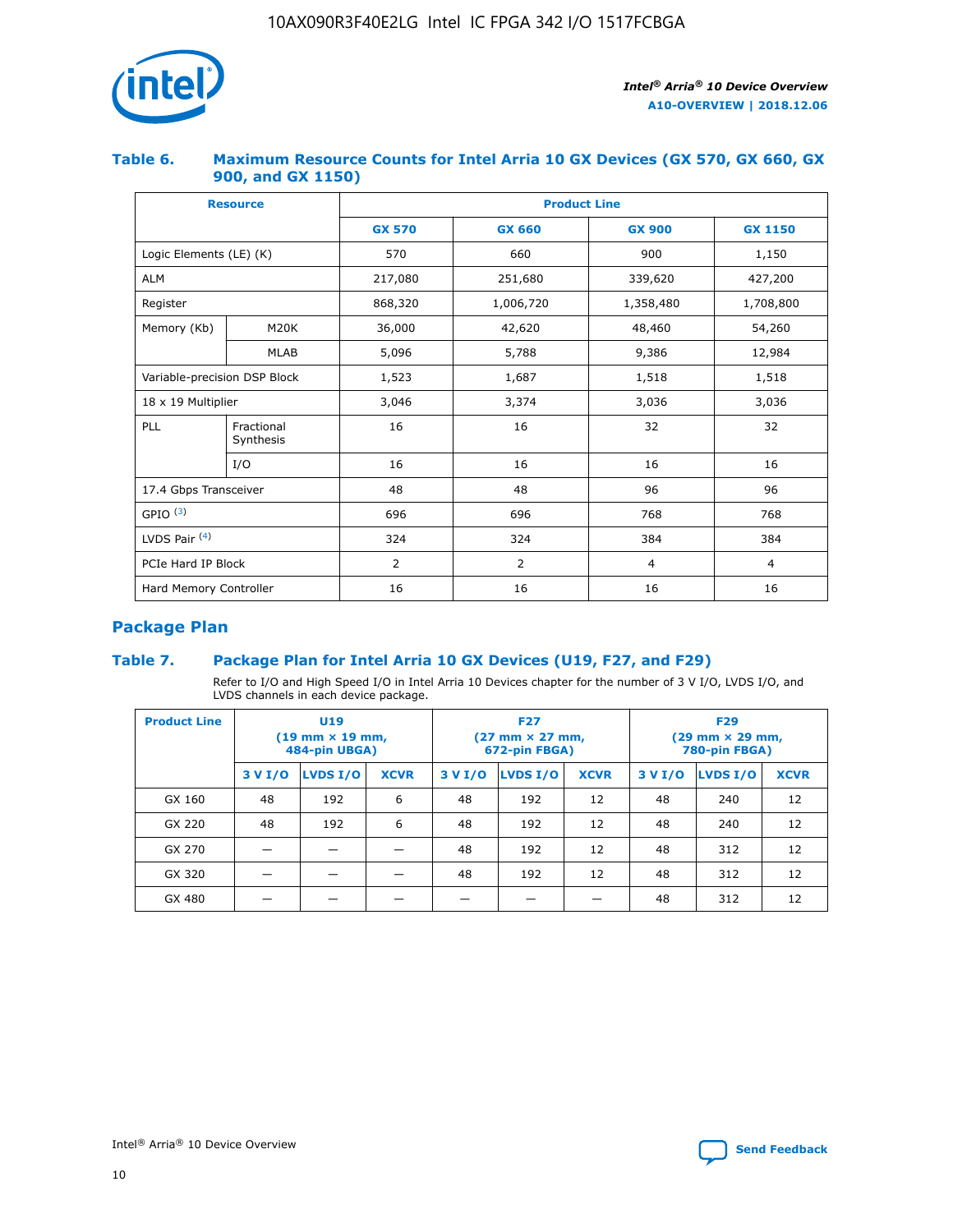

#### **Table 8. Package Plan for Intel Arria 10 GX Devices (F34, F35, NF40, and KF40)**

Refer to I/O and High Speed I/O in Intel Arria 10 Devices chapter for the number of 3 V I/O, LVDS I/O, and LVDS channels in each device package.

| <b>Product Line</b> | <b>F34</b><br>$(35 \text{ mm} \times 35 \text{ mm})$<br><b>1152-pin FBGA)</b> |                    | <b>F35</b><br>$(35 \text{ mm} \times 35 \text{ mm})$<br><b>1152-pin FBGA)</b> |           | <b>KF40</b><br>$(40$ mm $\times$ 40 mm,<br>1517-pin FBGA) |             |           | <b>NF40</b><br>$(40 \text{ mm} \times 40 \text{ mm})$<br>1517-pin FBGA) |             |           |                    |             |
|---------------------|-------------------------------------------------------------------------------|--------------------|-------------------------------------------------------------------------------|-----------|-----------------------------------------------------------|-------------|-----------|-------------------------------------------------------------------------|-------------|-----------|--------------------|-------------|
|                     | 3V<br>I/O                                                                     | <b>LVDS</b><br>I/O | <b>XCVR</b>                                                                   | 3V<br>I/O | <b>LVDS</b><br>I/O                                        | <b>XCVR</b> | 3V<br>I/O | <b>LVDS</b><br>I/O                                                      | <b>XCVR</b> | 3V<br>I/O | <b>LVDS</b><br>I/O | <b>XCVR</b> |
| GX 270              | 48                                                                            | 336                | 24                                                                            | 48        | 336                                                       | 24          |           |                                                                         |             |           |                    |             |
| GX 320              | 48                                                                            | 336                | 24                                                                            | 48        | 336                                                       | 24          |           |                                                                         |             |           |                    |             |
| GX 480              | 48                                                                            | 444                | 24                                                                            | 48        | 348                                                       | 36          |           |                                                                         |             |           |                    |             |
| GX 570              | 48                                                                            | 444                | 24                                                                            | 48        | 348                                                       | 36          | 96        | 600                                                                     | 36          | 48        | 540                | 48          |
| GX 660              | 48                                                                            | 444                | 24                                                                            | 48        | 348                                                       | 36          | 96        | 600                                                                     | 36          | 48        | 540                | 48          |
| GX 900              |                                                                               | 504                | 24                                                                            | –         |                                                           | -           |           |                                                                         |             |           | 600                | 48          |
| GX 1150             |                                                                               | 504                | 24                                                                            |           |                                                           |             |           |                                                                         |             |           | 600                | 48          |

#### **Table 9. Package Plan for Intel Arria 10 GX Devices (RF40, NF45, SF45, and UF45)**

Refer to I/O and High Speed I/O in Intel Arria 10 Devices chapter for the number of 3 V I/O, LVDS I/O, and LVDS channels in each device package.

| <b>Product Line</b> | <b>RF40</b><br>$(40$ mm $\times$ 40 mm,<br>1517-pin FBGA) |                    |             | <b>NF45</b><br>$(45 \text{ mm} \times 45 \text{ mm})$<br><b>1932-pin FBGA)</b> |                    |             | <b>SF45</b><br>$(45 \text{ mm} \times 45 \text{ mm})$<br><b>1932-pin FBGA)</b> |                    |             | <b>UF45</b><br>$(45 \text{ mm} \times 45 \text{ mm})$<br><b>1932-pin FBGA)</b> |                    |             |
|---------------------|-----------------------------------------------------------|--------------------|-------------|--------------------------------------------------------------------------------|--------------------|-------------|--------------------------------------------------------------------------------|--------------------|-------------|--------------------------------------------------------------------------------|--------------------|-------------|
|                     | 3V<br>I/O                                                 | <b>LVDS</b><br>I/O | <b>XCVR</b> | 3 V<br>I/O                                                                     | <b>LVDS</b><br>I/O | <b>XCVR</b> | 3 V<br>I/O                                                                     | <b>LVDS</b><br>I/O | <b>XCVR</b> | 3V<br>I/O                                                                      | <b>LVDS</b><br>I/O | <b>XCVR</b> |
| GX 900              |                                                           | 342                | 66          | _                                                                              | 768                | 48          |                                                                                | 624                | 72          |                                                                                | 480                | 96          |
| GX 1150             |                                                           | 342                | 66          | _                                                                              | 768                | 48          |                                                                                | 624                | 72          |                                                                                | 480                | 96          |

#### **Related Information**

[I/O and High-Speed Differential I/O Interfaces in Intel Arria 10 Devices chapter, Intel](https://www.intel.com/content/www/us/en/programmable/documentation/sam1403482614086.html#sam1403482030321) [Arria 10 Device Handbook](https://www.intel.com/content/www/us/en/programmable/documentation/sam1403482614086.html#sam1403482030321)

Provides the number of 3 V and LVDS I/Os, and LVDS channels for each Intel Arria 10 device package.

## **Intel Arria 10 GT**

This section provides the available options, maximum resource counts, and package plan for the Intel Arria 10 GT devices.

The information in this section is correct at the time of publication. For the latest information and to get more details, refer to the Intel FPGA Product Selector.

#### **Related Information**

#### [Intel FPGA Product Selector](http://www.altera.com/products/selector/psg-selector.html)

Provides the latest information on Intel products.

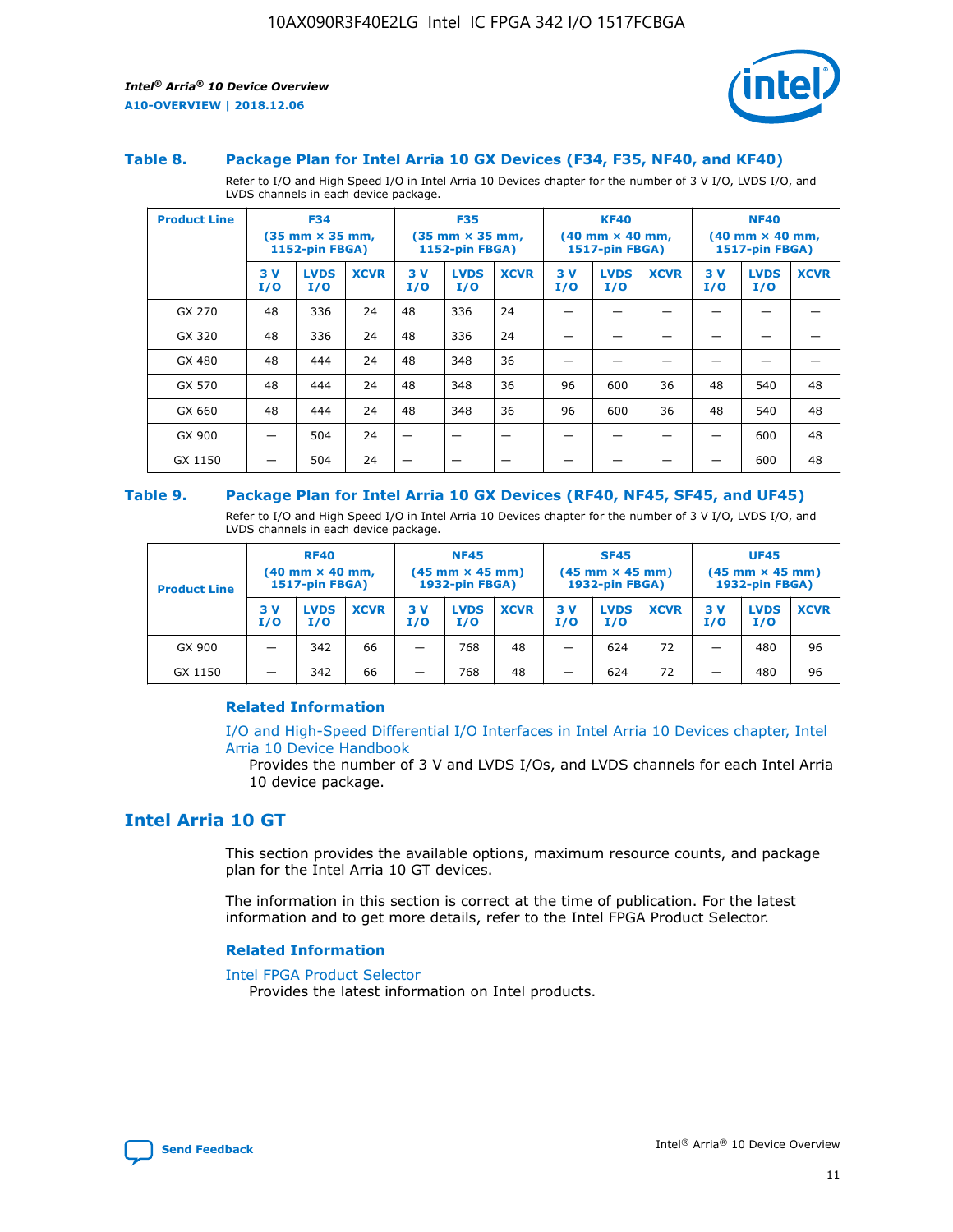

## **Available Options**

## **Figure 2. Sample Ordering Code and Available Options for Intel Arria 10 GT Devices**

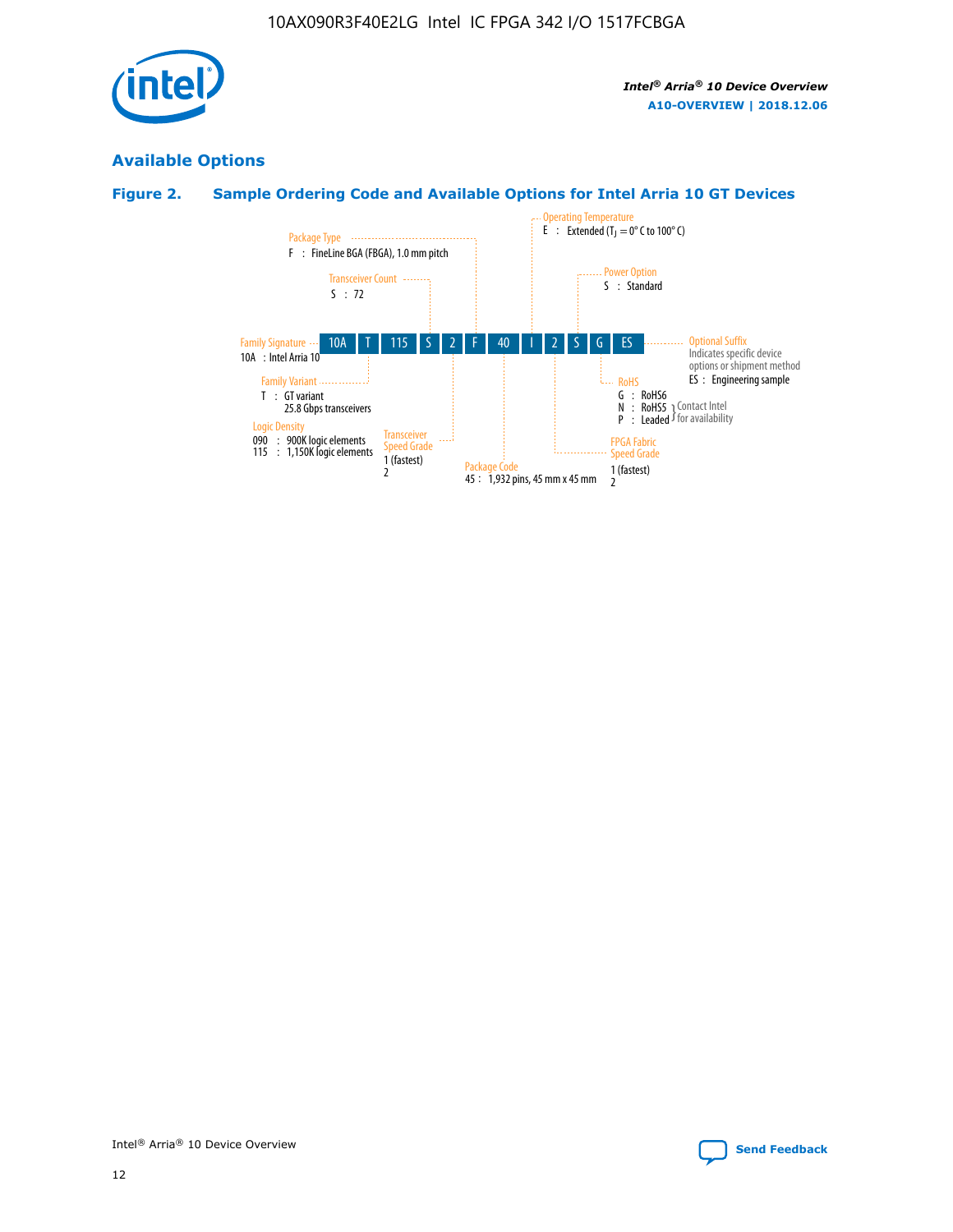

## **Maximum Resources**

#### **Table 10. Maximum Resource Counts for Intel Arria 10 GT Devices**

|                              | <b>Resource</b>      | <b>Product Line</b> |                |  |
|------------------------------|----------------------|---------------------|----------------|--|
|                              |                      | <b>GT 900</b>       | GT 1150        |  |
| Logic Elements (LE) (K)      |                      | 900                 | 1,150          |  |
| <b>ALM</b>                   |                      | 339,620             | 427,200        |  |
| Register                     |                      | 1,358,480           | 1,708,800      |  |
| Memory (Kb)                  | M20K                 | 48,460              | 54,260         |  |
|                              | <b>MLAB</b>          | 9,386               | 12,984         |  |
| Variable-precision DSP Block |                      | 1,518               | 1,518          |  |
| 18 x 19 Multiplier           |                      | 3,036               | 3,036          |  |
| <b>PLL</b>                   | Fractional Synthesis | 32                  | 32             |  |
|                              | I/O                  | 16                  | 16             |  |
| Transceiver                  | 17.4 Gbps            | 72(5)               | 72(5)          |  |
|                              | 25.8 Gbps            | 6                   | 6              |  |
| GPIO <sup>(6)</sup>          |                      | 624                 | 624            |  |
| LVDS Pair $(7)$              |                      | 312                 | 312            |  |
| PCIe Hard IP Block           |                      | $\overline{4}$      | $\overline{4}$ |  |
| Hard Memory Controller       |                      | 16                  | 16             |  |

#### **Related Information**

#### [Intel Arria 10 GT Channel Usage](https://www.intel.com/content/www/us/en/programmable/documentation/nik1398707230472.html#nik1398707008178)

Configuring GT/GX channels in Intel Arria 10 GT devices.

## **Package Plan**

#### **Table 11. Package Plan for Intel Arria 10 GT Devices**

Refer to I/O and High Speed I/O in Intel Arria 10 Devices chapter for the number of 3 V I/O, LVDS I/O, and LVDS channels in each device package.

| <b>Product Line</b> | <b>SF45</b><br>(45 mm × 45 mm, 1932-pin FBGA) |                 |             |  |  |  |
|---------------------|-----------------------------------------------|-----------------|-------------|--|--|--|
|                     | 3 V I/O                                       | <b>LVDS I/O</b> | <b>XCVR</b> |  |  |  |
| GT 900              |                                               | 624             | 72          |  |  |  |
| GT 1150             |                                               | 624             | 72          |  |  |  |

<sup>(7)</sup> Each LVDS I/O pair can be used as differential input or output.



 $(5)$  If all 6 GT channels are in use, 12 of the GX channels are not usable.

<sup>(6)</sup> The number of GPIOs does not include transceiver I/Os. In the Intel Quartus Prime software, the number of user I/Os includes transceiver I/Os.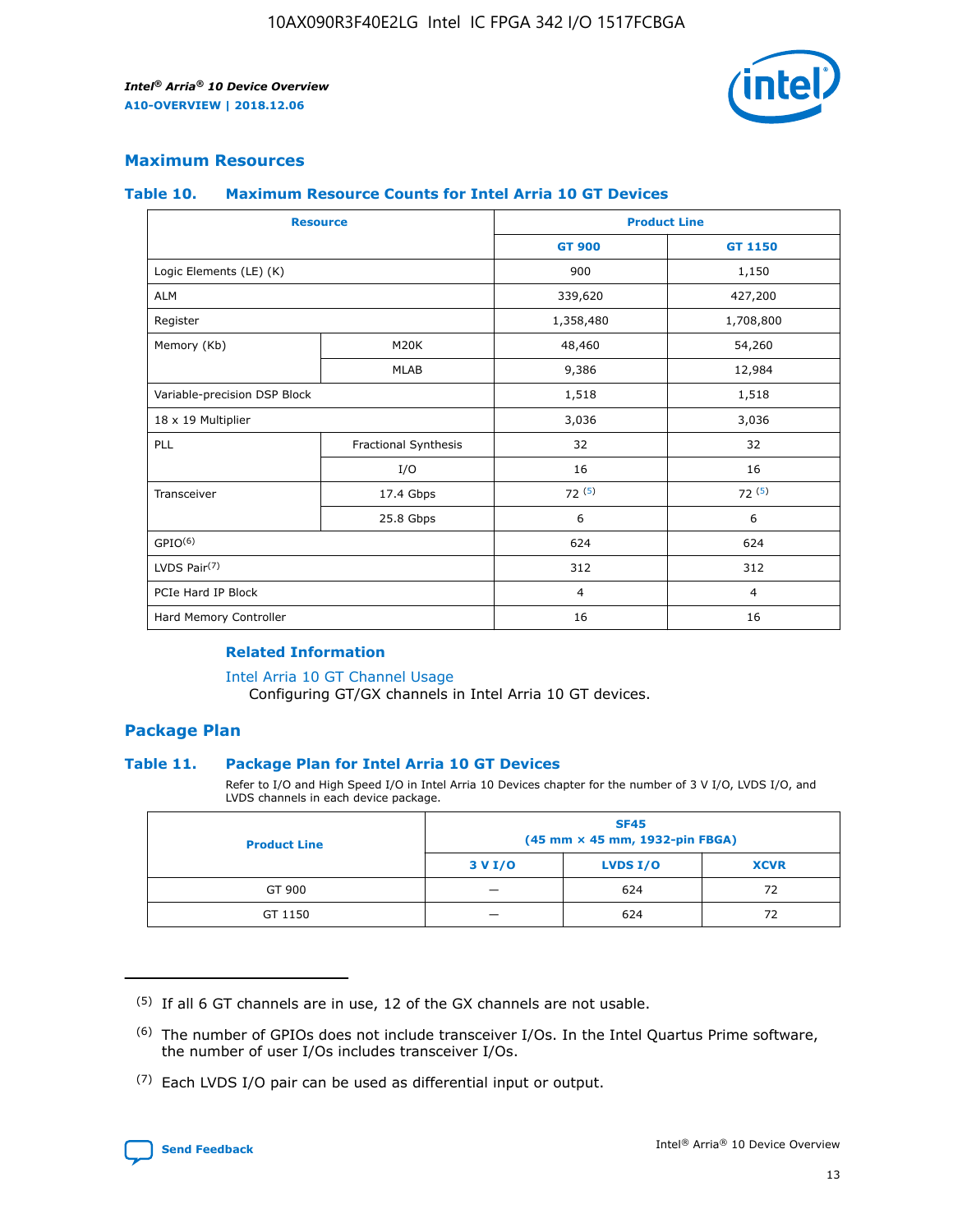

#### **Related Information**

[I/O and High-Speed Differential I/O Interfaces in Intel Arria 10 Devices chapter, Intel](https://www.intel.com/content/www/us/en/programmable/documentation/sam1403482614086.html#sam1403482030321) [Arria 10 Device Handbook](https://www.intel.com/content/www/us/en/programmable/documentation/sam1403482614086.html#sam1403482030321)

Provides the number of 3 V and LVDS I/Os, and LVDS channels for each Intel Arria 10 device package.

## **Intel Arria 10 SX**

This section provides the available options, maximum resource counts, and package plan for the Intel Arria 10 SX devices.

The information in this section is correct at the time of publication. For the latest information and to get more details, refer to the Intel FPGA Product Selector.

#### **Related Information**

[Intel FPGA Product Selector](http://www.altera.com/products/selector/psg-selector.html) Provides the latest information on Intel products.

#### **Available Options**

#### **Figure 3. Sample Ordering Code and Available Options for Intel Arria 10 SX Devices**



#### **Related Information**

[Transceiver Performance for Intel Arria 10 GX/SX Devices](https://www.intel.com/content/www/us/en/programmable/documentation/mcn1413182292568.html#mcn1413213965502) Provides more information about the transceiver speed grade.

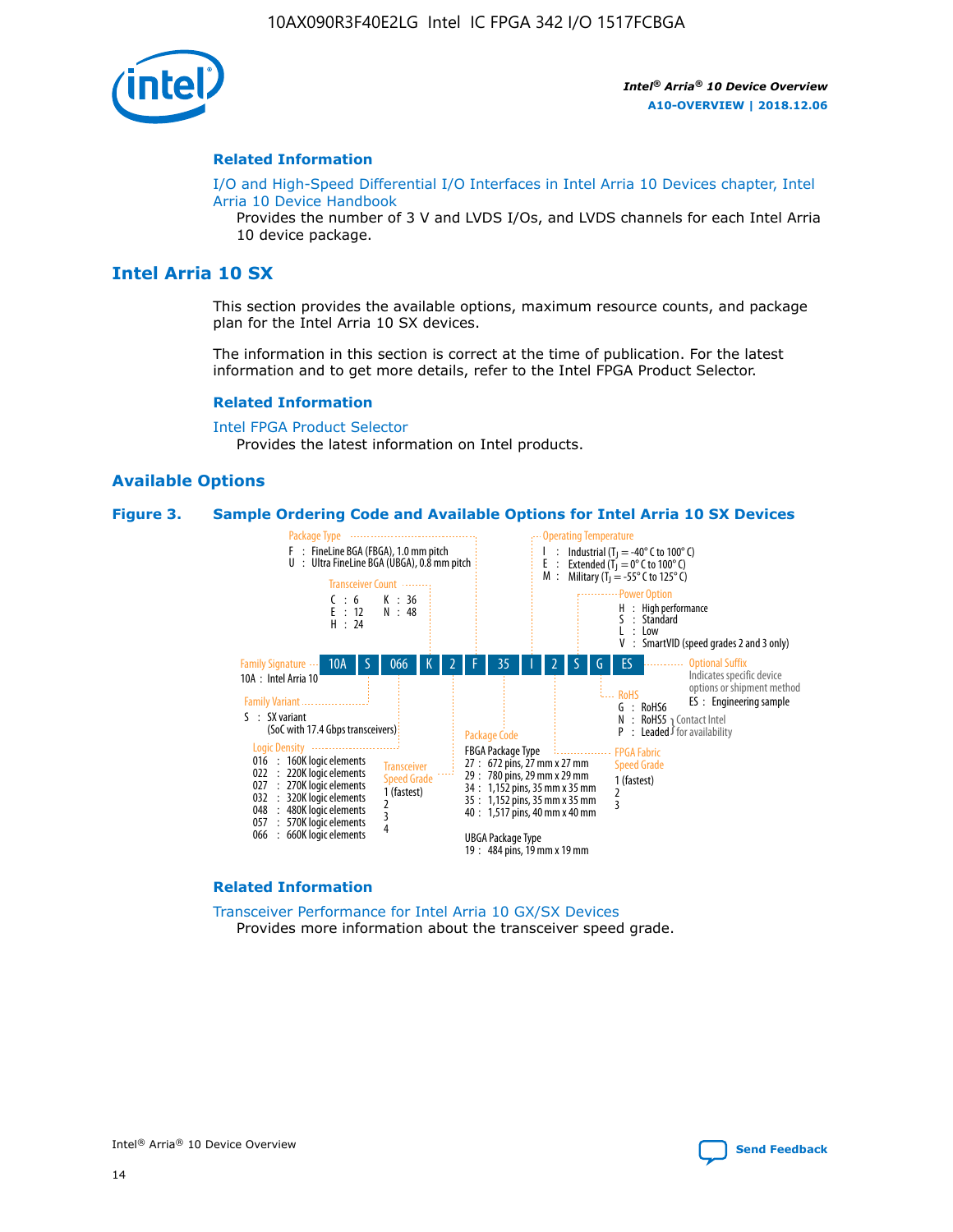

## **Maximum Resources**

#### **Table 12. Maximum Resource Counts for Intel Arria 10 SX Devices**

| <b>Resource</b>                   |                         | <b>Product Line</b> |               |                |                |                |                |                |  |  |  |
|-----------------------------------|-------------------------|---------------------|---------------|----------------|----------------|----------------|----------------|----------------|--|--|--|
|                                   |                         | <b>SX 160</b>       | <b>SX 220</b> | <b>SX 270</b>  | <b>SX 320</b>  | <b>SX 480</b>  | <b>SX 570</b>  | <b>SX 660</b>  |  |  |  |
| Logic Elements (LE) (K)           |                         | 160                 | 220           | 270            | 320            | 480            | 570            | 660            |  |  |  |
| <b>ALM</b>                        |                         | 61,510              | 80,330        | 101,620        | 119,900        | 183,590        | 217,080        | 251,680        |  |  |  |
| Register                          |                         | 246,040             | 321,320       | 406,480        | 479,600        | 734,360        | 868,320        | 1,006,720      |  |  |  |
| Memory (Kb)                       | M <sub>20</sub> K       | 8,800               | 11,740        | 15,000         | 17,820         | 28,620         | 36,000         | 42,620         |  |  |  |
|                                   | <b>MLAB</b>             | 1,050               | 1,690         | 2,452          | 2,727          | 4,164          | 5,096          | 5,788          |  |  |  |
| Variable-precision DSP Block      |                         | 156                 | 192           | 830            | 985            | 1,368          | 1,523          | 1,687          |  |  |  |
| 18 x 19 Multiplier                |                         | 312                 | 384           | 1,660          | 1,970          | 2,736          | 3,046          | 3,374          |  |  |  |
| PLL                               | Fractional<br>Synthesis | 6                   | 6             | 8              | 8              | 12             | 16             | 16             |  |  |  |
|                                   | I/O                     | 6                   | 6             | 8              | 8              | 12             | 16             | 16             |  |  |  |
| 17.4 Gbps Transceiver             |                         | 12                  | 12            | 24             | 24             | 36             | 48             | 48             |  |  |  |
| GPIO <sup>(8)</sup>               |                         | 288                 | 288           | 384            | 384            | 492            | 696            | 696            |  |  |  |
| LVDS Pair $(9)$                   |                         | 120                 | 120           | 168            | 168            | 174            | 324            | 324            |  |  |  |
| PCIe Hard IP Block                |                         | $\mathbf{1}$        | $\mathbf{1}$  | $\overline{2}$ | $\overline{2}$ | $\overline{2}$ | $\overline{2}$ | $\overline{2}$ |  |  |  |
| Hard Memory Controller            |                         | 6                   | 6             | 8              | 8              | 12             | 16             | 16             |  |  |  |
| ARM Cortex-A9 MPCore<br>Processor |                         | Yes                 | Yes           | Yes            | Yes            | Yes            | Yes            | <b>Yes</b>     |  |  |  |

## **Package Plan**

#### **Table 13. Package Plan for Intel Arria 10 SX Devices (U19, F27, F29, and F34)**

Refer to I/O and High Speed I/O in Intel Arria 10 Devices chapter for the number of 3 V I/O, LVDS I/O, and LVDS channels in each device package.

| <b>Product Line</b> | U <sub>19</sub><br>$(19 \text{ mm} \times 19 \text{ mm})$<br>484-pin UBGA) |                    | <b>F27</b><br>$(27 \text{ mm} \times 27 \text{ mm})$<br>672-pin FBGA) |           | <b>F29</b><br>$(29 \text{ mm} \times 29 \text{ mm})$<br>780-pin FBGA) |             |            | <b>F34</b><br>$(35 \text{ mm} \times 35 \text{ mm})$<br><b>1152-pin FBGA)</b> |             |           |                    |             |
|---------------------|----------------------------------------------------------------------------|--------------------|-----------------------------------------------------------------------|-----------|-----------------------------------------------------------------------|-------------|------------|-------------------------------------------------------------------------------|-------------|-----------|--------------------|-------------|
|                     | 3V<br>I/O                                                                  | <b>LVDS</b><br>I/O | <b>XCVR</b>                                                           | 3V<br>I/O | <b>LVDS</b><br>I/O                                                    | <b>XCVR</b> | 3 V<br>I/O | <b>LVDS</b><br>I/O                                                            | <b>XCVR</b> | 3V<br>I/O | <b>LVDS</b><br>I/O | <b>XCVR</b> |
| SX 160              | 48                                                                         | 144                | 6                                                                     | 48        | 192                                                                   | 12          | 48         | 240                                                                           | 12          | –         |                    |             |
| SX 220              | 48                                                                         | 144                | 6                                                                     | 48        | 192                                                                   | 12          | 48         | 240                                                                           | 12          |           |                    |             |
| SX 270              |                                                                            |                    |                                                                       | 48        | 192                                                                   | 12          | 48         | 312                                                                           | 12          | 48        | 336                | 24          |
| SX 320              |                                                                            |                    |                                                                       | 48        | 192                                                                   | 12          | 48         | 312                                                                           | 12          | 48        | 336                | 24          |
|                     | continued                                                                  |                    |                                                                       |           |                                                                       |             |            |                                                                               |             |           |                    |             |

 $(8)$  The number of GPIOs does not include transceiver I/Os. In the Intel Quartus Prime software, the number of user I/Os includes transceiver I/Os.

 $(9)$  Each LVDS I/O pair can be used as differential input or output.

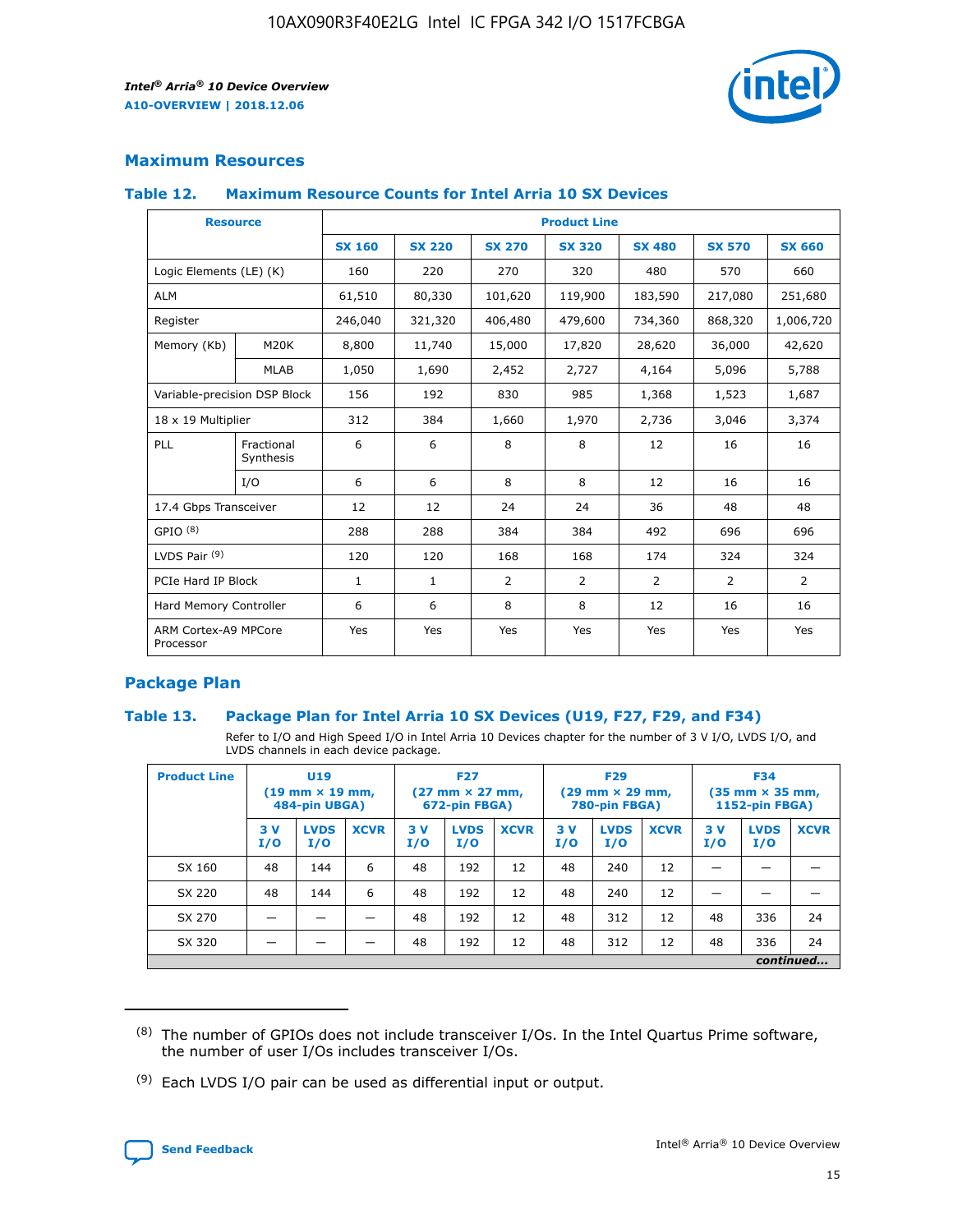

| <b>Product Line</b> | U <sub>19</sub><br>$(19 \text{ mm} \times 19 \text{ mm})$<br>484-pin UBGA) |                    | <b>F27</b><br>$(27 \text{ mm} \times 27 \text{ mm})$<br>672-pin FBGA) |           | <b>F29</b><br>$(29 \text{ mm} \times 29 \text{ mm})$<br>780-pin FBGA) |             |           | <b>F34</b><br>$(35$ mm $\times$ 35 mm,<br><b>1152-pin FBGA)</b> |             |           |                    |             |
|---------------------|----------------------------------------------------------------------------|--------------------|-----------------------------------------------------------------------|-----------|-----------------------------------------------------------------------|-------------|-----------|-----------------------------------------------------------------|-------------|-----------|--------------------|-------------|
|                     | 3V<br>I/O                                                                  | <b>LVDS</b><br>I/O | <b>XCVR</b>                                                           | 3V<br>I/O | <b>LVDS</b><br>I/O                                                    | <b>XCVR</b> | 3V<br>I/O | <b>LVDS</b><br>I/O                                              | <b>XCVR</b> | 3V<br>I/O | <b>LVDS</b><br>I/O | <b>XCVR</b> |
| SX 480              |                                                                            |                    |                                                                       |           |                                                                       |             | 48        | 312                                                             | 12          | 48        | 444                | 24          |
| SX 570              |                                                                            |                    |                                                                       |           |                                                                       |             |           |                                                                 |             | 48        | 444                | 24          |
| SX 660              |                                                                            |                    |                                                                       |           |                                                                       |             |           |                                                                 |             | 48        | 444                | 24          |

## **Table 14. Package Plan for Intel Arria 10 SX Devices (F35, KF40, and NF40)**

Refer to I/O and High Speed I/O in Intel Arria 10 Devices chapter for the number of 3 V I/O, LVDS I/O, and LVDS channels in each device package.

| <b>Product Line</b> | <b>F35</b><br>(35 mm × 35 mm,<br><b>1152-pin FBGA)</b> |          |             |                                           | <b>KF40</b><br>(40 mm × 40 mm,<br>1517-pin FBGA) |    | <b>NF40</b><br>$(40 \text{ mm} \times 40 \text{ mm})$<br>1517-pin FBGA) |          |             |  |
|---------------------|--------------------------------------------------------|----------|-------------|-------------------------------------------|--------------------------------------------------|----|-------------------------------------------------------------------------|----------|-------------|--|
|                     | 3 V I/O                                                | LVDS I/O | <b>XCVR</b> | <b>LVDS I/O</b><br>3 V I/O<br><b>XCVR</b> |                                                  |    | 3 V I/O                                                                 | LVDS I/O | <b>XCVR</b> |  |
| SX 270              | 48                                                     | 336      | 24          |                                           |                                                  |    |                                                                         |          |             |  |
| SX 320              | 48                                                     | 336      | 24          |                                           |                                                  |    |                                                                         |          |             |  |
| SX 480              | 48                                                     | 348      | 36          |                                           |                                                  |    |                                                                         |          |             |  |
| SX 570              | 48                                                     | 348      | 36          | 96                                        | 600                                              | 36 | 48                                                                      | 540      | 48          |  |
| SX 660              | 48                                                     | 348      | 36          | 96                                        | 600                                              | 36 | 48                                                                      | 540      | 48          |  |

## **Related Information**

[I/O and High-Speed Differential I/O Interfaces in Intel Arria 10 Devices chapter, Intel](https://www.intel.com/content/www/us/en/programmable/documentation/sam1403482614086.html#sam1403482030321) [Arria 10 Device Handbook](https://www.intel.com/content/www/us/en/programmable/documentation/sam1403482614086.html#sam1403482030321)

Provides the number of 3 V and LVDS I/Os, and LVDS channels for each Intel Arria 10 device package.

Intel<sup>®</sup> Arria<sup>®</sup> 10 Device Overview **[Send Feedback](mailto:FPGAtechdocfeedback@intel.com?subject=Feedback%20on%20Intel%20Arria%2010%20Device%20Overview%20(A10-OVERVIEW%202018.12.06)&body=We%20appreciate%20your%20feedback.%20In%20your%20comments,%20also%20specify%20the%20page%20number%20or%20paragraph.%20Thank%20you.)** Send Feedback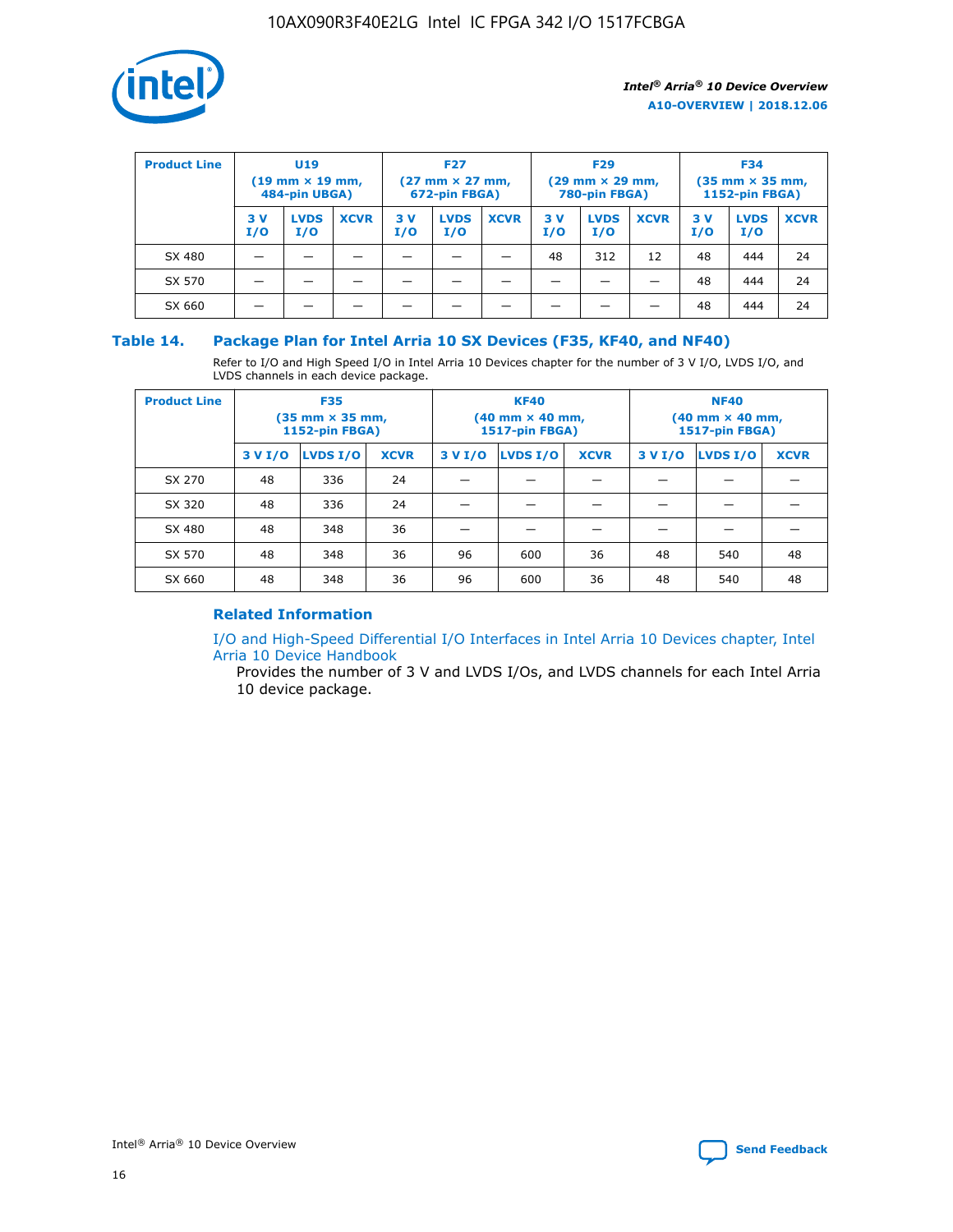

## **I/O Vertical Migration for Intel Arria 10 Devices**

#### **Figure 4. Migration Capability Across Intel Arria 10 Product Lines**

- The arrows indicate the migration paths. The devices included in each vertical migration path are shaded. Devices with fewer resources in the same path have lighter shades.
- To achieve the full I/O migration across product lines in the same migration path, restrict I/Os and transceivers usage to match the product line with the lowest I/O and transceiver counts.
- An LVDS I/O bank in the source device may be mapped to a 3 V I/O bank in the target device. To use memory interface clock frequency higher than 533 MHz, assign external memory interface pins only to banks that are LVDS I/O in both devices.
- There may be nominal 0.15 mm package height difference between some product lines in the same package type.
	- **Variant Product Line Package U19 F27 F29 F34 F35 KF40 NF40 RF40 NF45 SF45 UF45** Intel® Arria® 10 GX GX 160 GX 220 GX 270 GX 320 GX 480 GX 570 GX 660 GX 900 GX 1150 Intel Arria 10 GT GT 900 GT 1150 Intel Arria 10 SX SX 160 SX 220 SX 270 SX 320 SX 480 SX 570 SX 660
- Some migration paths are not shown in the Intel Quartus Prime software **Pin Migration View**.

*Note:* To verify the pin migration compatibility, use the **Pin Migration View** window in the Intel Quartus Prime software Pin Planner.

## **Adaptive Logic Module**

Intel Arria 10 devices use a 20 nm ALM as the basic building block of the logic fabric.

The ALM architecture is the same as the previous generation FPGAs, allowing for efficient implementation of logic functions and easy conversion of IP between the device generations.

The ALM, as shown in following figure, uses an 8-input fracturable look-up table (LUT) with four dedicated registers to help improve timing closure in register-rich designs and achieve an even higher design packing capability than the traditional two-register per LUT architecture.

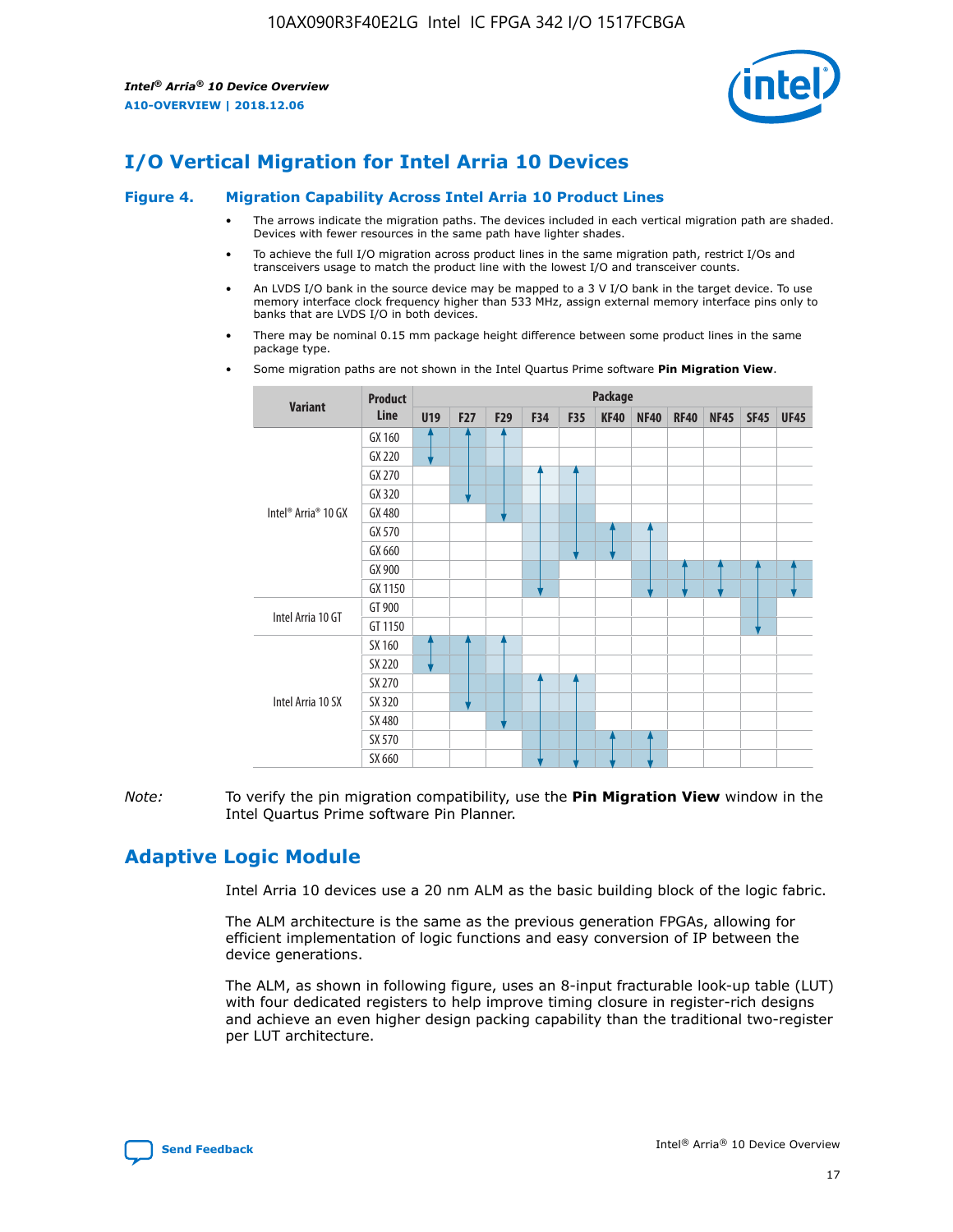

**Figure 5. ALM for Intel Arria 10 Devices**



The Intel Quartus Prime software optimizes your design according to the ALM logic structure and automatically maps legacy designs into the Intel Arria 10 ALM architecture.

## **Variable-Precision DSP Block**

The Intel Arria 10 variable precision DSP blocks support fixed-point arithmetic and floating-point arithmetic.

Features for fixed-point arithmetic:

- High-performance, power-optimized, and fully registered multiplication operations
- 18-bit and 27-bit word lengths
- Two 18 x 19 multipliers or one 27 x 27 multiplier per DSP block
- Built-in addition, subtraction, and 64-bit double accumulation register to combine multiplication results
- Cascading 19-bit or 27-bit when pre-adder is disabled and cascading 18-bit when pre-adder is used to form the tap-delay line for filtering applications
- Cascading 64-bit output bus to propagate output results from one block to the next block without external logic support
- Hard pre-adder supported in 19-bit and 27-bit modes for symmetric filters
- Internal coefficient register bank in both 18-bit and 27-bit modes for filter implementation
- 18-bit and 27-bit systolic finite impulse response (FIR) filters with distributed output adder
- Biased rounding support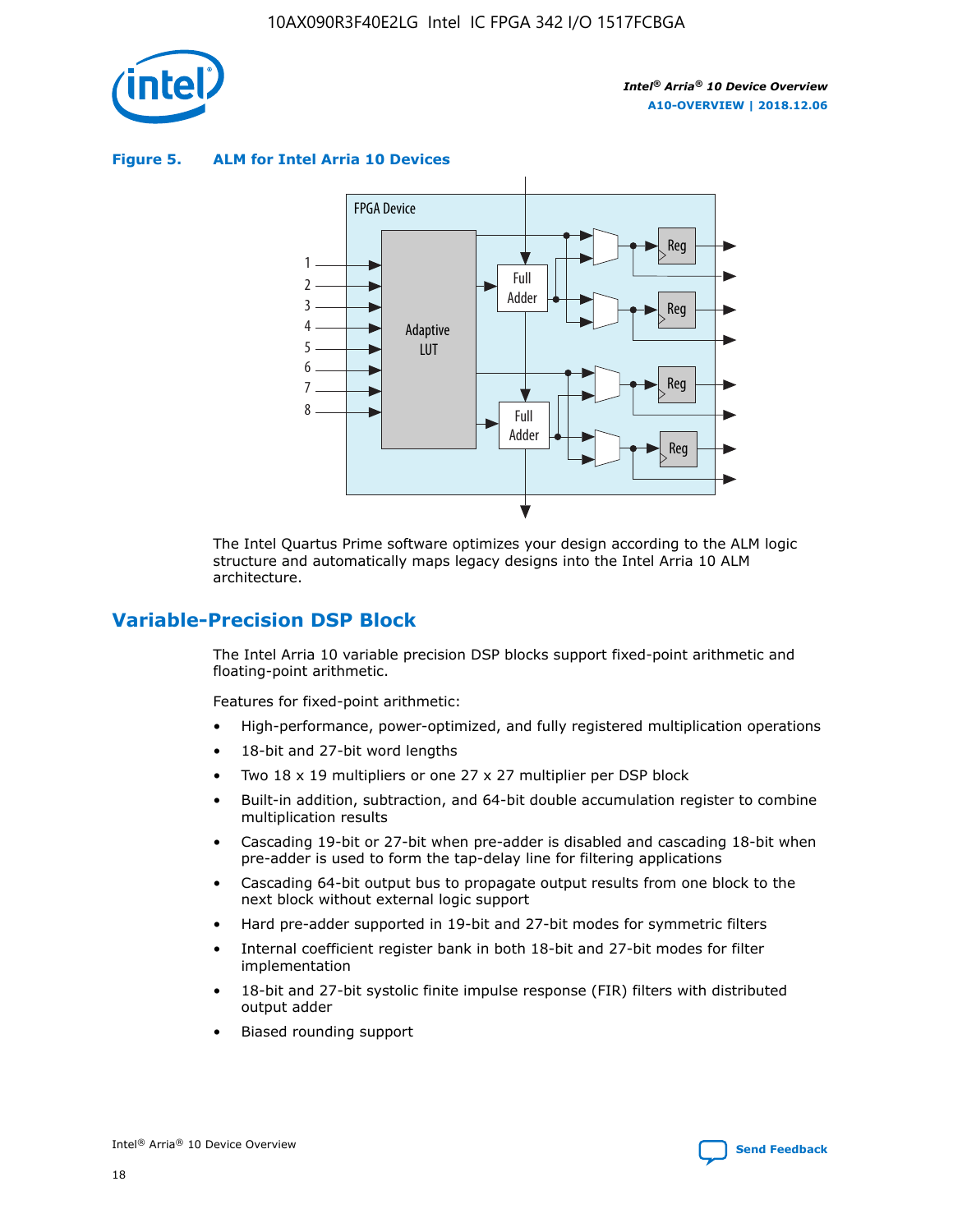

Features for floating-point arithmetic:

- A completely hardened architecture that supports multiplication, addition, subtraction, multiply-add, and multiply-subtract
- Multiplication with accumulation capability and a dynamic accumulator reset control
- Multiplication with cascade summation capability
- Multiplication with cascade subtraction capability
- Complex multiplication
- Direct vector dot product
- Systolic FIR filter

#### **Table 15. Variable-Precision DSP Block Configurations for Intel Arria 10 Devices**

| <b>Usage Example</b>                                       | <b>Multiplier Size (Bit)</b>    | <b>DSP Block Resources</b> |
|------------------------------------------------------------|---------------------------------|----------------------------|
| Medium precision fixed point                               | Two 18 x 19                     |                            |
| High precision fixed or Single precision<br>floating point | One 27 x 27                     |                            |
| Fixed point FFTs                                           | One 19 x 36 with external adder |                            |
| Very high precision fixed point                            | One 36 x 36 with external adder |                            |
| Double precision floating point                            | One 54 x 54 with external adder | 4                          |

#### **Table 16. Resources for Fixed-Point Arithmetic in Intel Arria 10 Devices**

The table lists the variable-precision DSP resources by bit precision for each Intel Arria 10 device.

| <b>Variant</b>  | <b>Product Line</b> | Variable-<br>precision<br><b>DSP Block</b> | <b>Independent Input and Output</b><br><b>Multiplications Operator</b> |                                     | 18 x 19<br><b>Multiplier</b><br><b>Adder Sum</b> | $18 \times 18$<br><b>Multiplier</b><br><b>Adder</b> |
|-----------------|---------------------|--------------------------------------------|------------------------------------------------------------------------|-------------------------------------|--------------------------------------------------|-----------------------------------------------------|
|                 |                     |                                            | 18 x 19<br><b>Multiplier</b>                                           | $27 \times 27$<br><b>Multiplier</b> | <b>Mode</b>                                      | <b>Summed with</b><br>36 bit Input                  |
| AIntel Arria 10 | GX 160              | 156                                        | 312                                                                    | 156                                 | 156                                              | 156                                                 |
| GX              | GX 220              | 192                                        | 384                                                                    | 192                                 | 192                                              | 192                                                 |
|                 | GX 270              | 830                                        | 1,660                                                                  | 830                                 | 830                                              | 830                                                 |
|                 | GX 320              | 984                                        | 1,968                                                                  | 984                                 | 984                                              | 984                                                 |
|                 | GX 480              | 1,368                                      | 2,736                                                                  | 1,368                               | 1,368                                            | 1,368                                               |
|                 | GX 570              | 1,523                                      | 3,046                                                                  | 1,523                               | 1,523                                            | 1,523                                               |
|                 | GX 660              | 1,687                                      | 3,374                                                                  | 1,687                               | 1,687                                            | 1,687                                               |
|                 | GX 900              | 1,518                                      | 3,036                                                                  | 1,518                               | 1,518                                            | 1,518                                               |
|                 | GX 1150             | 1,518                                      | 3,036                                                                  | 1,518                               | 1,518                                            | 1,518                                               |
| Intel Arria 10  | GT 900              | 1,518                                      | 3,036                                                                  | 1,518                               | 1,518                                            | 1,518                                               |
| GT              | GT 1150             | 1,518                                      | 3,036                                                                  | 1,518                               | 1,518                                            | 1,518                                               |
| Intel Arria 10  | SX 160              | 156                                        | 312                                                                    | 156                                 | 156                                              | 156                                                 |
| <b>SX</b>       | SX 220              | 192                                        | 384                                                                    | 192                                 | 192                                              | 192                                                 |
|                 | SX 270              | 830                                        | 1,660                                                                  | 830                                 | 830                                              | 830                                                 |
|                 |                     |                                            |                                                                        |                                     |                                                  | continued                                           |

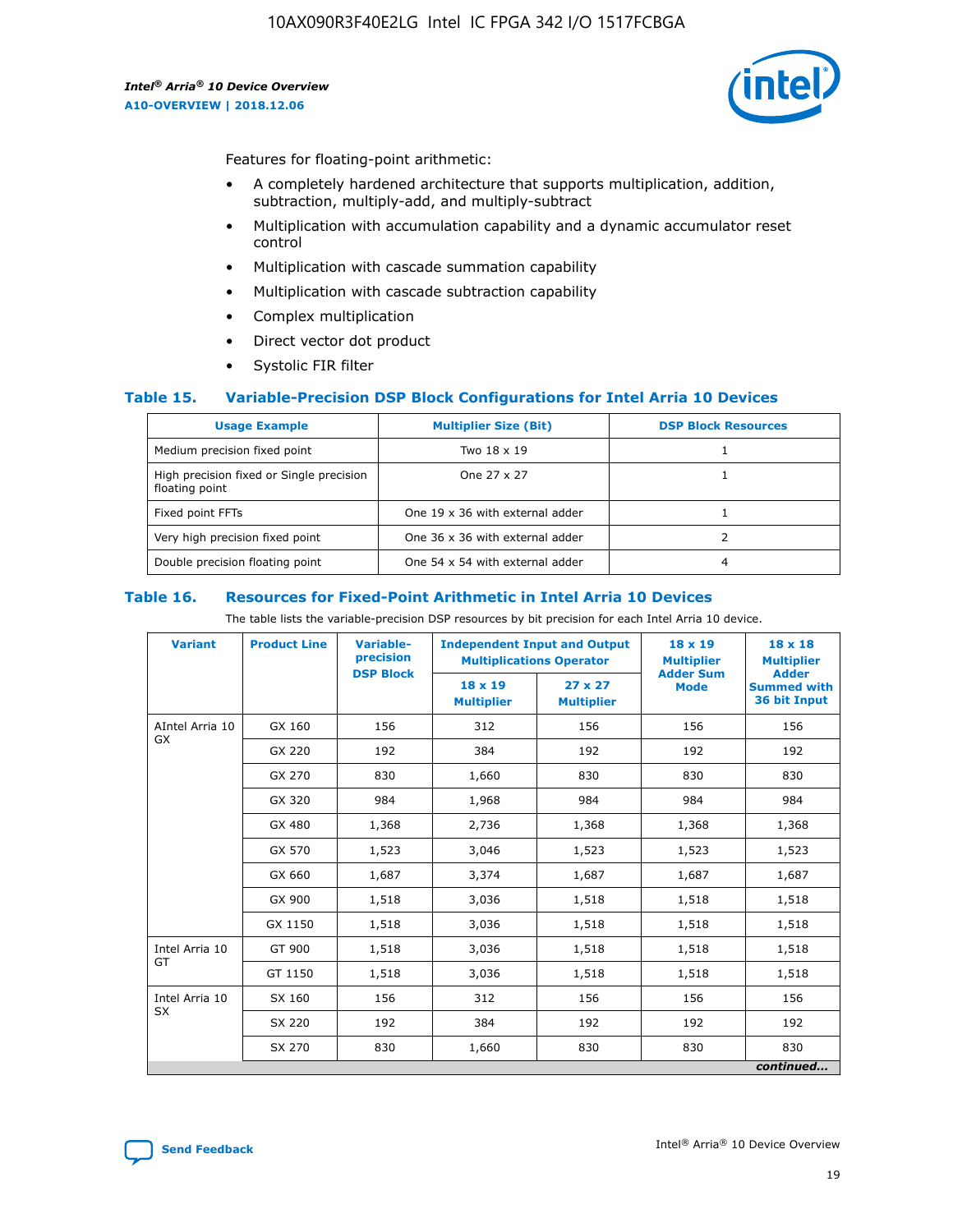

| <b>Variant</b> | <b>Product Line</b> | <b>Variable-</b><br>precision<br><b>DSP Block</b> | <b>Independent Input and Output</b><br><b>Multiplications Operator</b> |                                     | $18 \times 19$<br><b>Multiplier</b><br><b>Adder Sum</b> | $18 \times 18$<br><b>Multiplier</b><br><b>Adder</b> |  |
|----------------|---------------------|---------------------------------------------------|------------------------------------------------------------------------|-------------------------------------|---------------------------------------------------------|-----------------------------------------------------|--|
|                |                     |                                                   | $18 \times 19$<br><b>Multiplier</b>                                    | $27 \times 27$<br><b>Multiplier</b> | <b>Mode</b>                                             | <b>Summed with</b><br>36 bit Input                  |  |
|                | SX 320              | 984                                               | 1,968                                                                  | 984                                 | 984                                                     | 984                                                 |  |
|                | SX 480              | 1,368                                             | 2,736                                                                  | 1,368                               | 1,368                                                   | 1,368                                               |  |
|                | SX 570              | 1,523                                             | 3,046                                                                  | 1,523                               | 1,523                                                   | 1,523                                               |  |
|                | SX 660              | 1,687                                             | 3,374                                                                  | 1,687                               | 1,687                                                   | 1,687                                               |  |

## **Table 17. Resources for Floating-Point Arithmetic in Intel Arria 10 Devices**

The table lists the variable-precision DSP resources by bit precision for each Intel Arria 10 device.

| <b>Variant</b> | <b>Product Line</b> | <b>Variable-</b><br>precision<br><b>DSP Block</b> | <b>Single</b><br><b>Precision</b><br><b>Floating-Point</b><br><b>Multiplication</b><br><b>Mode</b> | <b>Single-Precision</b><br><b>Floating-Point</b><br><b>Adder Mode</b> | Single-<br><b>Precision</b><br><b>Floating-Point</b><br><b>Multiply</b><br><b>Accumulate</b><br><b>Mode</b> | <b>Peak</b><br><b>Giga Floating-</b><br><b>Point</b><br><b>Operations</b><br>per Second<br>(GFLOPs) |
|----------------|---------------------|---------------------------------------------------|----------------------------------------------------------------------------------------------------|-----------------------------------------------------------------------|-------------------------------------------------------------------------------------------------------------|-----------------------------------------------------------------------------------------------------|
| Intel Arria 10 | GX 160              | 156                                               | 156                                                                                                | 156                                                                   | 156                                                                                                         | 140                                                                                                 |
| GX             | GX 220              | 192                                               | 192                                                                                                | 192                                                                   | 192                                                                                                         | 173                                                                                                 |
|                | GX 270              | 830                                               | 830                                                                                                | 830                                                                   | 830                                                                                                         | 747                                                                                                 |
|                | GX 320              | 984                                               | 984                                                                                                | 984                                                                   | 984                                                                                                         | 886                                                                                                 |
|                | GX 480              | 1,369                                             | 1,368                                                                                              | 1,368                                                                 | 1,368                                                                                                       | 1,231                                                                                               |
|                | GX 570              | 1,523                                             | 1,523                                                                                              | 1,523                                                                 | 1,523                                                                                                       | 1,371                                                                                               |
|                | GX 660              | 1,687                                             | 1,687                                                                                              | 1,687                                                                 | 1,687                                                                                                       | 1,518                                                                                               |
|                | GX 900              | 1,518                                             | 1,518                                                                                              | 1,518                                                                 | 1,518                                                                                                       | 1,366                                                                                               |
|                | GX 1150             | 1,518                                             | 1,518                                                                                              | 1,518                                                                 | 1,518                                                                                                       | 1,366                                                                                               |
| Intel Arria 10 | GT 900              | 1,518                                             | 1,518                                                                                              | 1,518                                                                 | 1,518                                                                                                       | 1,366                                                                                               |
| GT             | GT 1150             | 1,518                                             | 1,518                                                                                              | 1,518                                                                 | 1,518                                                                                                       | 1,366                                                                                               |
| Intel Arria 10 | SX 160              | 156                                               | 156                                                                                                | 156                                                                   | 156                                                                                                         | 140                                                                                                 |
| SX             | SX 220              | 192                                               | 192                                                                                                | 192                                                                   | 192                                                                                                         | 173                                                                                                 |
|                | SX 270              | 830                                               | 830                                                                                                | 830                                                                   | 830                                                                                                         | 747                                                                                                 |
|                | SX 320              | 984                                               | 984                                                                                                | 984                                                                   | 984                                                                                                         | 886                                                                                                 |
|                | SX 480              | 1,369                                             | 1,368                                                                                              | 1,368                                                                 | 1,368                                                                                                       | 1,231                                                                                               |
|                | SX 570              | 1,523                                             | 1,523                                                                                              | 1,523                                                                 | 1,523                                                                                                       | 1,371                                                                                               |
|                | SX 660              | 1,687                                             | 1,687                                                                                              | 1,687                                                                 | 1,687                                                                                                       | 1,518                                                                                               |

# **Embedded Memory Blocks**

The embedded memory blocks in the devices are flexible and designed to provide an optimal amount of small- and large-sized memory arrays to fit your design requirements.

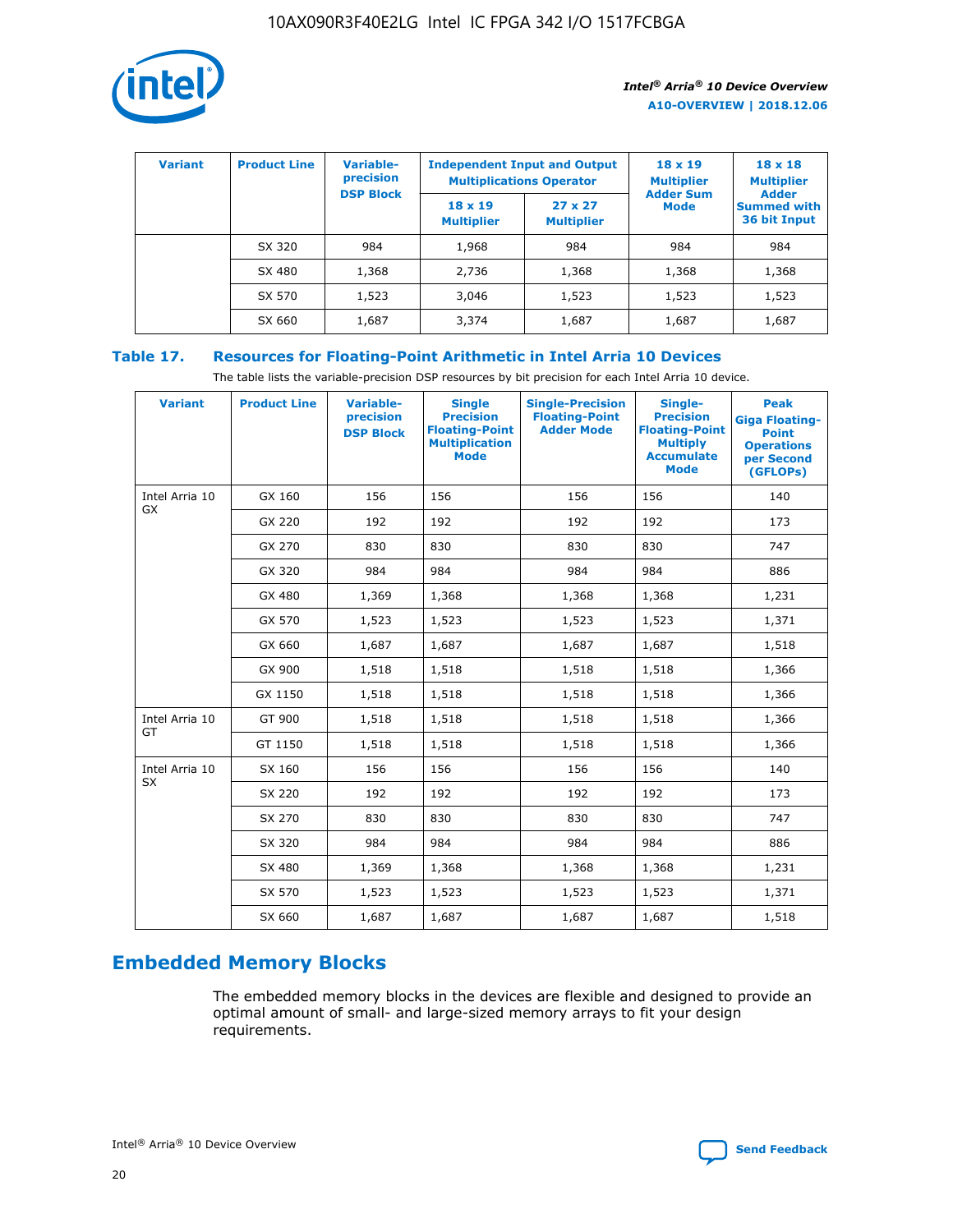

## **Types of Embedded Memory**

The Intel Arria 10 devices contain two types of memory blocks:

- 20 Kb M20K blocks—blocks of dedicated memory resources. The M20K blocks are ideal for larger memory arrays while still providing a large number of independent ports.
- 640 bit memory logic array blocks (MLABs)—enhanced memory blocks that are configured from dual-purpose logic array blocks (LABs). The MLABs are ideal for wide and shallow memory arrays. The MLABs are optimized for implementation of shift registers for digital signal processing (DSP) applications, wide and shallow FIFO buffers, and filter delay lines. Each MLAB is made up of ten adaptive logic modules (ALMs). In the Intel Arria 10 devices, you can configure these ALMs as ten 32 x 2 blocks, giving you one 32 x 20 simple dual-port SRAM block per MLAB.

## **Embedded Memory Capacity in Intel Arria 10 Devices**

|                   | <b>Product</b> |              | <b>M20K</b>         | <b>MLAB</b>  |                     | <b>Total RAM Bit</b> |
|-------------------|----------------|--------------|---------------------|--------------|---------------------|----------------------|
| <b>Variant</b>    | Line           | <b>Block</b> | <b>RAM Bit (Kb)</b> | <b>Block</b> | <b>RAM Bit (Kb)</b> | (Kb)                 |
| Intel Arria 10 GX | GX 160         | 440          | 8,800               | 1,680        | 1,050               | 9,850                |
|                   | GX 220         | 587          | 11,740              | 2,703        | 1,690               | 13,430               |
|                   | GX 270         | 750          | 15,000              | 3,922        | 2,452               | 17,452               |
|                   | GX 320         | 891          | 17,820              | 4,363        | 2,727               | 20,547               |
|                   | GX 480         | 1,431        | 28,620              | 6,662        | 4,164               | 32,784               |
|                   | GX 570         | 1,800        | 36,000              | 8,153        | 5,096               | 41,096               |
|                   | GX 660         | 2,131        | 42,620              | 9,260        | 5,788               | 48,408               |
|                   | GX 900         | 2,423        | 48,460              | 15,017       | 9,386               | 57,846               |
|                   | GX 1150        | 2,713        | 54,260              | 20,774       | 12,984              | 67,244               |
| Intel Arria 10 GT | GT 900         | 2,423        | 48,460              | 15,017       | 9,386               | 57,846               |
|                   | GT 1150        | 2,713        | 54,260              | 20,774       | 12,984              | 67,244               |
| Intel Arria 10 SX | SX 160         | 440          | 8,800               | 1,680        | 1,050               | 9,850                |
|                   | SX 220         | 587          | 11,740              | 2,703        | 1,690               | 13,430               |
|                   | SX 270         | 750          | 15,000              | 3,922        | 2,452               | 17,452               |
|                   | SX 320         | 891          | 17,820              | 4,363        | 2,727               | 20,547               |
|                   | SX 480         | 1,431        | 28,620              | 6,662        | 4,164               | 32,784               |
|                   | SX 570         | 1,800        | 36,000              | 8,153        | 5,096               | 41,096               |
|                   | SX 660         | 2,131        | 42,620              | 9,260        | 5,788               | 48,408               |

#### **Table 18. Embedded Memory Capacity and Distribution in Intel Arria 10 Devices**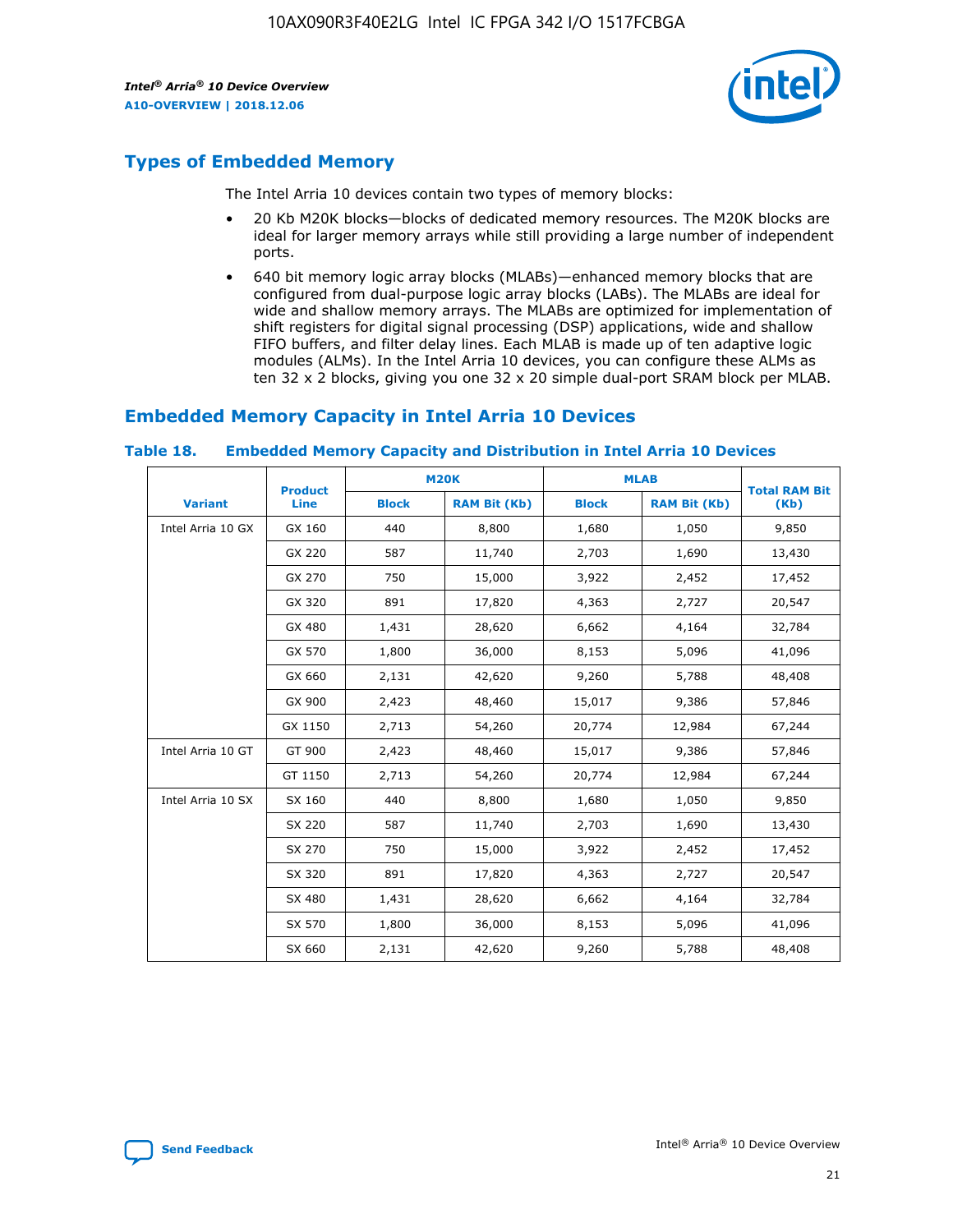

## **Embedded Memory Configurations for Single-port Mode**

#### **Table 19. Single-port Embedded Memory Configurations for Intel Arria 10 Devices**

This table lists the maximum configurations supported for single-port RAM and ROM modes.

| <b>Memory Block</b> | Depth (bits) | <b>Programmable Width</b> |
|---------------------|--------------|---------------------------|
| MLAB                | 32           | x16, x18, or x20          |
|                     | 64(10)       | x8, x9, x10               |
| M20K                | 512          | x40, x32                  |
|                     | 1K           | x20, x16                  |
|                     | 2K           | x10, x8                   |
|                     | 4K           | x5, x4                    |
|                     | 8K           | x2                        |
|                     | 16K          | x1                        |

## **Clock Networks and PLL Clock Sources**

The clock network architecture is based on Intel's global, regional, and peripheral clock structure. This clock structure is supported by dedicated clock input pins, fractional clock synthesis PLLs, and integer I/O PLLs.

## **Clock Networks**

The Intel Arria 10 core clock networks are capable of up to 800 MHz fabric operation across the full industrial temperature range. For the external memory interface, the clock network supports the hard memory controller with speeds up to 2,400 Mbps in a quarter-rate transfer.

To reduce power consumption, the Intel Quartus Prime software identifies all unused sections of the clock network and powers them down.

## **Fractional Synthesis and I/O PLLs**

Intel Arria 10 devices contain up to 32 fractional synthesis PLLs and up to 16 I/O PLLs that are available for both specific and general purpose uses in the core:

- Fractional synthesis PLLs—located in the column adjacent to the transceiver blocks
- I/O PLLs—located in each bank of the 48 I/Os

## **Fractional Synthesis PLLs**

You can use the fractional synthesis PLLs to:

- Reduce the number of oscillators that are required on your board
- Reduce the number of clock pins that are used in the device by synthesizing multiple clock frequencies from a single reference clock source

<sup>(10)</sup> Supported through software emulation and consumes additional MLAB blocks.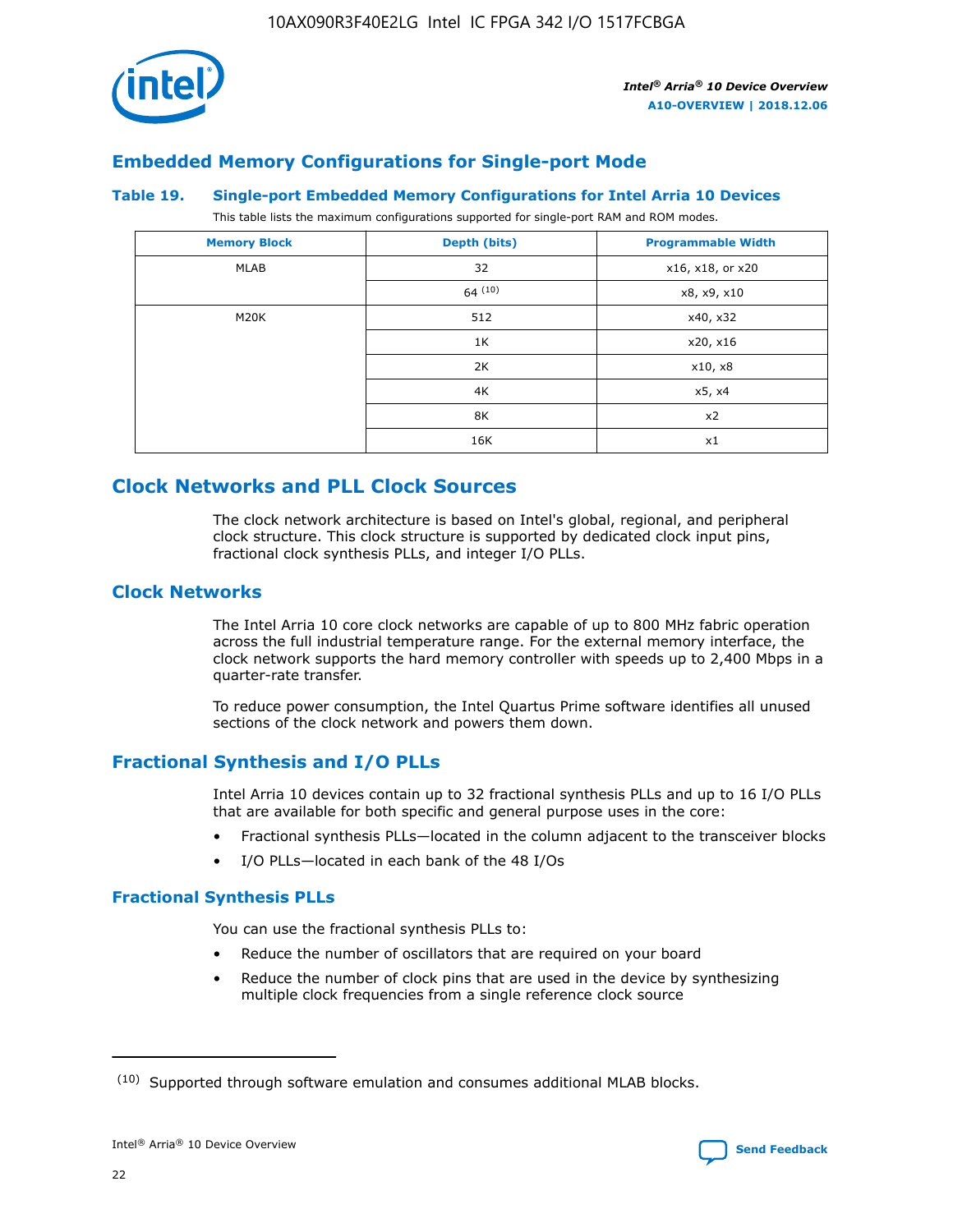10AX090R3F40E2LG Intel IC FPGA 342 I/O 1517FCBGA

*Intel® Arria® 10 Device Overview* **A10-OVERVIEW | 2018.12.06**



The fractional synthesis PLLs support the following features:

- Reference clock frequency synthesis for transceiver CMU and Advanced Transmit (ATX) PLLs
- Clock network delay compensation
- Zero-delay buffering
- Direct transmit clocking for transceivers
- Independently configurable into two modes:
	- Conventional integer mode equivalent to the general purpose PLL
	- Enhanced fractional mode with third order delta-sigma modulation
- PLL cascading

## **I/O PLLs**

The integer mode I/O PLLs are located in each bank of 48 I/Os. You can use the I/O PLLs to simplify the design of external memory and high-speed LVDS interfaces.

In each I/O bank, the I/O PLLs are adjacent to the hard memory controllers and LVDS SERDES. Because these PLLs are tightly coupled with the I/Os that need to use them, it makes it easier to close timing.

You can use the I/O PLLs for general purpose applications in the core such as clock network delay compensation and zero-delay buffering.

Intel Arria 10 devices support PLL-to-PLL cascading.

## **FPGA General Purpose I/O**

Intel Arria 10 devices offer highly configurable GPIOs. Each I/O bank contains 48 general purpose I/Os and a high-efficiency hard memory controller.

The following list describes the features of the GPIOs:

- Consist of 3 V I/Os for high-voltage application and LVDS I/Os for differential signaling
	- Up to two 3 V I/O banks, available in some devices, that support up to 3 V I/O standards
	- LVDS I/O banks that support up to 1.8 V I/O standards
- Support a wide range of single-ended and differential I/O interfaces
- LVDS speeds up to 1.6 Gbps
- Each LVDS pair of pins has differential input and output buffers, allowing you to configure the LVDS direction for each pair.
- Programmable bus hold and weak pull-up
- Programmable differential output voltage  $(V_{OD})$  and programmable pre-emphasis

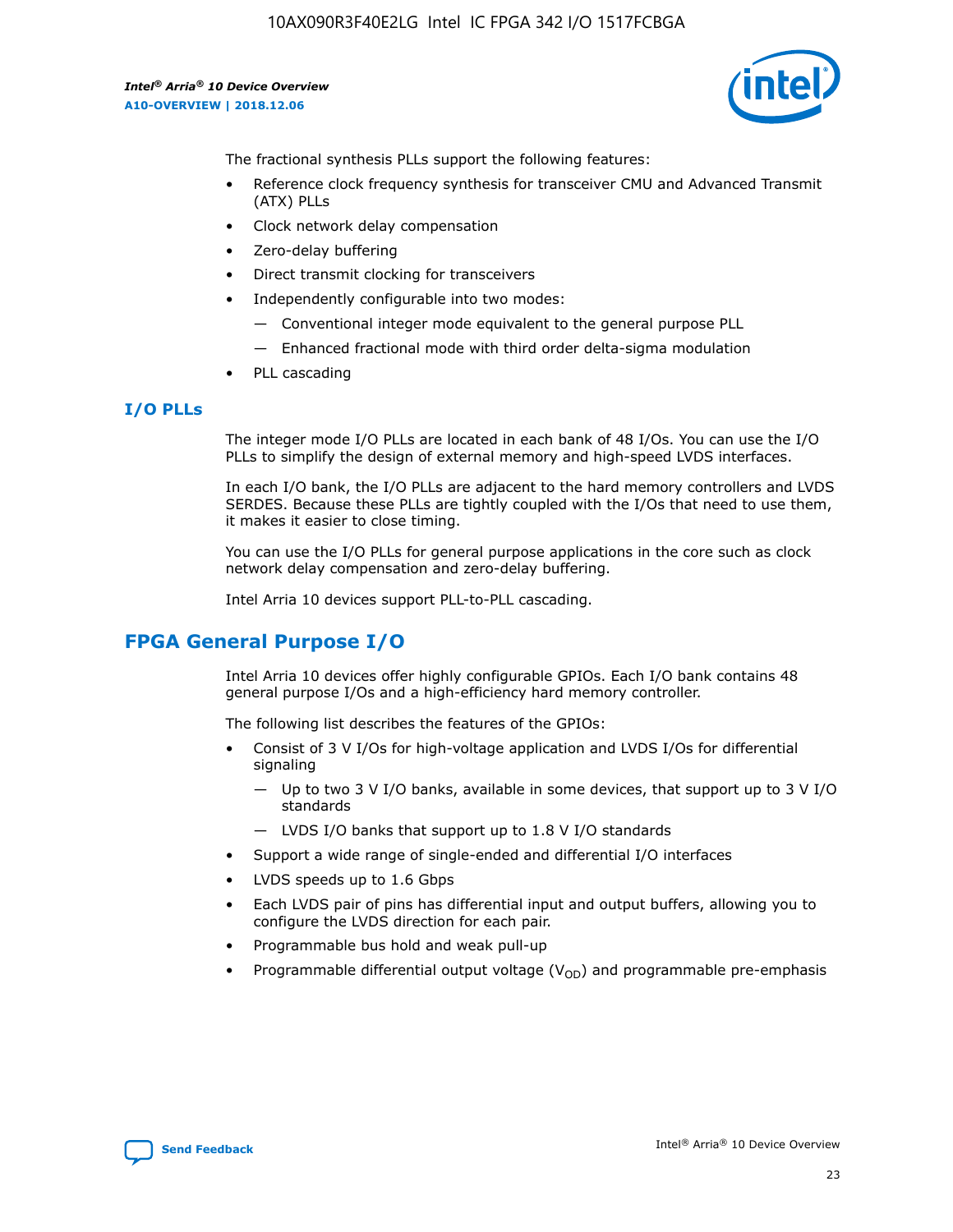

- Series (R<sub>S</sub>) and parallel (R<sub>T</sub>) on-chip termination (OCT) for all I/O banks with OCT calibration to limit the termination impedance variation
- On-chip dynamic termination that has the ability to swap between series and parallel termination, depending on whether there is read or write on a common bus for signal integrity
- Easy timing closure support using the hard read FIFO in the input register path, and delay-locked loop (DLL) delay chain with fine and coarse architecture

## **External Memory Interface**

Intel Arria 10 devices offer massive external memory bandwidth, with up to seven 32 bit DDR4 memory interfaces running at up to 2,400 Mbps. This bandwidth provides additional ease of design, lower power, and resource efficiencies of hardened highperformance memory controllers.

The memory interface within Intel Arria 10 FPGAs and SoCs delivers the highest performance and ease of use. You can configure up to a maximum width of 144 bits when using the hard or soft memory controllers. If required, you can bypass the hard memory controller and use a soft controller implemented in the user logic.

Each I/O contains a hardened DDR read/write path (PHY) capable of performing key memory interface functionality such as read/write leveling, FIFO buffering to lower latency and improve margin, timing calibration, and on-chip termination.

The timing calibration is aided by the inclusion of hard microcontrollers based on Intel's Nios® II technology, specifically tailored to control the calibration of multiple memory interfaces. This calibration allows the Intel Arria 10 device to compensate for any changes in process, voltage, or temperature either within the Intel Arria 10 device itself, or within the external memory device. The advanced calibration algorithms ensure maximum bandwidth and robust timing margin across all operating conditions.

In addition to parallel memory interfaces, Intel Arria 10 devices support serial memory technologies such as the Hybrid Memory Cube (HMC). The HMC is supported by the Intel Arria 10 high-speed serial transceivers which connect up to four HMC links, with each link running at data rates up to 15 Gbps.

#### **Related Information**

#### [External Memory Interface Spec Estimator](http://www.altera.com/technology/memory/estimator/mem-emif-index.html)

Provides a parametric tool that allows you to find and compare the performance of the supported external memory interfaces in IntelFPGAs.

## **Memory Standards Supported by Intel Arria 10 Devices**

The I/Os are designed to provide high performance support for existing and emerging external memory standards.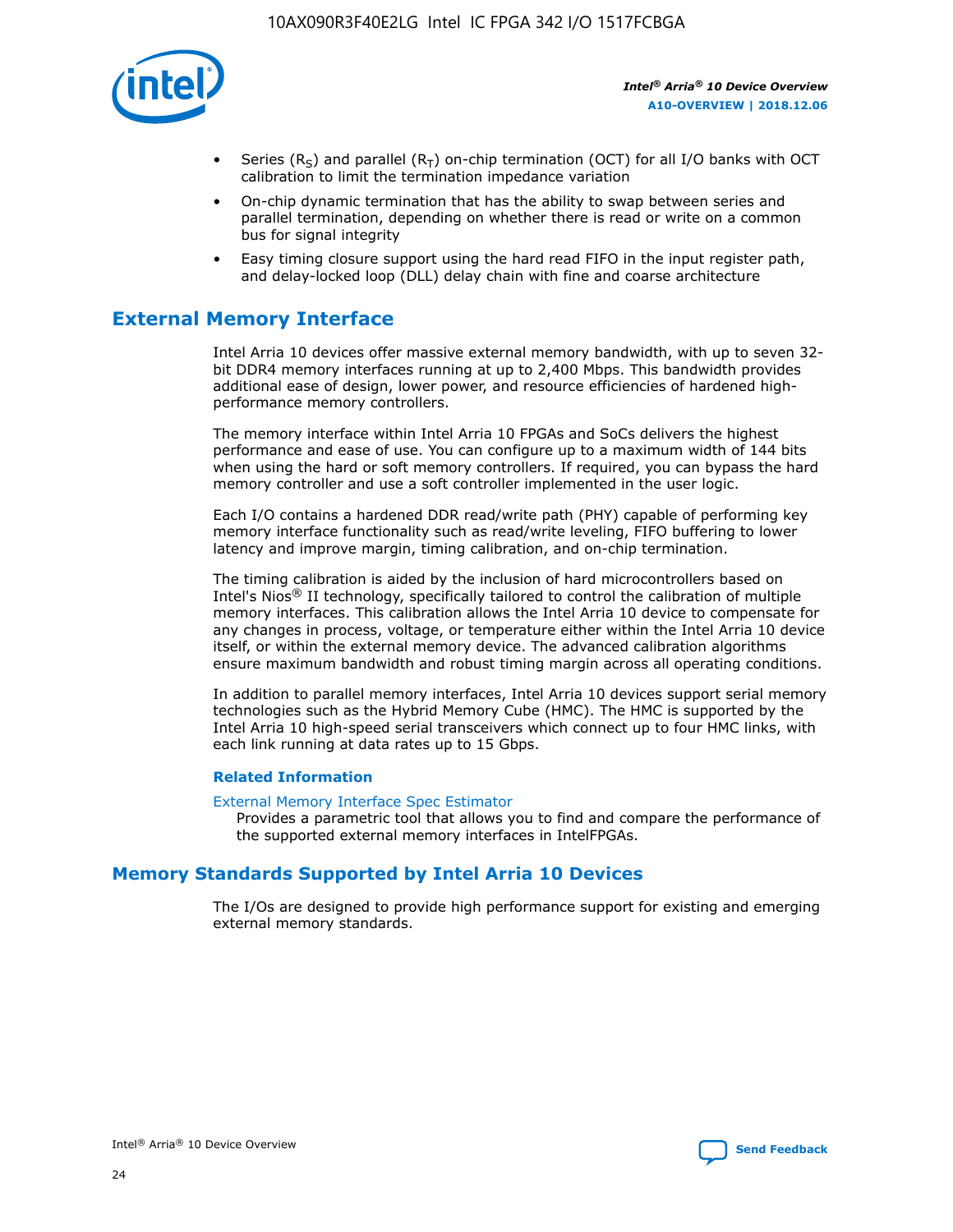

#### **Table 20. Memory Standards Supported by the Hard Memory Controller**

This table lists the overall capability of the hard memory controller. For specific details, refer to the External Memory Interface Spec Estimator and Intel Arria 10 Device Datasheet.

| <b>Memory Standard</b> | <b>Rate Support</b> | <b>Ping Pong PHY Support</b> | <b>Maximum Frequency</b><br>(MHz) |
|------------------------|---------------------|------------------------------|-----------------------------------|
| <b>DDR4 SDRAM</b>      | Quarter rate        | Yes                          | 1,067                             |
|                        |                     |                              | 1,200                             |
| DDR3 SDRAM             | Half rate           | Yes                          | 533                               |
|                        |                     |                              | 667                               |
|                        | Quarter rate        | Yes                          | 1,067                             |
|                        |                     |                              | 1,067                             |
| <b>DDR3L SDRAM</b>     | Half rate           | Yes                          | 533                               |
|                        |                     |                              | 667                               |
|                        | Quarter rate        | Yes                          | 933                               |
|                        |                     |                              | 933                               |
| LPDDR3 SDRAM           | Half rate           |                              | 533                               |
|                        | Quarter rate        |                              | 800                               |

#### **Table 21. Memory Standards Supported by the Soft Memory Controller**

| <b>Memory Standard</b>      | <b>Rate Support</b> | <b>Maximum Frequency</b><br>(MHz) |
|-----------------------------|---------------------|-----------------------------------|
| <b>RLDRAM 3 (11)</b>        | Quarter rate        | 1,200                             |
| ODR IV SRAM <sup>(11)</sup> | Quarter rate        | 1,067                             |
| <b>ODR II SRAM</b>          | Full rate           | 333                               |
|                             | Half rate           | 633                               |
| <b>ODR II+ SRAM</b>         | Full rate           | 333                               |
|                             | Half rate           | 633                               |
| <b>ODR II+ Xtreme SRAM</b>  | Full rate           | 333                               |
|                             | Half rate           | 633                               |

#### **Table 22. Memory Standards Supported by the HPS Hard Memory Controller**

The hard processor system (HPS) is available in Intel Arria 10 SoC devices only.

| <b>Memory Standard</b> | <b>Rate Support</b> | <b>Maximum Frequency</b><br>(MHz) |
|------------------------|---------------------|-----------------------------------|
| <b>DDR4 SDRAM</b>      | Half rate           | 1,200                             |
| <b>DDR3 SDRAM</b>      | Half rate           | 1,067                             |
| <b>DDR3L SDRAM</b>     | Half rate           | 933                               |

<sup>(11)</sup> Intel Arria 10 devices support this external memory interface using hard PHY with soft memory controller.

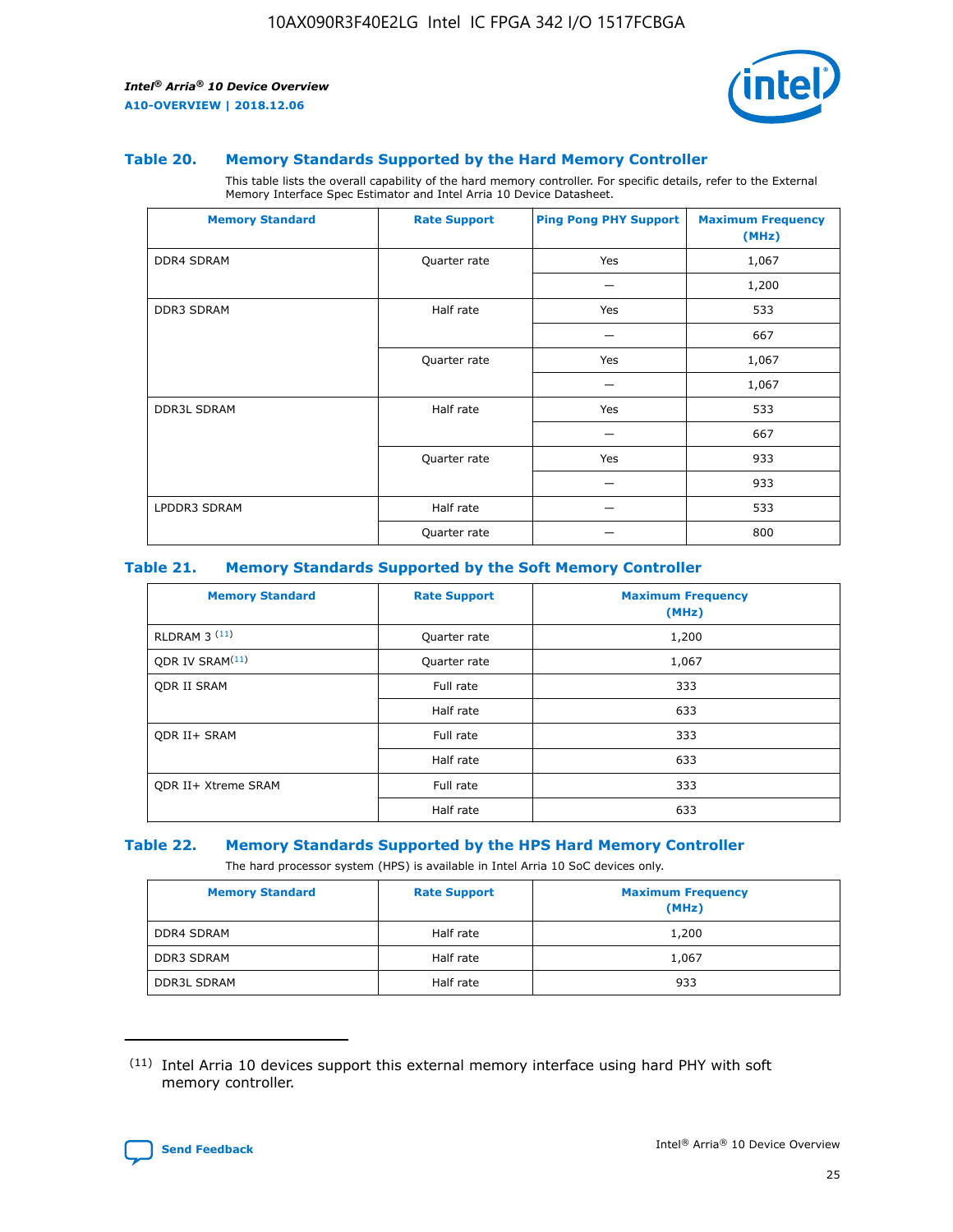

#### **Related Information**

#### [Intel Arria 10 Device Datasheet](https://www.intel.com/content/www/us/en/programmable/documentation/mcn1413182292568.html#mcn1413182153340)

Lists the memory interface performance according to memory interface standards, rank or chip select configurations, and Intel Arria 10 device speed grades.

## **PCIe Gen1, Gen2, and Gen3 Hard IP**

Intel Arria 10 devices contain PCIe hard IP that is designed for performance and ease-of-use:

- Includes all layers of the PCIe stack—transaction, data link and physical layers.
- Supports PCIe Gen3, Gen2, and Gen1 Endpoint and Root Port in x1, x2, x4, or x8 lane configuration.
- Operates independently from the core logic—optional configuration via protocol (CvP) allows the PCIe link to power up and complete link training in less than 100 ms while the Intel Arria 10 device completes loading the programming file for the rest of the FPGA.
- Provides added functionality that makes it easier to support emerging features such as Single Root I/O Virtualization (SR-IOV) and optional protocol extensions.
- Provides improved end-to-end datapath protection using ECC.
- Supports FPGA configuration via protocol (CvP) using PCIe at Gen3, Gen2, or Gen1 speed.

#### **Related Information**

PCS Features on page 30

## **Enhanced PCS Hard IP for Interlaken and 10 Gbps Ethernet**

## **Interlaken Support**

The Intel Arria 10 enhanced PCS hard IP provides integrated Interlaken PCS supporting rates up to 25.8 Gbps per lane.

The Interlaken PCS is based on the proven functionality of the PCS developed for Intel's previous generation FPGAs, which demonstrated interoperability with Interlaken ASSP vendors and third-party IP suppliers. The Interlaken PCS is present in every transceiver channel in Intel Arria 10 devices.

#### **Related Information**

PCS Features on page 30

## **10 Gbps Ethernet Support**

The Intel Arria 10 enhanced PCS hard IP supports 10GBASE-R PCS compliant with IEEE 802.3 10 Gbps Ethernet (10GbE). The integrated hard IP support for 10GbE and the 10 Gbps transceivers save external PHY cost, board space, and system power.

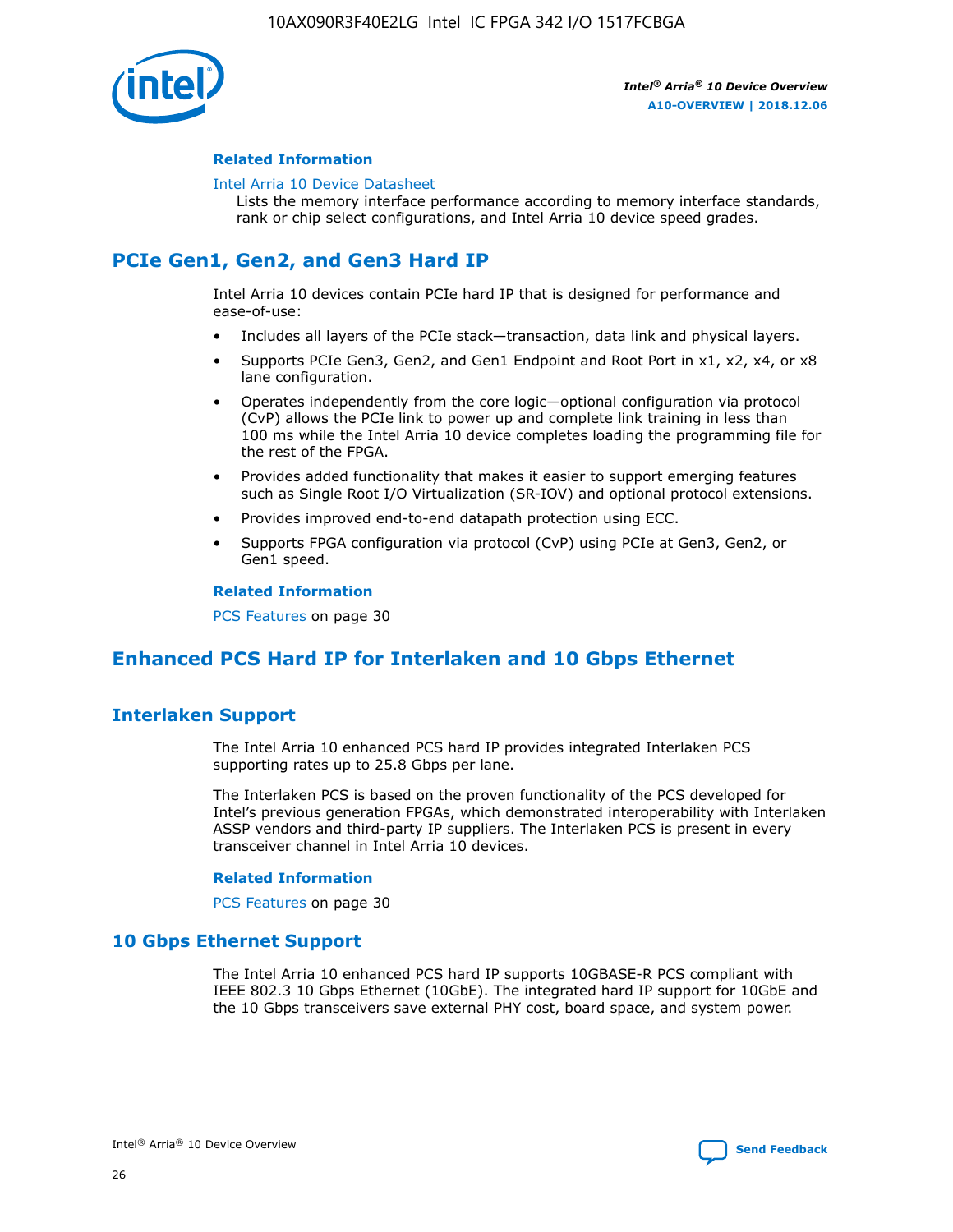

The scalable hard IP supports multiple independent 10GbE ports while using a single PLL for all the 10GBASE-R PCS instantiations, which saves on core logic resources and clock networks:

- Simplifies multiport 10GbE systems compared to XAUI interfaces that require an external XAUI-to-10G PHY.
- Incorporates Electronic Dispersion Compensation (EDC), which enables direct connection to standard 10 Gbps XFP and SFP+ pluggable optical modules.
- Supports backplane Ethernet applications and includes a hard 10GBASE-KR Forward Error Correction (FEC) circuit that you can use for 10 Gbps and 40 Gbps applications.

The 10 Gbps Ethernet PCS hard IP and 10GBASE-KR FEC are present in every transceiver channel.

#### **Related Information**

PCS Features on page 30

## **Low Power Serial Transceivers**

Intel Arria 10 FPGAs and SoCs include lowest power transceivers that deliver high bandwidth, throughput and low latency.

Intel Arria 10 devices deliver the industry's lowest power consumption per transceiver channel:

- 12.5 Gbps transceivers at as low as 242 mW
- 10 Gbps transceivers at as low as 168 mW
- 6 Gbps transceivers at as low as 117 mW

Intel Arria 10 transceivers support various data rates according to application:

- Chip-to-chip and chip-to-module applications—from 1 Gbps up to 25.8 Gbps
- Long reach and backplane applications—from 1 Gbps up to 12.5 with advanced adaptive equalization
- Critical power sensitive applications—from 1 Gbps up to 11.3 Gbps using lower power modes

The combination of 20 nm process technology and architectural advances provide the following benefits:

- Significant reduction in die area and power consumption
- Increase of up to two times in transceiver I/O density compared to previous generation devices while maintaining optimal signal integrity
- Up to 72 total transceiver channels—you can configure up to 6 of these channels to run as fast as 25.8 Gbps
- All channels feature continuous data rate support up to the maximum rated speed

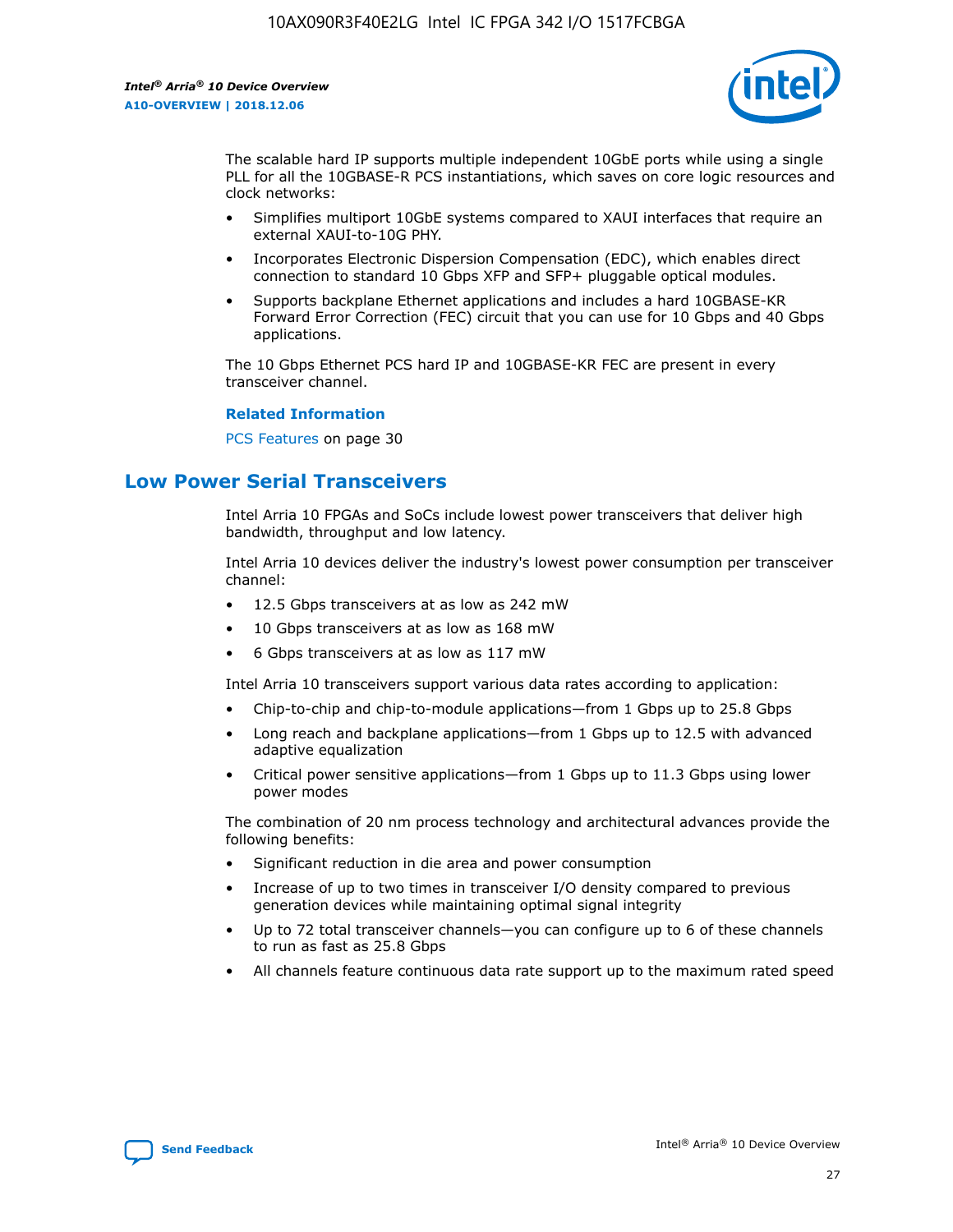

## Transceiver PMA TX/RX PCS ATX PLL Transceiver PMA TX/RX PCS fPLL Network Flexible Clock Distribution Network PCS Transceiver PMA TX/RX FPGA **Clock Distribution** Fabric PCS Transceiver PMA TX/RX ATX Flexible PLL PCS Transceiver PMA TX/RX ▲ fPLL Transceiver PMA TX/RX PCS 4

## **Figure 6. Intel Arria 10 Transceiver Block Architecture**

## **Transceiver Channels**

All transceiver channels feature a dedicated Physical Medium Attachment (PMA) and a hardened Physical Coding Sublayer (PCS).

- The PMA provides primary interfacing capabilities to physical channels.
- The PCS typically handles encoding/decoding, word alignment, and other preprocessing functions before transferring data to the FPGA core fabric.

A transceiver channel consists of a PMA and a PCS block. Most transceiver banks have 6 channels. There are some transceiver banks that contain only 3 channels.

A wide variety of bonded and non-bonded data rate configurations is possible using a highly configurable clock distribution network. Up to 80 independent transceiver data rates can be configured.

The following figures are graphical representations of top views of the silicon die, which correspond to reverse views for flip chip packages. Different Intel Arria 10 devices may have different floorplans than the ones shown in the figures.

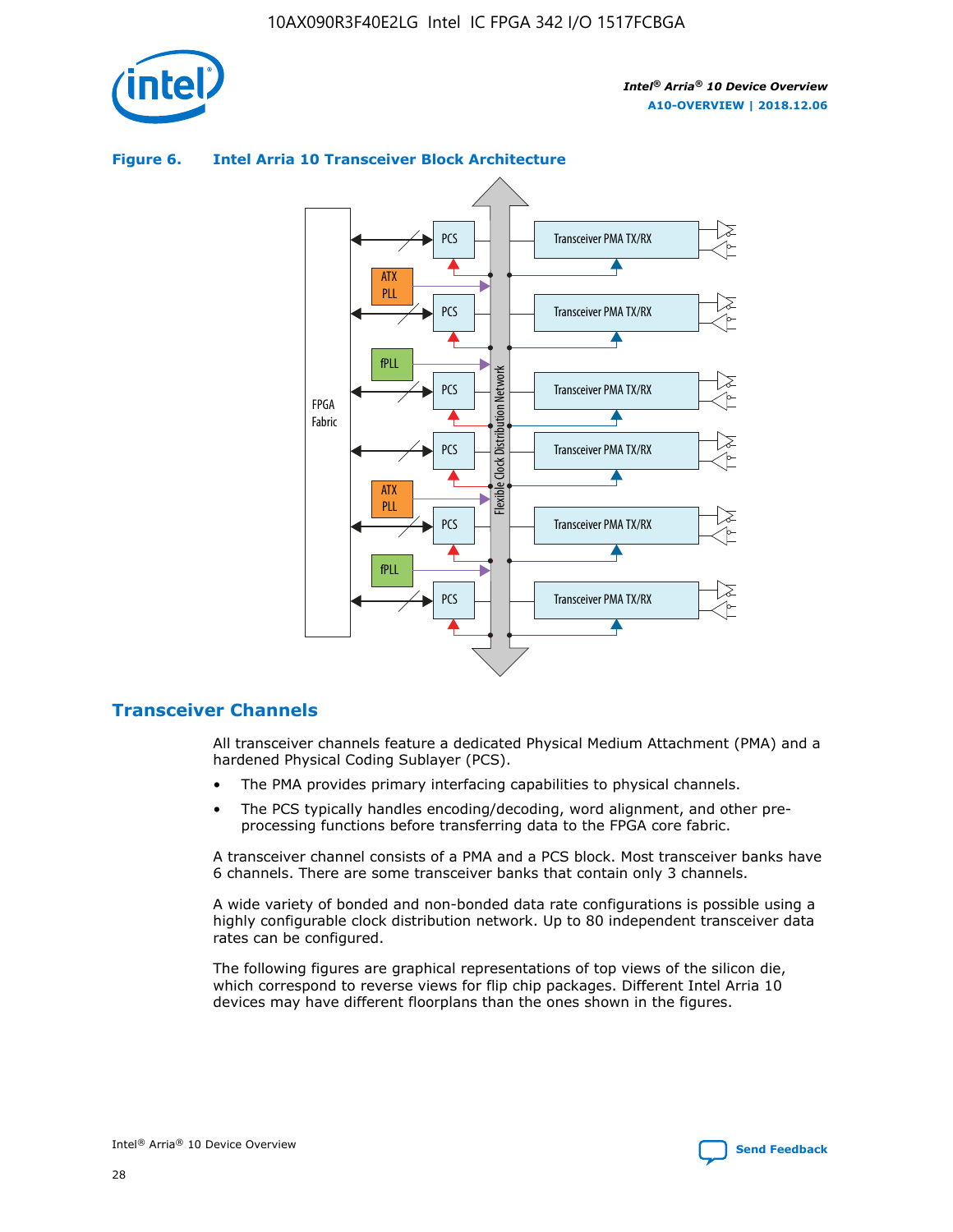

## **Figure 7. Device Chip Overview for Intel Arria 10 GX and GT Devices**





## **PMA Features**

Intel Arria 10 transceivers provide exceptional signal integrity at data rates up to 25.8 Gbps. Clocking options include ultra-low jitter ATX PLLs (LC tank based), clock multiplier unit (CMU) PLLs, and fractional PLLs.

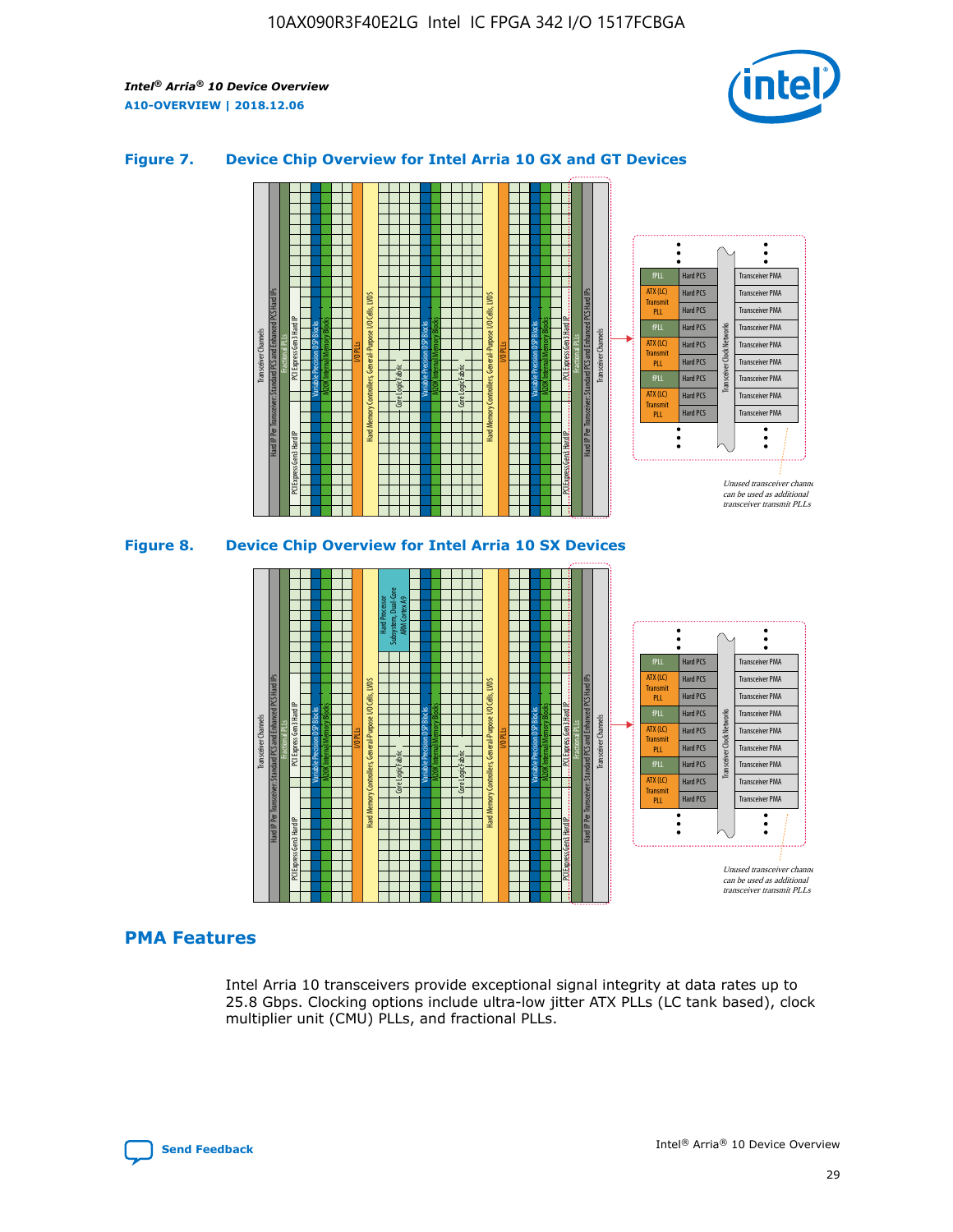

Each transceiver channel contains a channel PLL that can be used as the CMU PLL or clock data recovery (CDR) PLL. In CDR mode, the channel PLL recovers the receiver clock and data in the transceiver channel. Up to 80 independent data rates can be configured on a single Intel Arria 10 device.

## **Table 23. PMA Features of the Transceivers in Intel Arria 10 Devices**

| <b>Feature</b>                                             | <b>Capability</b>                                                                                                                                                                                                             |
|------------------------------------------------------------|-------------------------------------------------------------------------------------------------------------------------------------------------------------------------------------------------------------------------------|
| Chip-to-Chip Data Rates                                    | 1 Gbps to 17.4 Gbps (Intel Arria 10 GX devices)<br>1 Gbps to 25.8 Gbps (Intel Arria 10 GT devices)                                                                                                                            |
| <b>Backplane Support</b>                                   | Drive backplanes at data rates up to 12.5 Gbps                                                                                                                                                                                |
| Optical Module Support                                     | SFP+/SFP, XFP, CXP, QSFP/QSFP28, CFP/CFP2/CFP4                                                                                                                                                                                |
| Cable Driving Support                                      | SFP+ Direct Attach, PCI Express over cable, eSATA                                                                                                                                                                             |
| Transmit Pre-Emphasis                                      | 4-tap transmit pre-emphasis and de-emphasis to compensate for system channel loss                                                                                                                                             |
| Continuous Time Linear<br>Equalizer (CTLE)                 | Dual mode, high-gain, and high-data rate, linear receive equalization to compensate for<br>system channel loss                                                                                                                |
| Decision Feedback Equalizer<br>(DFE)                       | 7-fixed and 4-floating tap DFE to equalize backplane channel loss in the presence of<br>crosstalk and noisy environments                                                                                                      |
| Variable Gain Amplifier                                    | Optimizes the signal amplitude prior to the CDR sampling and operates in fixed and<br>adaptive modes                                                                                                                          |
| Altera Digital Adaptive<br>Parametric Tuning (ADAPT)       | Fully digital adaptation engine to automatically adjust all link equalization parameters-<br>including CTLE, DFE, and variable gain amplifier blocks—that provide optimal link margin<br>without intervention from user logic |
| Precision Signal Integrity<br>Calibration Engine (PreSICE) | Hardened calibration controller to quickly calibrate all transceiver control parameters on<br>power-up, which provides the optimal signal integrity and jitter performance                                                    |
| Advanced Transmit (ATX)<br><b>PLL</b>                      | Low jitter ATX (LC tank based) PLLs with continuous tuning range to cover a wide range of<br>standard and proprietary protocols                                                                                               |
| <b>Fractional PLLs</b>                                     | On-chip fractional frequency synthesizers to replace on-board crystal oscillators and reduce<br>system cost                                                                                                                   |
| Digitally Assisted Analog<br><b>CDR</b>                    | Superior jitter tolerance with fast lock time                                                                                                                                                                                 |
| Dynamic Partial<br>Reconfiguration                         | Allows independent control of the Avalon memory-mapped interface of each transceiver<br>channel for the highest transceiver flexibility                                                                                       |
| Multiple PCS-PMA and PCS-<br>PLD interface widths          | 8-, 10-, 16-, 20-, 32-, 40-, or 64-bit interface widths for flexibility of deserialization width,<br>encoding, and reduced latency                                                                                            |

## **PCS Features**

This table summarizes the Intel Arria 10 transceiver PCS features. You can use the transceiver PCS to support a wide range of protocols ranging from 1 Gbps to 25.8 Gbps.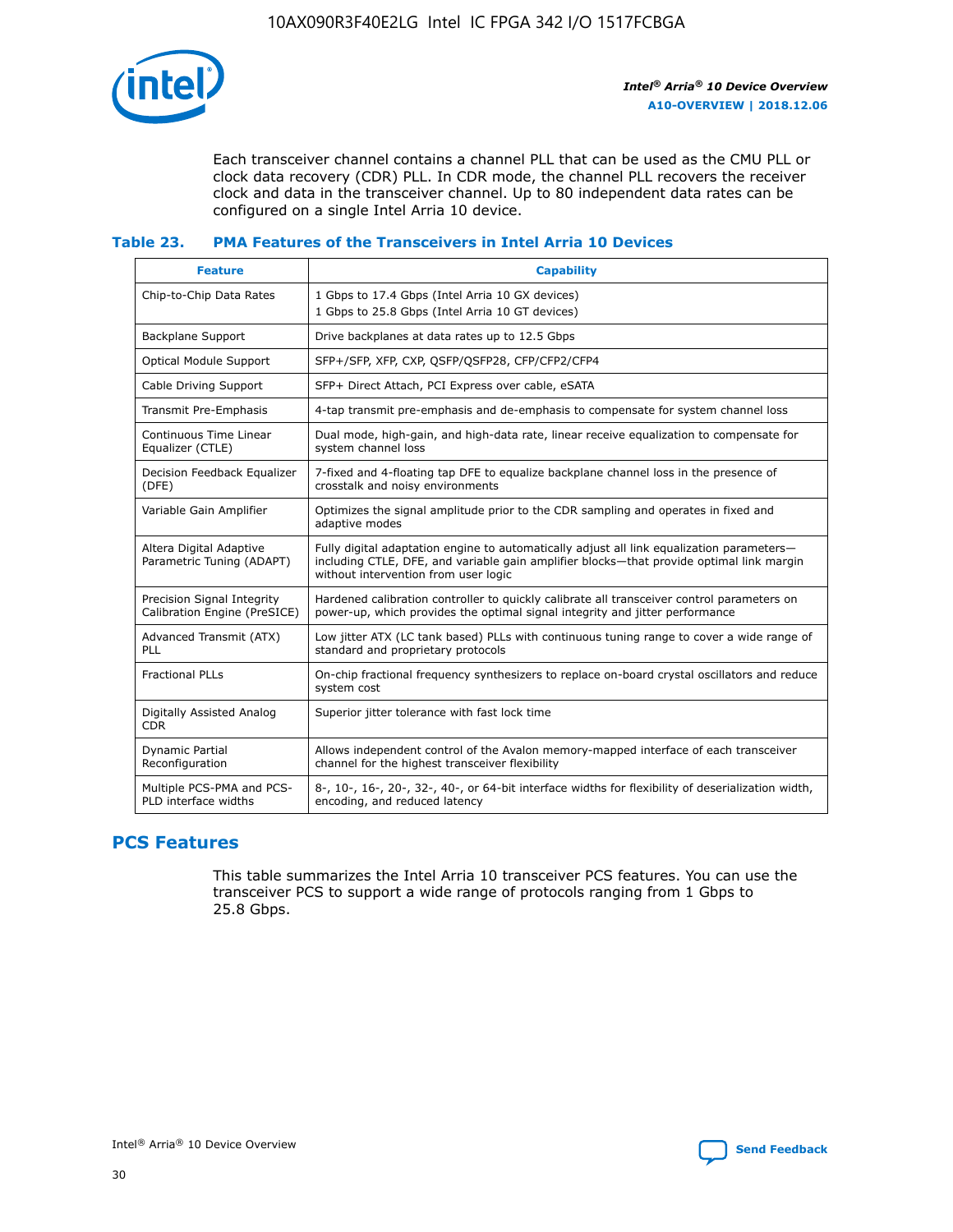

| <b>PCS</b>    | <b>Description</b>                                                                                                                                                                                                                                                                                                                                                                                             |
|---------------|----------------------------------------------------------------------------------------------------------------------------------------------------------------------------------------------------------------------------------------------------------------------------------------------------------------------------------------------------------------------------------------------------------------|
| Standard PCS  | Operates at a data rate up to 12 Gbps<br>Supports protocols such as PCI-Express, CPRI 4.2+, GigE, IEEE 1588 in Hard PCS<br>Implements other protocols using Basic/Custom (Standard PCS) transceiver<br>configuration rules.                                                                                                                                                                                    |
| Enhanced PCS  | Performs functions common to most serial data industry standards, such as word<br>alignment, encoding/decoding, and framing, before data is sent or received off-chip<br>through the PMA<br>• Handles data transfer to and from the FPGA fabric<br>Handles data transfer internally to and from the PMA<br>Provides frequency compensation<br>Performs channel bonding for multi-channel low skew applications |
| PCIe Gen3 PCS | Supports the seamless switching of Data and Clock between the Gen1, Gen2, and Gen3<br>data rates<br>Provides support for PIPE 3.0 features<br>Supports the PIPE interface with the Hard IP enabled, as well as with the Hard IP<br>bypassed                                                                                                                                                                    |

#### **Related Information**

- PCIe Gen1, Gen2, and Gen3 Hard IP on page 26
- Interlaken Support on page 26
- 10 Gbps Ethernet Support on page 26

## **PCS Protocol Support**

This table lists some of the protocols supported by the Intel Arria 10 transceiver PCS. For more information about the blocks in the transmitter and receiver data paths, refer to the related information.

| <b>Protocol</b>                                 | <b>Data Rate</b><br>(Gbps) | <b>Transceiver IP</b>       | <b>PCS Support</b>                      |
|-------------------------------------------------|----------------------------|-----------------------------|-----------------------------------------|
| PCIe Gen3 x1, x2, x4, x8                        | 8.0                        | Native PHY (PIPE)           | Standard PCS and PCIe<br>Gen3 PCS       |
| PCIe Gen2 x1, x2, x4, x8                        | 5.0                        | Native PHY (PIPE)           | <b>Standard PCS</b>                     |
| PCIe Gen1 x1, x2, x4, x8                        | 2.5                        | Native PHY (PIPE)           | Standard PCS                            |
| 1000BASE-X Gigabit Ethernet                     | 1.25                       | Native PHY                  | <b>Standard PCS</b>                     |
| 1000BASE-X Gigabit Ethernet with<br>IEEE 1588v2 | 1.25                       | Native PHY                  | Standard PCS                            |
| 10GBASE-R                                       | 10.3125                    | Native PHY                  | <b>Enhanced PCS</b>                     |
| 10GBASE-R with IEEE 1588v2                      | 10.3125                    | Native PHY                  | <b>Enhanced PCS</b>                     |
| 10GBASE-R with KR FEC                           | 10.3125                    | Native PHY                  | <b>Enhanced PCS</b>                     |
| 10GBASE-KR and 1000BASE-X                       | 10.3125                    | 1G/10GbE and 10GBASE-KR PHY | Standard PCS and<br><b>Enhanced PCS</b> |
| Interlaken (CEI-6G/11G)                         | 3.125 to 17.4              | Native PHY                  | <b>Enhanced PCS</b>                     |
| SFI-S/SFI-5.2                                   | 11.2                       | Native PHY                  | <b>Enhanced PCS</b>                     |
| $10G$ SDI                                       | 10.692                     | Native PHY                  | <b>Enhanced PCS</b>                     |
|                                                 |                            |                             | continued                               |

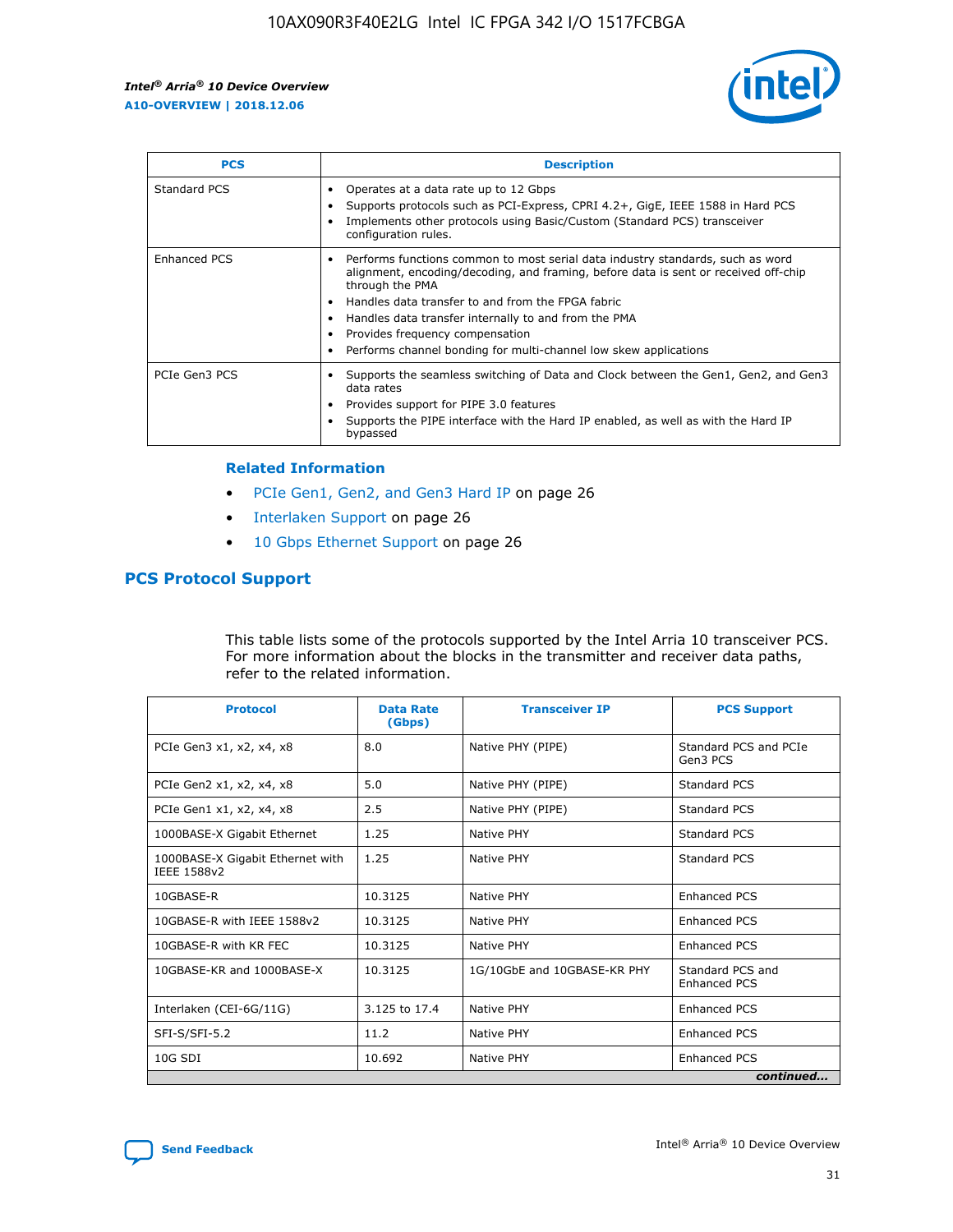

| <b>Protocol</b>      | <b>Data Rate</b><br>(Gbps) | <b>Transceiver IP</b> | <b>PCS Support</b> |
|----------------------|----------------------------|-----------------------|--------------------|
| CPRI 6.0 (64B/66B)   | 0.6144 to<br>10.1376       | Native PHY            | Enhanced PCS       |
| CPRI 4.2 (8B/10B)    | $0.6144$ to<br>9.8304      | Native PHY            | Standard PCS       |
| OBSAI RP3 v4.2       | 0.6144 to 6.144            | Native PHY            | Standard PCS       |
| SD-SDI/HD-SDI/3G-SDI | $0.143(12)$ to<br>2.97     | Native PHY            | Standard PCS       |

## **Related Information**

#### [Intel Arria 10 Transceiver PHY User Guide](https://www.intel.com/content/www/us/en/programmable/documentation/nik1398707230472.html#nik1398707091164)

Provides more information about the supported transceiver protocols and PHY IP, the PMA architecture, and the standard, enhanced, and PCIe Gen3 PCS architecture.

## **SoC with Hard Processor System**

Each SoC device combines an FPGA fabric and a hard processor system (HPS) in a single device. This combination delivers the flexibility of programmable logic with the power and cost savings of hard IP in these ways:

- Reduces board space, system power, and bill of materials cost by eliminating a discrete embedded processor
- Allows you to differentiate the end product in both hardware and software, and to support virtually any interface standard
- Extends the product life and revenue through in-field hardware and software updates

<sup>(12)</sup> The 0.143 Gbps data rate is supported using oversampling of user logic that you must implement in the FPGA fabric.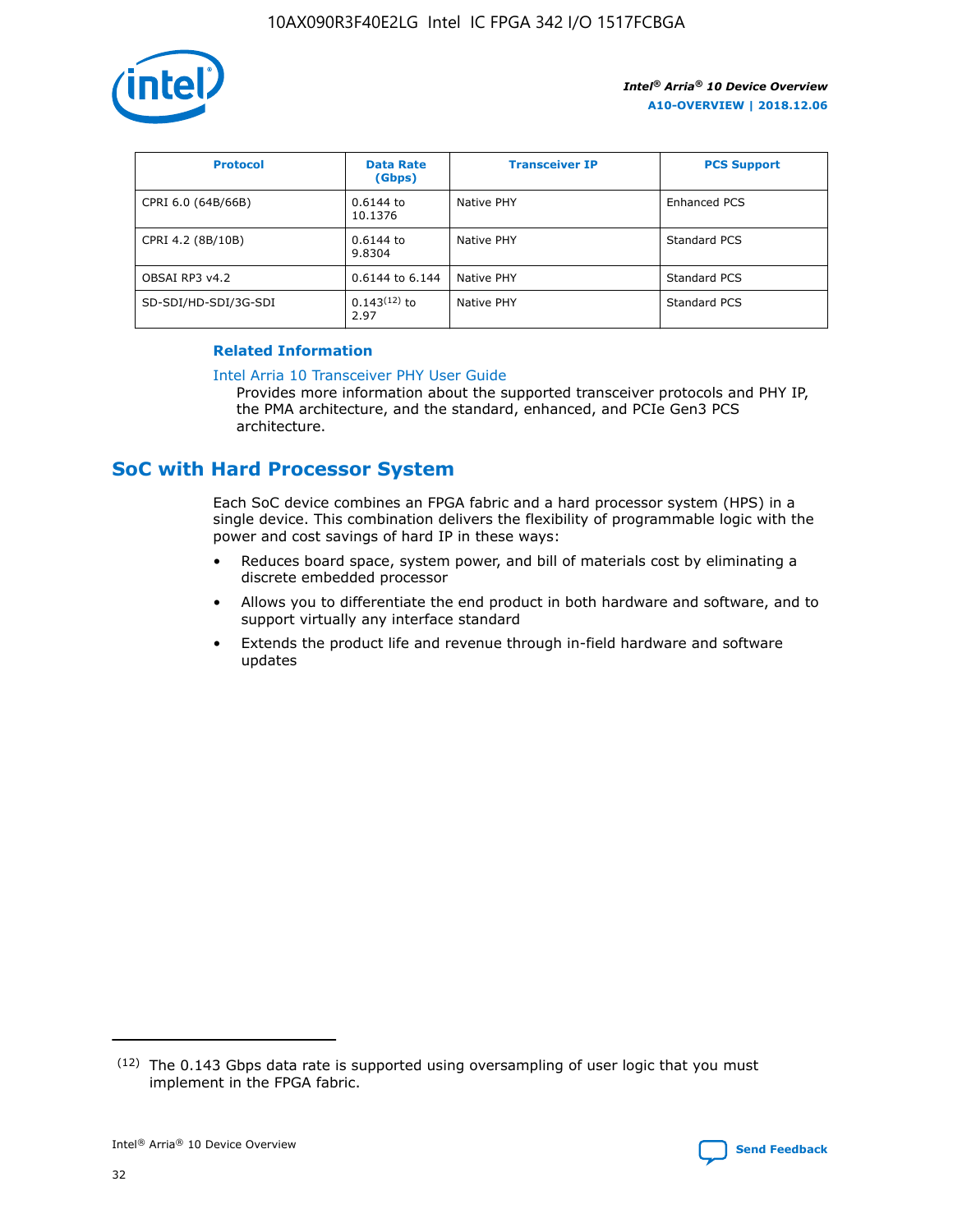

#### **Figure 9. HPS Block Diagram**

This figure shows a block diagram of the HPS with the dual ARM Cortex-A9 MPCore processor.



## **Key Advantages of 20-nm HPS**

The 20-nm HPS strikes a balance between enabling maximum software compatibility with 28-nm SoCs while still improving upon the 28-nm HPS architecture. These improvements address the requirements of the next generation target markets such as wireless and wireline communications, compute and storage equipment, broadcast and military in terms of performance, memory bandwidth, connectivity via backplane and security.

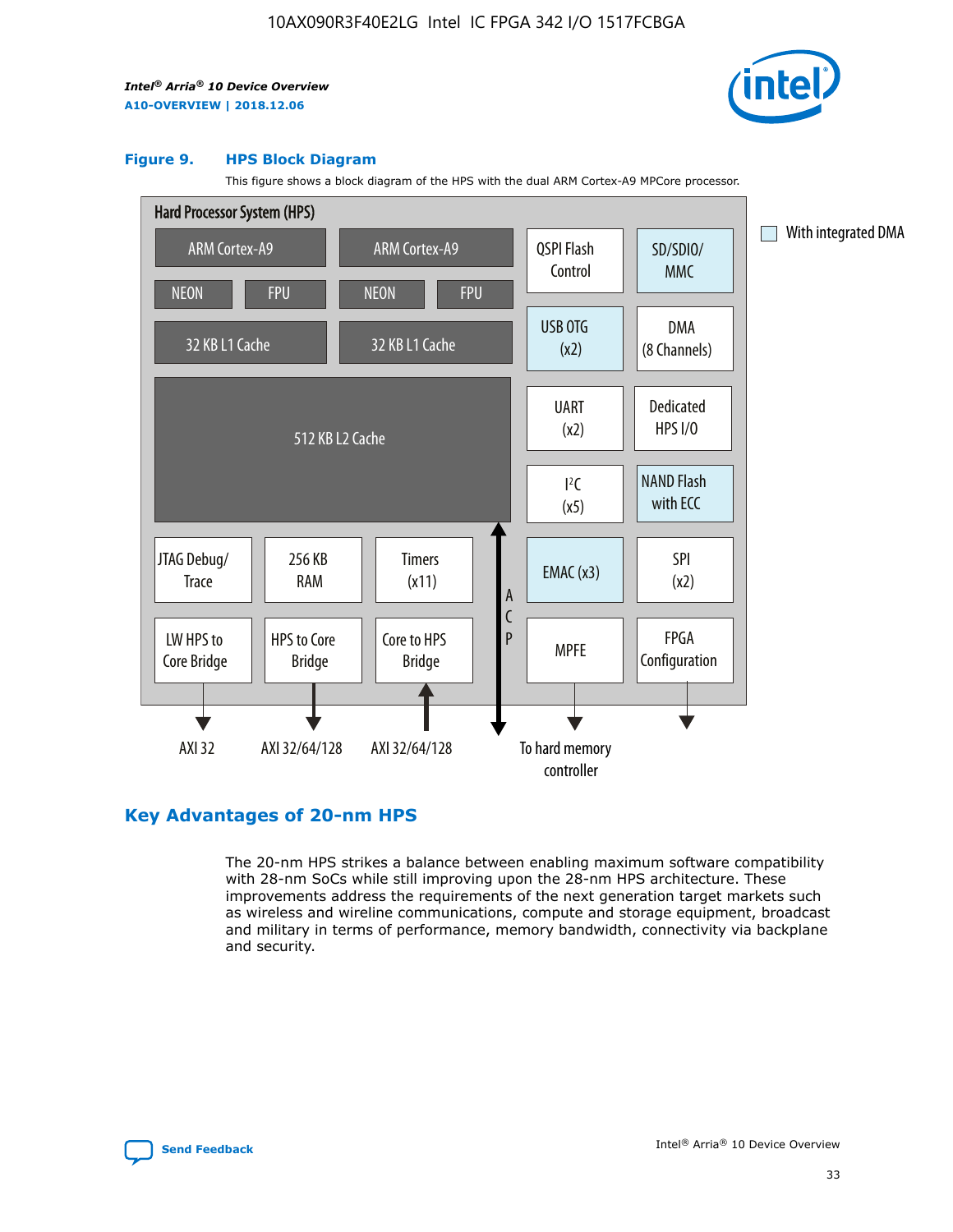

## **Table 24. Improvements in 20 nm HPS**

This table lists the key improvements of the 20 nm HPS compared to the 28 nm HPS.

| Advantages/<br><b>Improvements</b>                          | <b>Description</b>                                                                                                                                                                                                                                                                                                                                                                                                                                                                                                                                                                                                                                                                                                                                     |
|-------------------------------------------------------------|--------------------------------------------------------------------------------------------------------------------------------------------------------------------------------------------------------------------------------------------------------------------------------------------------------------------------------------------------------------------------------------------------------------------------------------------------------------------------------------------------------------------------------------------------------------------------------------------------------------------------------------------------------------------------------------------------------------------------------------------------------|
| Increased performance and<br>overdrive capability           | While the nominal processor frequency is 1.2 GHz, the 20 nm HPS offers an "overdrive"<br>feature which enables a higher processor operating frequency. This requires a higher supply<br>voltage value that is unique to the HPS and may require a separate regulator.                                                                                                                                                                                                                                                                                                                                                                                                                                                                                  |
| Increased processor memory<br>bandwidth and DDR4<br>support | Up to 64-bit DDR4 memory at 2,400 Mbps support is available for the processor. The hard<br>memory controller for the HPS comprises a multi-port front end that manages connections<br>to a single port memory controller. The multi-port front end allows logic core and the HPS<br>to share ports and thereby the available bandwidth of the memory controller.                                                                                                                                                                                                                                                                                                                                                                                       |
| Flexible I/O sharing                                        | An advanced I/O pin muxing scheme allows improved sharing of I/O between the HPS and<br>the core logic. The following types of I/O are available for SoC:<br>17 dedicated I/Os-physically located inside the HPS block and are not accessible to<br>logic within the core. The 17 dedicated I/Os are used for HPS clock, resets, and<br>interfacing with boot devices, QSPI, and SD/MMC.<br>48 direct shared I/O-located closest to the HPS block and are ideal for high speed HPS<br>$\bullet$<br>peripherals such as EMAC, USB, and others. There is one bank of 48 I/Os that supports<br>direct sharing where the 48 I/Os can be shared 12 I/Os at a time.                                                                                          |
|                                                             | Standard (shared) I/O-all standard I/Os can be shared by the HPS peripherals and any<br>logic within the core. For designs where more than 48 I/Os are required to fully use all<br>the peripherals in the HPS, these I/Os can be connected through the core logic.                                                                                                                                                                                                                                                                                                                                                                                                                                                                                    |
| <b>EMAC</b> core                                            | Three EMAC cores are available in the HPS. The EMAC cores enable an application to<br>support two redundant Ethernet connections; for example, backplane, or two EMAC cores<br>for managing IEEE 1588 time stamp information while allowing a third EMAC core for debug<br>and configuration. All three EMACs can potentially share the same time stamps, simplifying<br>the 1588 time stamping implementation. A new serial time stamp interface allows core<br>logic to access and read the time stamp values. The integrated EMAC controllers can be<br>connected to external Ethernet PHY through the provided MDIO or I <sup>2</sup> C interface.                                                                                                 |
| On-chip memory                                              | The on-chip memory is updated to 256 KB support and can support larger data sets and<br>real time algorithms.                                                                                                                                                                                                                                                                                                                                                                                                                                                                                                                                                                                                                                          |
| <b>ECC</b> enhancements                                     | Improvements in L2 Cache ECC management allow identification of errors down to the<br>address level. ECC enhancements also enable improved error injection and status reporting<br>via the introduction of new memory mapped access to syndrome and data signals.                                                                                                                                                                                                                                                                                                                                                                                                                                                                                      |
| HPS to FPGA Interconnect<br><b>Backbone</b>                 | Although the HPS and the Logic Core can operate independently, they are tightly coupled<br>via a high-bandwidth system interconnect built from high-performance ARM AMBA AXI bus<br>bridges. IP bus masters in the FPGA fabric have access to HPS bus slaves via the FPGA-to-<br>HPS interconnect. Similarly, HPS bus masters have access to bus slaves in the core fabric<br>via the HPS-to-FPGA bridge. Both bridges are AMBA AXI-3 compliant and support<br>simultaneous read and write transactions. Up to three masters within the core fabric can<br>share the HPS SDRAM controller with the processor. Additionally, the processor can be used<br>to configure the core fabric under program control via a dedicated 32-bit configuration port. |
| FPGA configuration and HPS<br>booting                       | The FPGA fabric and HPS in the SoCs are powered independently. You can reduce the clock<br>frequencies or gate the clocks to reduce dynamic power.<br>You can configure the FPGA fabric and boot the HPS independently, in any order, providing<br>you with more design flexibility.                                                                                                                                                                                                                                                                                                                                                                                                                                                                   |
| Security                                                    | New security features have been introduced for anti-tamper management, secure boot,<br>encryption (AES), and authentication (SHA).                                                                                                                                                                                                                                                                                                                                                                                                                                                                                                                                                                                                                     |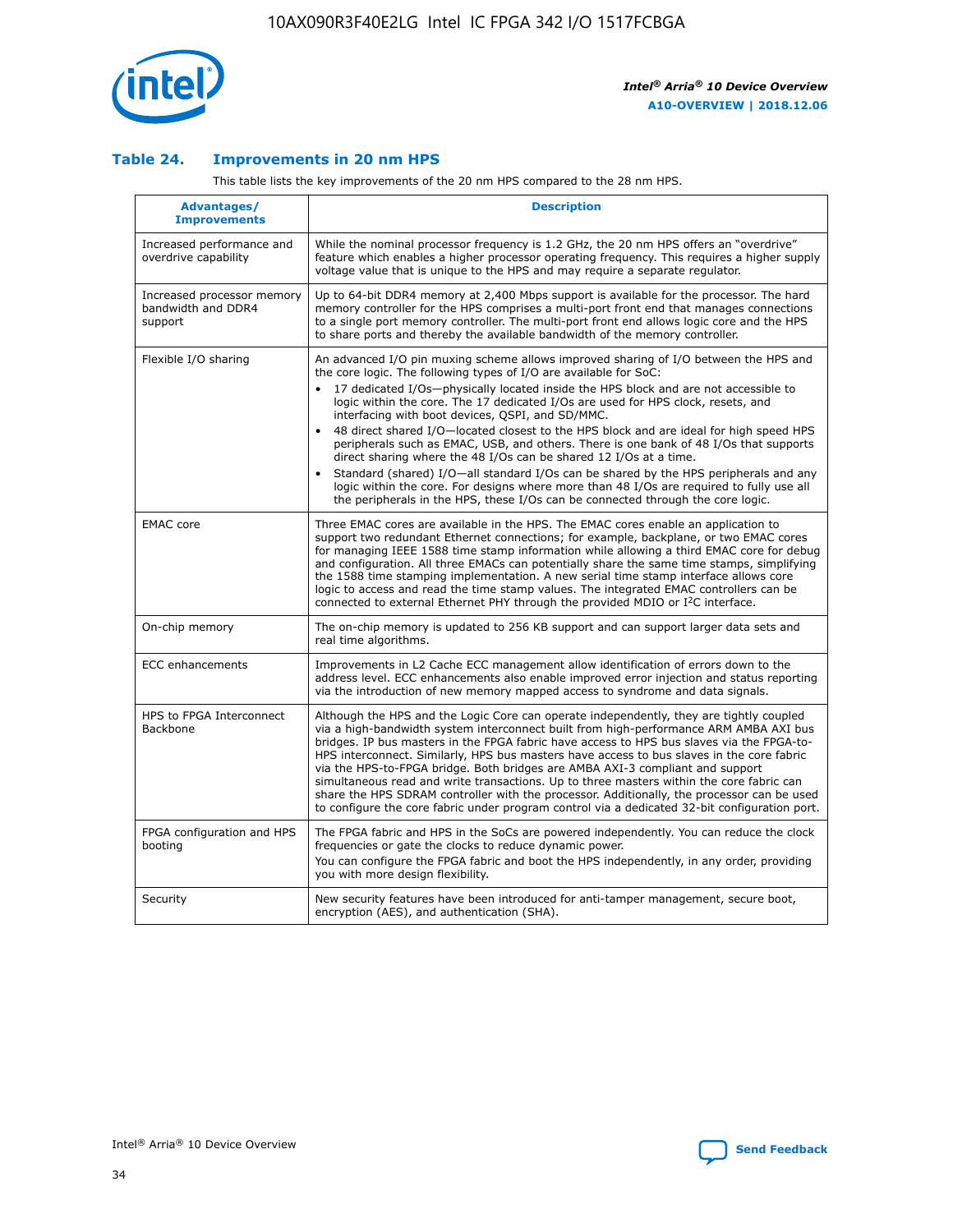

## **Features of the HPS**

The HPS has the following features:

- 1.2-GHz, dual-core ARM Cortex-A9 MPCore processor with up to 1.5-GHz via overdrive
	- ARMv7-A architecture that runs 32-bit ARM instructions, 16-bit and 32-bit Thumb instructions, and 8-bit Java byte codes in Jazelle style
	- Superscalar, variable length, out-of-order pipeline with dynamic branch prediction
	- Instruction Efficiency 2.5 MIPS/MHz, which provides total performance of 7500 MIPS at 1.5 GHz
- Each processor core includes:
	- 32 KB of L1 instruction cache, 32 KB of L1 data cache
	- Single- and double-precision floating-point unit and NEON media engine
	- CoreSight debug and trace technology
	- Snoop Control Unit (SCU) and Acceleration Coherency Port (ACP)
- 512 KB of shared L2 cache
- 256 KB of scratch RAM
- Hard memory controller with support for DDR3, DDR4 and optional error correction code (ECC) support
- Multiport Front End (MPFE) Scheduler interface to the hard memory controller
- 8-channel direct memory access (DMA) controller
- QSPI flash controller with SIO, DIO, QIO SPI Flash support
- NAND flash controller (ONFI 1.0 or later) with DMA and ECC support, updated to support 8 and 16-bit Flash devices and new command DMA to offload CPU for fast power down recovery
- Updated SD/SDIO/MMC controller to eMMC 4.5 with DMA with CE-ATA digital command support
- 3 10/100/1000 Ethernet media access control (MAC) with DMA
- 2 USB On-the-Go (OTG) controllers with DMA
- $\bullet$  5 I<sup>2</sup>C controllers (3 can be used by EMAC for MIO to external PHY)
- 2 UART 16550 Compatible controllers
- 4 serial peripheral interfaces (SPI) (2 Master, 2 Slaves)
- 62 programmable general-purpose I/Os, which includes 48 direct share I/Os that allows the HPS peripherals to connect directly to the FPGA I/Os
- 7 general-purpose timers
- 4 watchdog timers
- Anti-tamper, Secure Boot, Encryption (AES) and Authentication (SHA)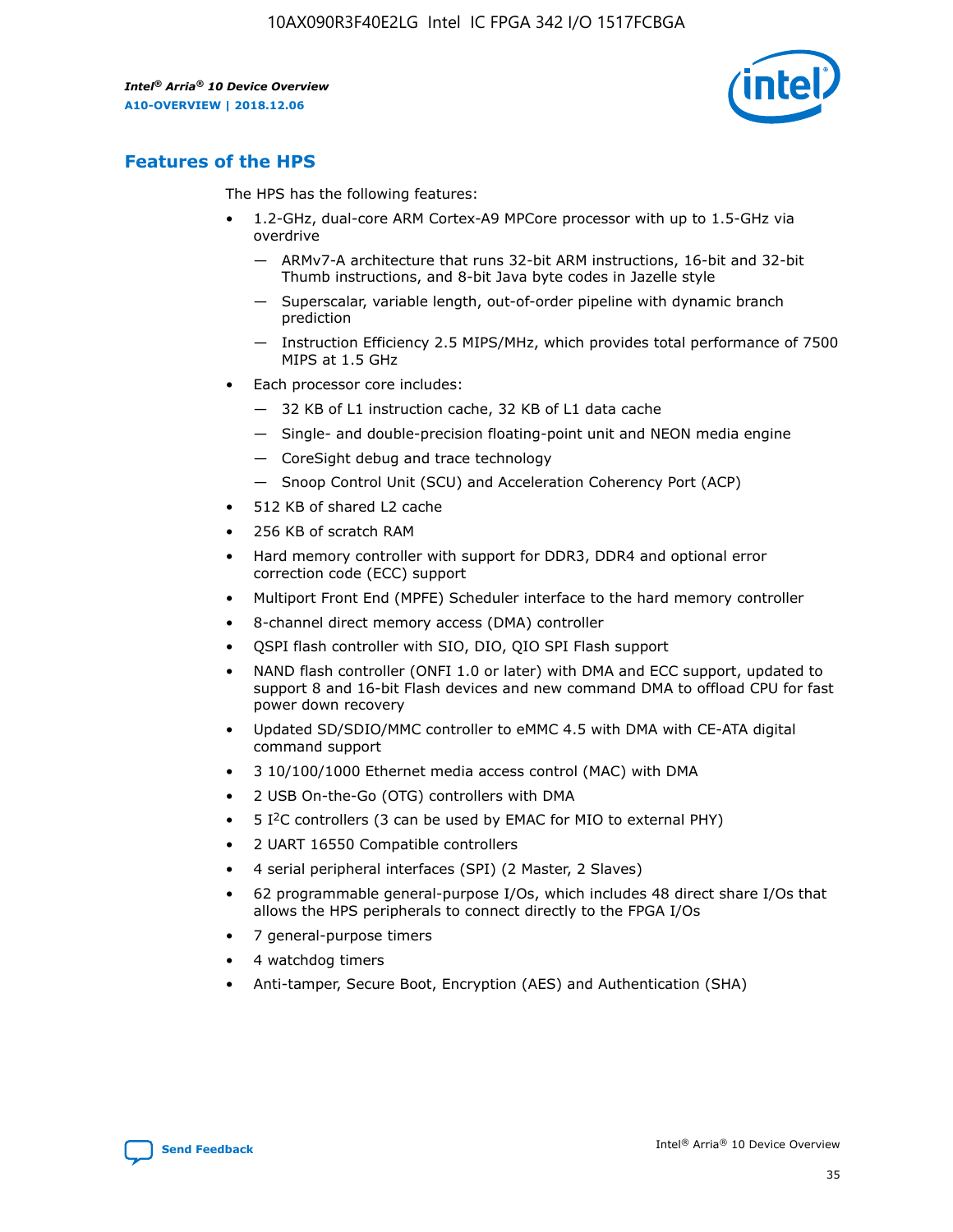

## **System Peripherals and Debug Access Port**

Each Ethernet MAC, USB OTG, NAND flash controller, and SD/MMC controller module has an integrated DMA controller. For modules without an integrated DMA controller, an additional DMA controller module provides up to eight channels of high-bandwidth data transfers. Peripherals that communicate off-chip are multiplexed with other peripherals at the HPS pin level. This allows you to choose which peripherals interface with other devices on your PCB.

The debug access port provides interfaces to industry standard JTAG debug probes and supports ARM CoreSight debug and core traces to facilitate software development.

## **HPS–FPGA AXI Bridges**

The HPS–FPGA bridges, which support the Advanced Microcontroller Bus Architecture (AMBA) Advanced eXtensible Interface (AXI™) specifications, consist of the following bridges:

- FPGA-to-HPS AMBA AXI bridge—a high-performance bus supporting 32, 64, and 128 bit data widths that allows the FPGA fabric to issue transactions to slaves in the HPS.
- HPS-to-FPGA Avalon/AMBA AXI bridge—a high-performance bus supporting 32, 64, and 128 bit data widths that allows the HPS to issue transactions to slaves in the FPGA fabric.
- Lightweight HPS-to-FPGA AXI bridge—a lower latency 32 bit width bus that allows the HPS to issue transactions to soft peripherals in the FPGA fabric. This bridge is primarily used for control and status register (CSR) accesses to peripherals in the FPGA fabric.

The HPS–FPGA AXI bridges allow masters in the FPGA fabric to communicate with slaves in the HPS logic, and vice versa. For example, the HPS-to-FPGA AXI bridge allows you to share memories instantiated in the FPGA fabric with one or both microprocessors in the HPS, while the FPGA-to-HPS AXI bridge allows logic in the FPGA fabric to access the memory and peripherals in the HPS.

Each HPS–FPGA bridge also provides asynchronous clock crossing for data transferred between the FPGA fabric and the HPS.

#### **HPS SDRAM Controller Subsystem**

The HPS SDRAM controller subsystem contains a multiport SDRAM controller and DDR PHY that are shared between the FPGA fabric (through the FPGA-to-HPS SDRAM interface), the level 2 (L2) cache, and the level 3 (L3) system interconnect. The FPGA-to-HPS SDRAM interface supports AMBA AXI and Avalon® Memory-Mapped (Avalon-MM) interface standards, and provides up to six individual ports for access by masters implemented in the FPGA fabric.

The HPS SDRAM controller supports up to 3 masters (command ports), 3x 64-bit read data ports and 3x 64-bit write data ports.

To maximize memory performance, the SDRAM controller subsystem supports command and data reordering, deficit round-robin arbitration with aging, and high-priority bypass features.

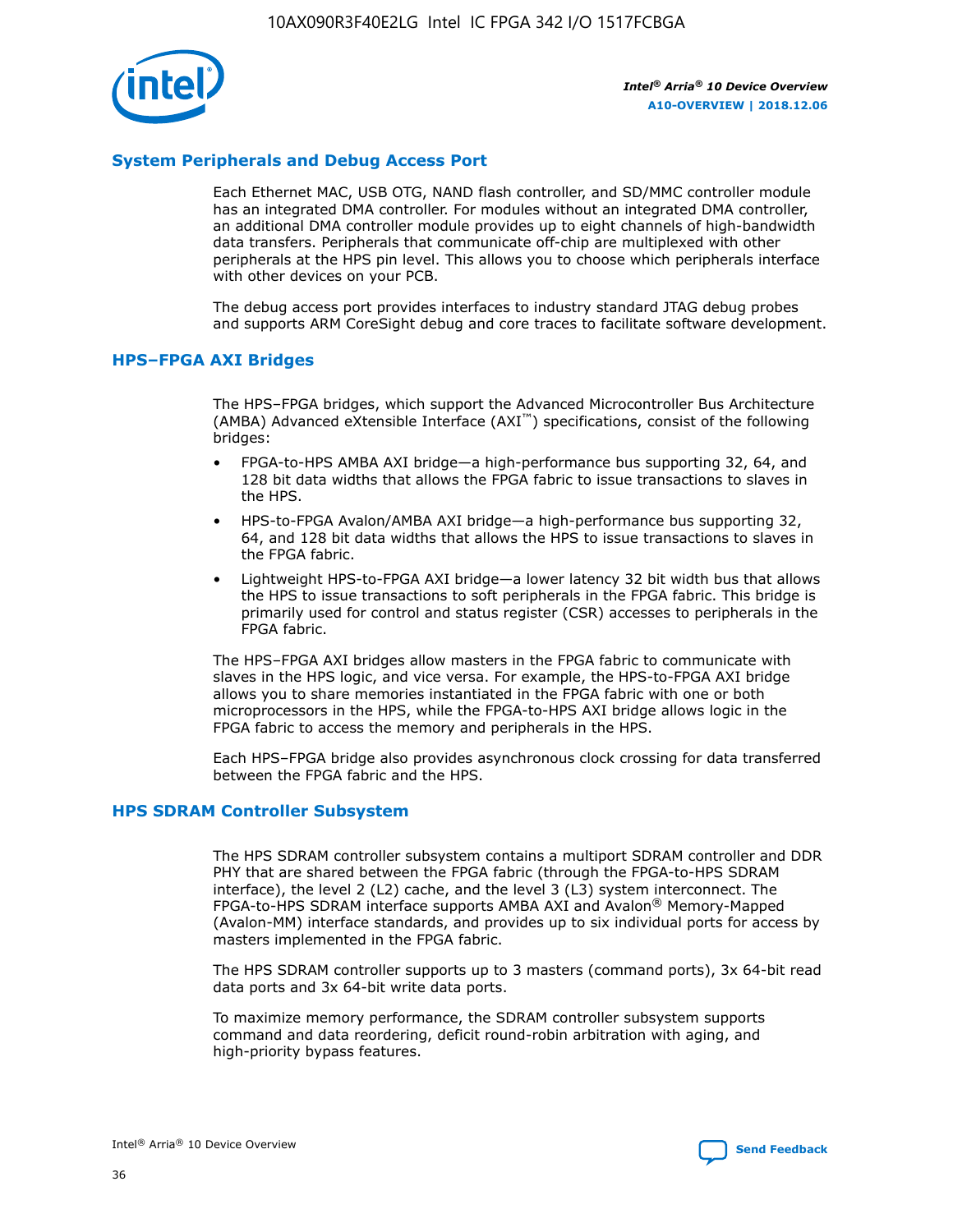

## **FPGA Configuration and HPS Booting**

The FPGA fabric and HPS in the SoC FPGA must be powered at the same time. You can reduce the clock frequencies or gate the clocks to reduce dynamic power.

Once powered, the FPGA fabric and HPS can be configured independently thus providing you with more design flexibility:

- You can boot the HPS independently. After the HPS is running, the HPS can fully or partially reconfigure the FPGA fabric at any time under software control. The HPS can also configure other FPGAs on the board through the FPGA configuration controller.
- Configure the FPGA fabric first, and then boot the HPS from memory accessible to the FPGA fabric.

## **Hardware and Software Development**

For hardware development, you can configure the HPS and connect your soft logic in the FPGA fabric to the HPS interfaces using the Platform Designer system integration tool in the Intel Quartus Prime software.

For software development, the ARM-based SoC FPGA devices inherit the rich software development ecosystem available for the ARM Cortex-A9 MPCore processor. The software development process for Intel SoC FPGAs follows the same steps as those for other SoC devices from other manufacturers. Support for Linux\*, VxWorks\*, and other operating systems are available for the SoC FPGAs. For more information on the operating systems support availability, contact the Intel FPGA sales team.

You can begin device-specific firmware and software development on the Intel SoC FPGA Virtual Target. The Virtual Target is a fast PC-based functional simulation of a target development system—a model of a complete development board. The Virtual Target enables the development of device-specific production software that can run unmodified on actual hardware.

## **Dynamic and Partial Reconfiguration**

The Intel Arria 10 devices support dynamic and partial reconfiguration. You can use dynamic and partial reconfiguration simultaneously to enable seamless reconfiguration of both the device core and transceivers.

## **Dynamic Reconfiguration**

You can reconfigure the PMA and PCS blocks while the device continues to operate. This feature allows you to change the data rates, protocol, and analog settings of a channel in a transceiver bank without affecting on-going data transfer in other transceiver banks. This feature is ideal for applications that require dynamic multiprotocol or multirate support.

## **Partial Reconfiguration**

Using partial reconfiguration, you can reconfigure some parts of the device while keeping the device in operation.

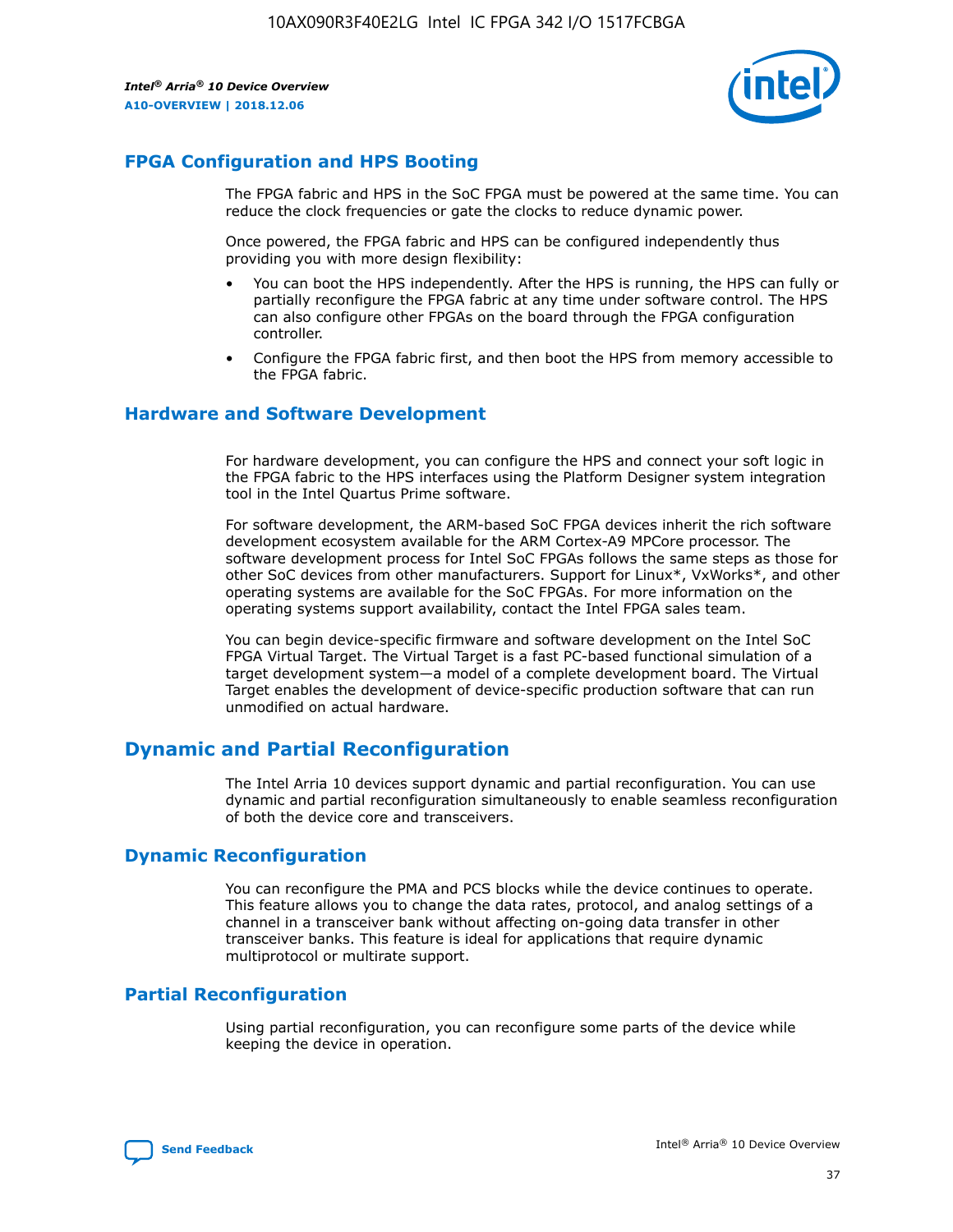

Instead of placing all device functions in the FPGA fabric, you can store some functions that do not run simultaneously in external memory and load them only when required. This capability increases the effective logic density of the device, and lowers cost and power consumption.

In the Intel solution, you do not have to worry about intricate device architecture to perform a partial reconfiguration. The partial reconfiguration capability is built into the Intel Quartus Prime design software, making such time-intensive task simple.

Intel Arria 10 devices support partial reconfiguration in the following configuration options:

- Using an internal host:
	- All supported configuration modes where the FPGA has access to external memory devices such as serial and parallel flash memory.
	- Configuration via Protocol [CvP (PCIe)]
- Using an external host—passive serial (PS), fast passive parallel (FPP) x8, FPP x16, and FPP x32 I/O interface.

## **Enhanced Configuration and Configuration via Protocol**

## **Table 25. Configuration Schemes and Features of Intel Arria 10 Devices**

Intel Arria 10 devices support 1.8 V programming voltage and several configuration schemes.

| <b>Scheme</b>                                                          | <b>Data</b><br><b>Width</b> | <b>Max Clock</b><br>Rate<br>(MHz) | <b>Max Data</b><br>Rate<br>(Mbps)<br>(13) | <b>Decompression</b> | <b>Design</b><br>Security <sup>(1</sup><br>4) | <b>Partial</b><br>Reconfiguration<br>(15) | <b>Remote</b><br><b>System</b><br><b>Update</b> |
|------------------------------------------------------------------------|-----------------------------|-----------------------------------|-------------------------------------------|----------------------|-----------------------------------------------|-------------------------------------------|-------------------------------------------------|
| <b>JTAG</b>                                                            | 1 bit                       | 33                                | 33                                        |                      |                                               | Yes <sup>(16)</sup>                       |                                                 |
| Active Serial (AS)<br>through the<br>EPCO-L<br>configuration<br>device | 1 bit,<br>4 bits            | 100                               | 400                                       | Yes                  | Yes                                           | $Y_{PS}(16)$                              | Yes                                             |
| Passive serial (PS)<br>through CPLD or<br>external<br>microcontroller  | 1 bit                       | 100                               | 100                                       | Yes                  | Yes                                           | Yes(16)                                   | Parallel<br>Flash<br>Loader<br>(PFL) IP<br>core |
|                                                                        |                             |                                   |                                           |                      |                                               |                                           | continued                                       |

<sup>(13)</sup> Enabling either compression or design security features affects the maximum data rate. Refer to the Intel Arria 10 Device Datasheet for more information.

<sup>(14)</sup> Encryption and compression cannot be used simultaneously.

 $(15)$  Partial reconfiguration is an advanced feature of the device family. If you are interested in using partial reconfiguration, contact Intel for support.

 $(16)$  Partial configuration can be performed only when it is configured as internal host.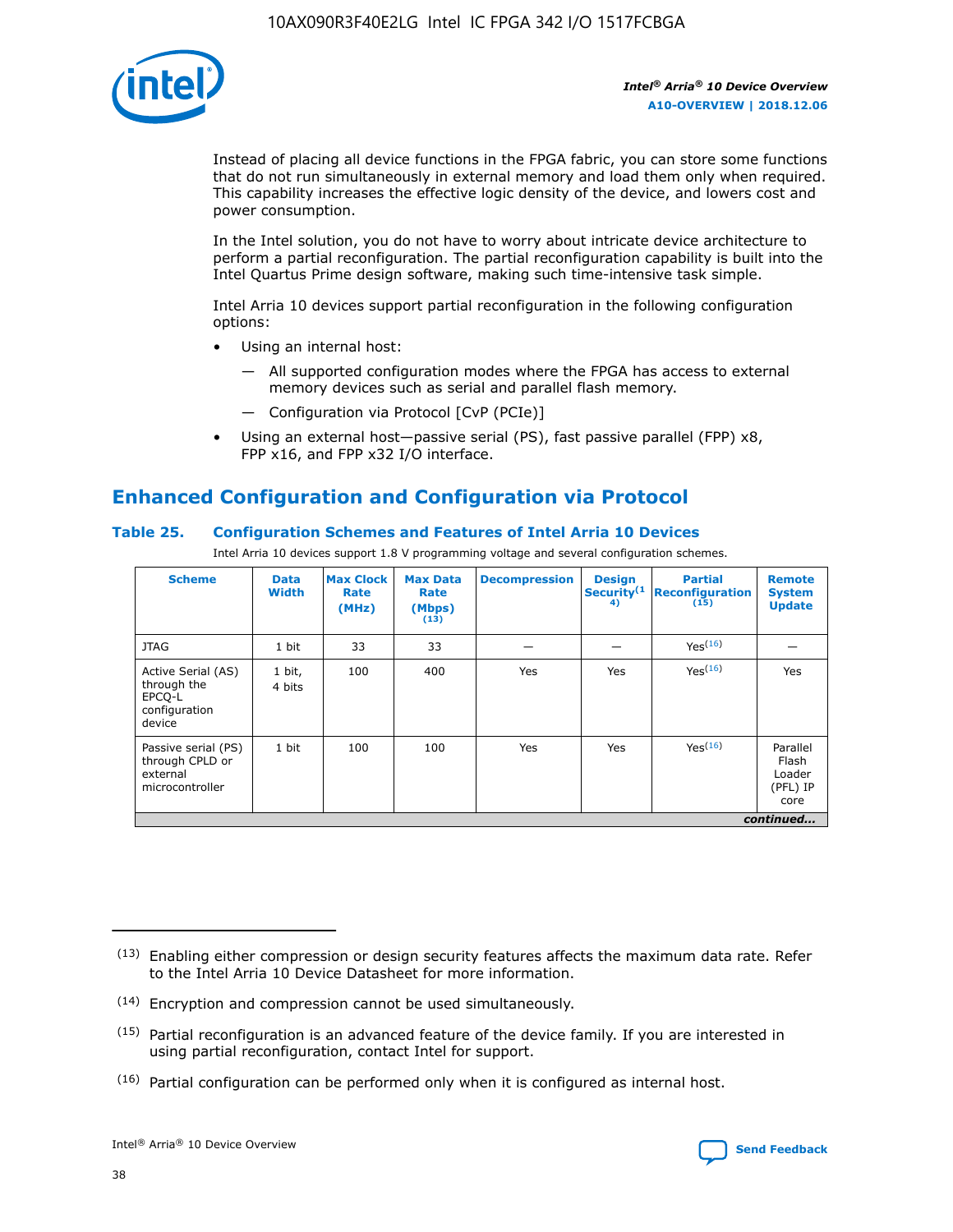

| <b>Scheme</b>                                    | <b>Data</b><br><b>Width</b> | <b>Max Clock</b><br>Rate<br>(MHz) | <b>Max Data</b><br>Rate<br>(Mbps)<br>(13) | <b>Decompression</b> | <b>Design</b><br>Security <sup>(1</sup><br>4) | <b>Partial</b><br><b>Reconfiguration</b><br>(15) | <b>Remote</b><br><b>System</b><br><b>Update</b> |
|--------------------------------------------------|-----------------------------|-----------------------------------|-------------------------------------------|----------------------|-----------------------------------------------|--------------------------------------------------|-------------------------------------------------|
| Fast passive                                     | 8 bits                      | 100                               | 3200                                      | Yes                  | Yes                                           | Yes(17)                                          | PFL IP                                          |
| parallel (FPP)<br>through CPLD or                | 16 bits                     |                                   |                                           | Yes                  | Yes                                           |                                                  | core                                            |
| external<br>microcontroller                      | 32 bits                     |                                   |                                           | Yes                  | Yes                                           |                                                  |                                                 |
| Configuration via                                | 16 bits                     | 100                               | 3200                                      | Yes                  | Yes                                           | Yes <sup>(17)</sup>                              |                                                 |
| <b>HPS</b>                                       | 32 bits                     |                                   |                                           | Yes                  | Yes                                           |                                                  |                                                 |
| Configuration via<br>Protocol [CvP<br>$(PCIe^*)$ | x1, x2,<br>x4, x8<br>lanes  |                                   | 8000                                      | Yes                  | Yes                                           | Yes(16)                                          |                                                 |

You can configure Intel Arria 10 devices through PCIe using Configuration via Protocol (CvP). The Intel Arria 10 CvP implementation conforms to the PCIe 100 ms power-up-to-active time requirement.

#### **Related Information**

[Configuration via Protocol \(CvP\) Implementation in Intel FPGAs User Guide](https://www.intel.com/content/www/us/en/programmable/documentation/dsu1441819344145.html#dsu1442269728522) Provides more information about the CvP configuration scheme.

## **SEU Error Detection and Correction**

Intel Arria 10 devices offer robust and easy-to-use single-event upset (SEU) error detection and correction circuitry.

The detection and correction circuitry includes protection for Configuration RAM (CRAM) programming bits and user memories. The CRAM is protected by a continuously running CRC error detection circuit with integrated ECC that automatically corrects one or two errors and detects higher order multi-bit errors. When more than two errors occur, correction is available through reloading of the core programming file, providing a complete design refresh while the FPGA continues to operate.

The physical layout of the Intel Arria 10 CRAM array is optimized to make the majority of multi-bit upsets appear as independent single-bit or double-bit errors which are automatically corrected by the integrated CRAM ECC circuitry. In addition to the CRAM protection, the M20K memory blocks also include integrated ECC circuitry and are layout-optimized for error detection and correction. The MLAB does not have ECC.

<sup>(17)</sup> Supported at a maximum clock rate of 100 MHz.



 $(13)$  Enabling either compression or design security features affects the maximum data rate. Refer to the Intel Arria 10 Device Datasheet for more information.

<sup>(14)</sup> Encryption and compression cannot be used simultaneously.

 $(15)$  Partial reconfiguration is an advanced feature of the device family. If you are interested in using partial reconfiguration, contact Intel for support.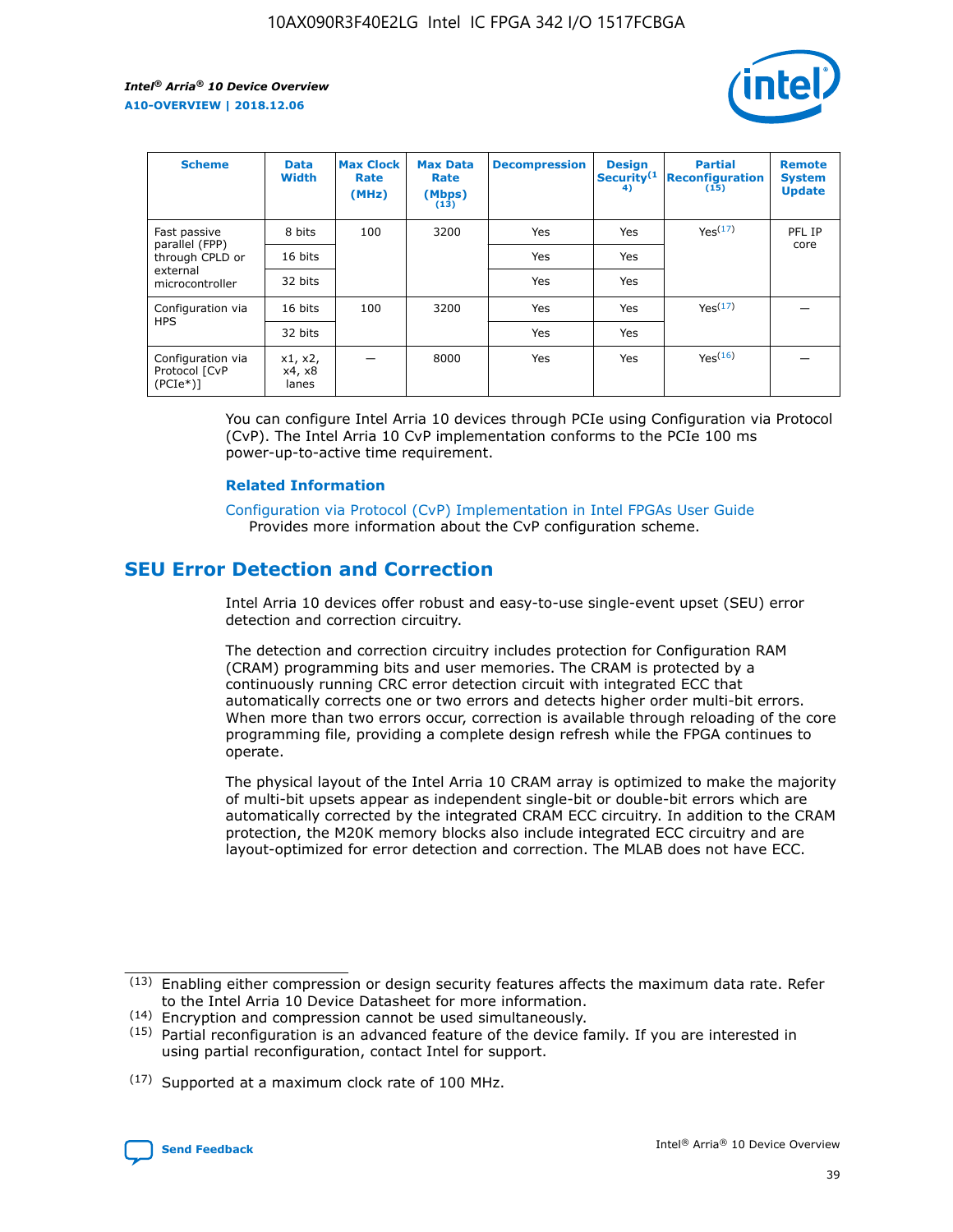

## **Power Management**

Intel Arria 10 devices leverage the advanced 20 nm process technology, a low 0.9 V core power supply, an enhanced core architecture, and several optional power reduction techniques to reduce total power consumption by as much as 40% compared to Arria V devices and as much as 60% compared to Stratix V devices.

The optional power reduction techniques in Intel Arria 10 devices include:

- **SmartVID**—a code is programmed into each device during manufacturing that allows a smart regulator to operate the device at lower core  $V_{CC}$  while maintaining performance
- **Programmable Power Technology**—non-critical timing paths are identified by the Intel Quartus Prime software and the logic in these paths is biased for low power instead of high performance
- **Low Static Power Options**—devices are available with either standard static power or low static power while maintaining performance

Furthermore, Intel Arria 10 devices feature Intel's industry-leading low power transceivers and include a number of hard IP blocks that not only reduce logic resources but also deliver substantial power savings compared to soft implementations. In general, hard IP blocks consume up to 90% less power than the equivalent soft logic implementations.

## **Incremental Compilation**

The Intel Quartus Prime software incremental compilation feature reduces compilation time and helps preserve performance to ease timing closure. The incremental compilation feature enables the partial reconfiguration flow for Intel Arria 10 devices.

Incremental compilation supports top-down, bottom-up, and team-based design flows. This feature facilitates modular, hierarchical, and team-based design flows where different designers compile their respective design sections in parallel. Furthermore, different designers or IP providers can develop and optimize different blocks of the design independently. These blocks can then be imported into the top level project.

## **Document Revision History for Intel Arria 10 Device Overview**

| <b>Document</b><br><b>Version</b> | <b>Changes</b>                                                                                                                                                                                                                                                              |
|-----------------------------------|-----------------------------------------------------------------------------------------------------------------------------------------------------------------------------------------------------------------------------------------------------------------------------|
| 2018.12.06                        | Added links to Intel Arria 10 device errata documents.<br>Removed automotive temperature option from the Intel Arria 10 GX devices.<br>Removed -3 fabric speed grade from the Intel Arria 10 GT devices.<br>Updated power options for the Intel Arria 10 GX and GT devices. |
| 2018.04.09                        | Updated the lowest $V_{CC}$ from 0.83 V to 0.82 V in the topic listing a summary of the device features.                                                                                                                                                                    |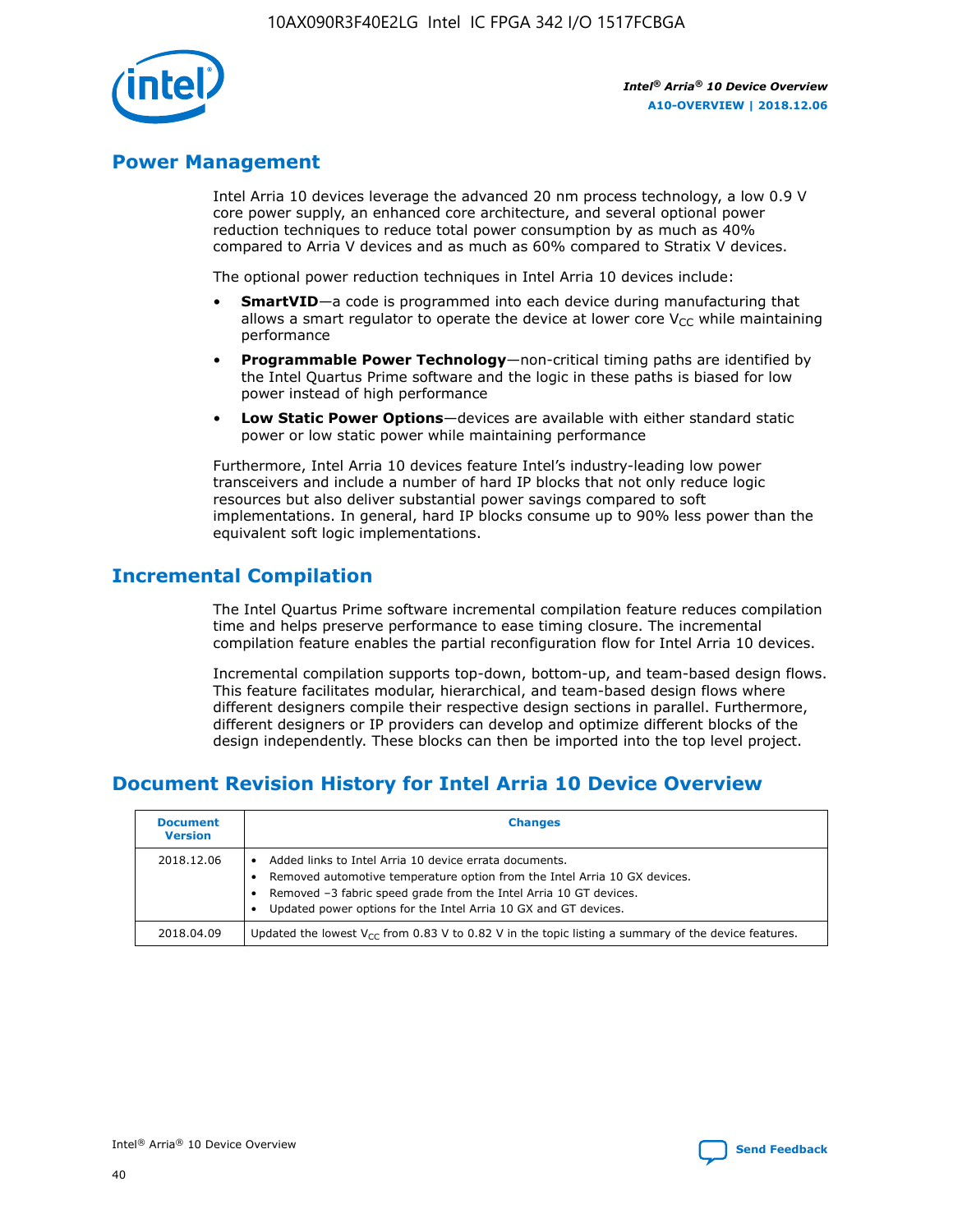*Intel® Arria® 10 Device Overview* **A10-OVERVIEW | 2018.12.06**



| <b>Date</b>    | <b>Version</b> | <b>Changes</b>                                                                                                                                                                                                                                                                                                                                                                                                                                                                                                                                                                                                                                                                                                                                                                                                                                                                                                                                                            |
|----------------|----------------|---------------------------------------------------------------------------------------------------------------------------------------------------------------------------------------------------------------------------------------------------------------------------------------------------------------------------------------------------------------------------------------------------------------------------------------------------------------------------------------------------------------------------------------------------------------------------------------------------------------------------------------------------------------------------------------------------------------------------------------------------------------------------------------------------------------------------------------------------------------------------------------------------------------------------------------------------------------------------|
| January 2018   | 2018.01.17     | Updated the maximum data rate for HPS (Intel Arria 10 SX devices<br>external memory interface DDR3 controller from 2,166 Mbps to 2,133<br>Mbps.<br>Updated maximum frequency supported for half rate QDRII and QDRII<br>+ SRAM to 633 MHz in Memory Standards Supported by the Soft<br>Memory Controller table.<br>Updated transceiver backplane capability to 12.5 Gbps.<br>$\bullet$<br>Removed transceiver speed grade 5 in Sample Ordering Core and<br>Available Options for Intel Arria 10 GX Devices figure.<br>Removed package code 40, low static power, SmartVID, industrial, and<br>military operating temperature support from Sample Ordering Core and<br>Available Options for Intel Arria 10 GT Devices figure.<br>Updated short reach transceiver rate for Intel Arria 10 GT devices to<br>25.8 Gbps.<br>Removed On-Die Instrumentation - EyeQ and Jitter Margin Tool<br>support from PMA Features of the Transceivers in Intel Arria 10 Devices<br>table. |
| September 2017 | 2017.09.20     | Updated the maximum speed of the DDR4 external memory interface from<br>1,333 MHz/2,666 Mbps to 1,200 MHz/2,400 Mbps.                                                                                                                                                                                                                                                                                                                                                                                                                                                                                                                                                                                                                                                                                                                                                                                                                                                     |
| July 2017      | 2017.07.13     | Corrected the automotive temperature range in the figure showing the<br>available options for the Intel Arria 10 GX devices from "-40°C to 100°C"<br>to "-40°C to 125°C".                                                                                                                                                                                                                                                                                                                                                                                                                                                                                                                                                                                                                                                                                                                                                                                                 |
| July 2017      | 2017.07.06     | Added automotive temperature option to Intel Arria 10 GX device family.                                                                                                                                                                                                                                                                                                                                                                                                                                                                                                                                                                                                                                                                                                                                                                                                                                                                                                   |
| May 2017       | 2017.05.08     | Corrected protocol names with "1588" to "IEEE 1588v2".<br>$\bullet$<br>Updated the vertical migration table to remove vertical migration<br>$\bullet$<br>between Intel Arria 10 GX and Intel Arria 10 SX device variants.<br>Removed all "Preliminary" marks.<br>$\bullet$                                                                                                                                                                                                                                                                                                                                                                                                                                                                                                                                                                                                                                                                                                |
| March 2017     | 2017.03.15     | Removed the topic about migration from Intel Arria 10 to Intel Stratix<br>10 devices.<br>Rebranded as Intel.<br>$\bullet$                                                                                                                                                                                                                                                                                                                                                                                                                                                                                                                                                                                                                                                                                                                                                                                                                                                 |
| October 2016   | 2016.10.31     | Removed package F36 from Intel Arria 10 GX devices.<br>Updated Intel Arria 10 GT sample ordering code and maximum GX<br>$\bullet$<br>transceiver count. Intel Arria 10 GT devices are available only in the<br>SF45 package option with a maximum of 72 transceivers.                                                                                                                                                                                                                                                                                                                                                                                                                                                                                                                                                                                                                                                                                                     |
| May 2016       | 2016.05.02     | Updated the FPGA Configuration and HPS Booting topic.<br>$\bullet$<br>Remove V <sub>CC</sub> PowerManager from the Summary of Features, Power<br>Management and Arria 10 Device Variants and packages topics. This<br>feature is no longer supported in Arria 10 devices.<br>Removed LPDDR3 from the Memory Standards Supported by the HPS<br>Hard Memory Controller table in the Memory Standards Supported by<br>Intel Arria 10 Devices topic. This standard is only supported by the<br>FPGA.<br>Removed transceiver speed grade 5 from the Device Variants and<br>Packages topic for Arria 10 GX and SX devices.                                                                                                                                                                                                                                                                                                                                                      |
| February 2016  | 2016.02.11     | Changed the maximum Arria 10 GT datarate to 25.8 Gbps and the<br>minimum datarate to 1 Gbps globally.<br>Revised the state for Core clock networks in the Summary of Features<br>$\bullet$<br>topic.<br>Changed the transceiver parameters in the "Summary of Features for<br>$\bullet$<br>Arria 10 Devices" table.<br>• Changed the transceiver parameters in the "Maximum Resource Counts<br>for Arria 10 GT Devices" table.<br>Changed the package availability for GT devices in the "Package Plan<br>for Arria 10 GT Devices" table.<br>Changed the package configurations for GT devices in the "Migration"<br>Capability Across Arria 10 Product Lines" figure.<br>continued                                                                                                                                                                                                                                                                                       |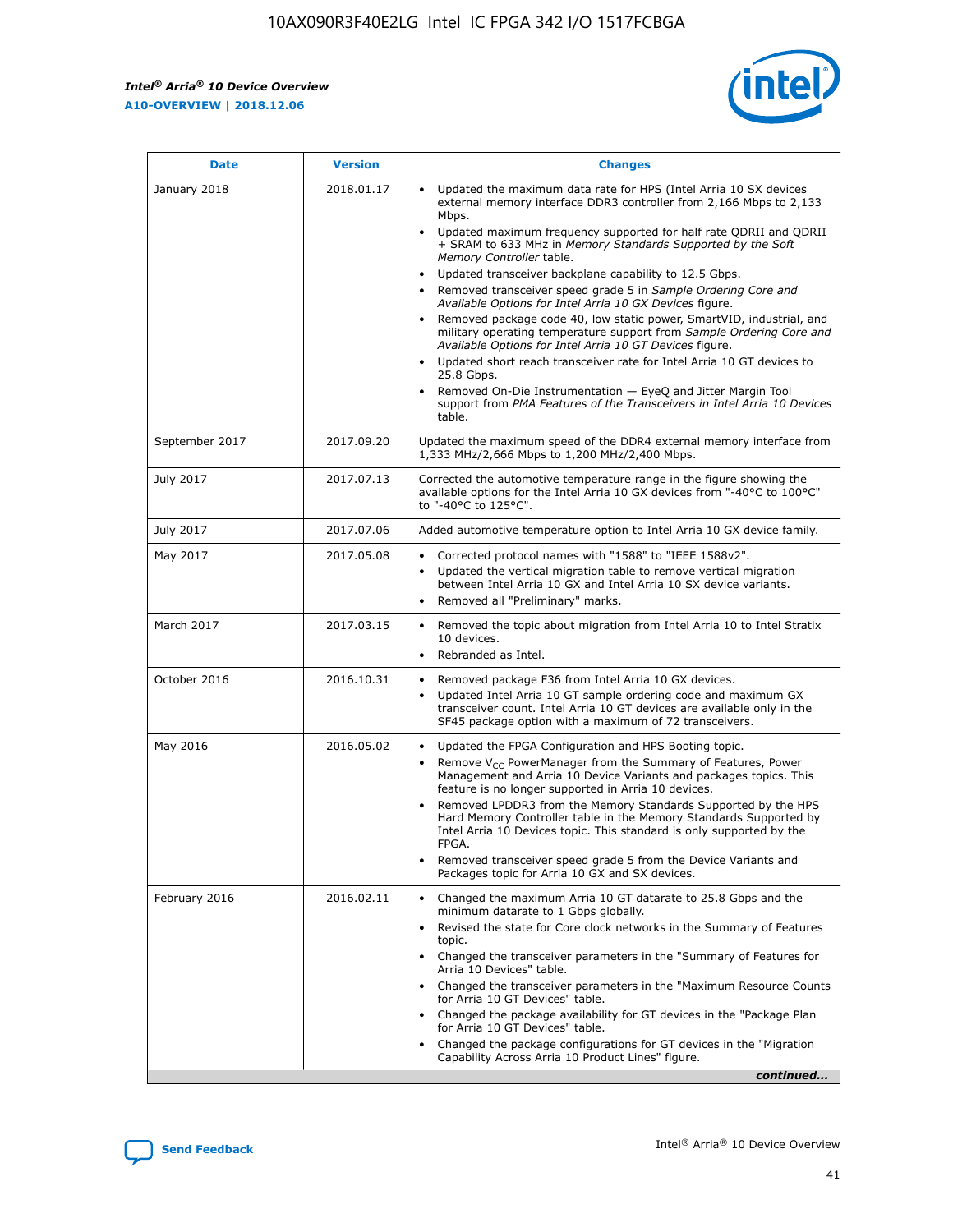

| <b>Date</b>   | <b>Version</b> | <b>Changes</b>                                                                                                                                                               |
|---------------|----------------|------------------------------------------------------------------------------------------------------------------------------------------------------------------------------|
|               |                | • Changed transceiver parameters in the "Low Power Serial Transceivers"<br>section.                                                                                          |
|               |                | • Changed the transceiver descriptions in the "Device Variants for the<br>Arria 10 Device Family" table.                                                                     |
|               |                | Changed the "Sample Ordering Code and Available Options for Arria 10<br>$\bullet$<br>GT Devices" figure.                                                                     |
|               |                | Changed the datarates for GT devices in the "PMA Features" section.                                                                                                          |
|               |                | Changed the datarates for GT devices in the "PCS Features" section.<br>$\bullet$                                                                                             |
| December 2015 | 2015.12.14     | Updated the number of M20K memory blocks for Arria 10 GX 660 from<br>2133 to 2131 and corrected the total RAM bit from 48,448 Kb to<br>48,408 Kb.                            |
|               |                | Corrected the number of DSP blocks for Arria 10 GX 660 from 1688 to<br>1687 in the table listing floating-point arithmetic resources.                                        |
| November 2015 | 2015.11.02     | Updated the maximum resources for Arria 10 GX 220, GX 320, GX 480,<br>$\bullet$<br>GX 660, SX 220, SX 320, SX 480, and SX 660.                                               |
|               |                | • Updated resource count for Arria 10 GX 320, GX 480, GX 660, SX 320,<br>SX 480, a SX 660 devices in Number of Multipliers in Intel Arria 10<br><b>Devices</b> table.        |
|               |                | Updated the available options for Arria 10 GX, GT, and SX.                                                                                                                   |
|               |                | Changed instances of Quartus II to Quartus Prime.<br>$\bullet$                                                                                                               |
| June 2015     | 2015.06.15     | Corrected label for Intel Arria 10 GT product lines in the vertical migration<br>figure.                                                                                     |
| May 2015      | 2015.05.15     | Corrected the DDR3 half rate and quarter rate maximum frequencies in the<br>table that lists the memory standards supported by the Intel Arria 10 hard<br>memory controller. |
| May 2015      | 2015.05.04     | • Added support for 13.5G JESD204b in the Summary of Features table.<br>• Added a link to Arria 10 GT Channel Usage in the Arria 10 GT Package<br>Plan topic.                |
|               |                | • Added a note to the table, Maximum Resource Counts for Arria 10 GT<br>devices.                                                                                             |
|               |                | • Updated the power requirements of the transceivers in the Low Power<br>Serial Transceivers topic.                                                                          |
| January 2015  | 2015.01.23     | • Added floating point arithmetic features in the Summary of Features<br>table.                                                                                              |
|               |                | • Updated the total embedded memory from 38.38 megabits (Mb) to<br>65.6 Mb.                                                                                                  |
|               |                | • Updated the table that lists the memory standards supported by Intel<br>Arria 10 devices.                                                                                  |
|               |                | Removed support for DDR3U, LPDDR3 SDRAM, RLDRAM 2, and DDR2.                                                                                                                 |
|               |                | Moved RLDRAM 3 support from hard memory controller to soft memory<br>controller. RLDRAM 3 support uses hard PHY with soft memory<br>controller.                              |
|               |                | Added soft memory controller support for QDR IV.<br>٠                                                                                                                        |
|               |                | Updated the maximum resource count table to include the number of<br>hard memory controllers available in each device variant.                                               |
|               |                | Updated the transceiver PCS data rate from 12.5 Gbps to 12 Gbps.<br>$\bullet$                                                                                                |
|               |                | Updated the max clock rate of PS, FPP x8, FPP x16, and Configuration<br>via HPS from 125 MHz to 100 MHz.                                                                     |
|               |                | Added a feature for fractional synthesis PLLs: PLL cascading.                                                                                                                |
|               |                | Updated the HPS programmable general-purpose I/Os from 54 to 62.<br>$\bullet$<br>continued                                                                                   |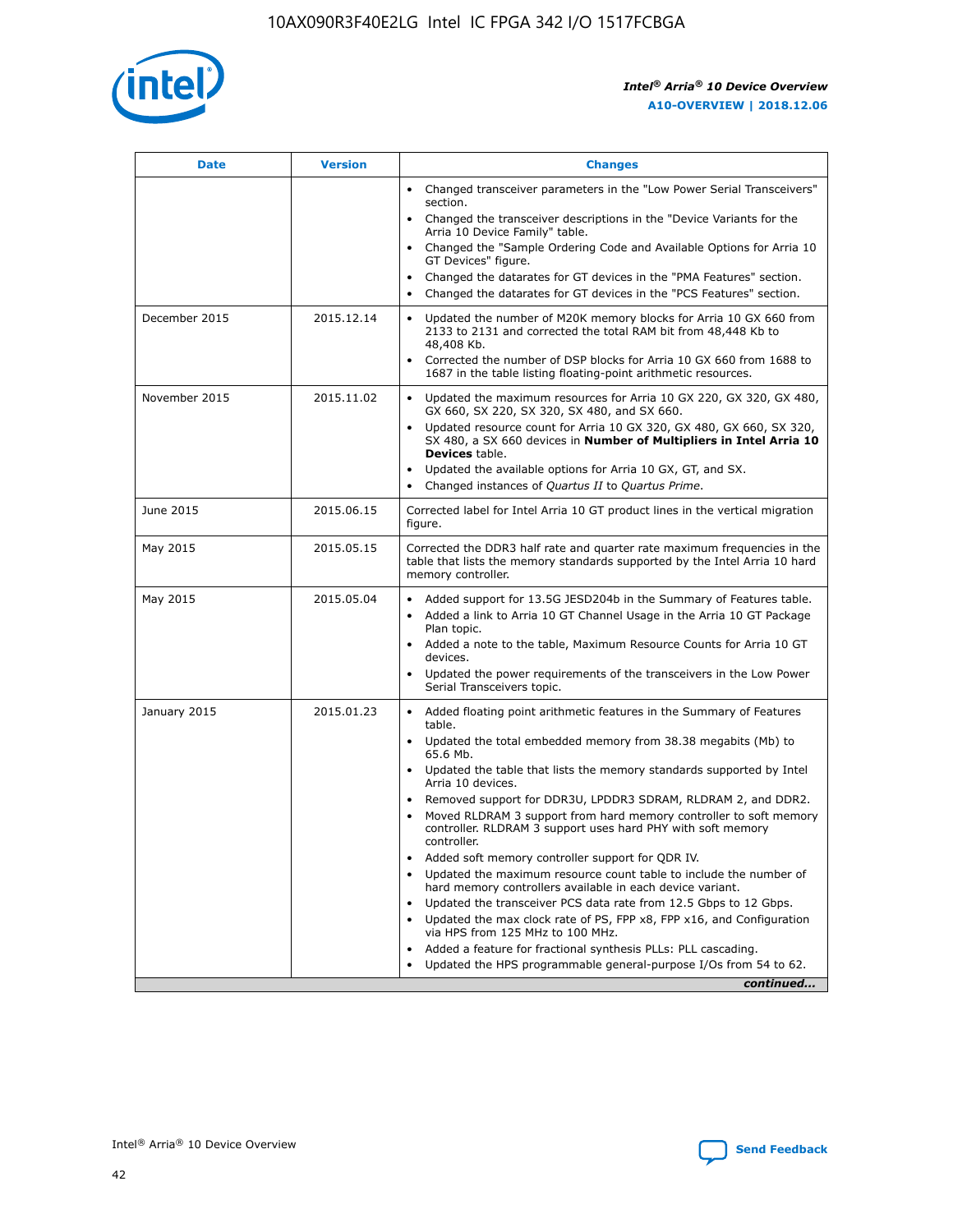r



| <b>Date</b>    | <b>Version</b> | <b>Changes</b>                                                                                                                                                                                                                                                                                                                                                                                                                                                                                                                                      |
|----------------|----------------|-----------------------------------------------------------------------------------------------------------------------------------------------------------------------------------------------------------------------------------------------------------------------------------------------------------------------------------------------------------------------------------------------------------------------------------------------------------------------------------------------------------------------------------------------------|
| September 2014 | 2014.09.30     | Corrected the 3 V I/O and LVDS I/O counts for F35 and F36 packages<br>$\bullet$<br>of Arria 10 GX.<br>Corrected the 3 V I/O, LVDS I/O, and transceiver counts for the NF40<br>$\bullet$<br>package of the Arria GX 570 and 660.<br>Removed 3 V I/O, LVDS I/O, and transceiver counts for the NF40<br>$\bullet$<br>package of the Arria GX 900 and 1150. The NF40 package is not<br>available for Arria 10 GX 900 and 1150.                                                                                                                          |
| August 2014    | 2014.08.18     | Updated Memory (Kb) M20K maximum resources for Arria 10 GX 660<br>devices from 42,660 to 42,620.<br>Added GPIO columns consisting of LVDS I/O Bank and 3V I/O Bank in<br>$\bullet$<br>the Package Plan table.<br>Added how to use memory interface clock frequency higher than 533<br>$\bullet$<br>MHz in the I/O vertical migration.<br>Added information to clarify that RLDRAM3 support uses hard PHY with<br>$\bullet$<br>soft memory controller.<br>Added variable precision DSP blocks support for floating-point<br>$\bullet$<br>arithmetic. |
| June 2014      | 2014.06.19     | Updated number of dedicated I/Os in the HPS block to 17.                                                                                                                                                                                                                                                                                                                                                                                                                                                                                            |
| February 2014  | 2014.02.21     | Updated transceiver speed grade options for GT devices in Figure 2.                                                                                                                                                                                                                                                                                                                                                                                                                                                                                 |
| February 2014  | 2014.02.06     | Updated data rate for Arria 10 GT devices from 28.1 Gbps to 28.3 Gbps.                                                                                                                                                                                                                                                                                                                                                                                                                                                                              |
| December 2013  | 2013.12.10     | Updated the HPS memory standards support from LPDDR2 to LPDDR3.<br>Updated HPS block diagram to include dedicated HPS I/O and FPGA<br>$\bullet$<br>Configuration blocks as well as repositioned SD/SDIO/MMC, DMA, SPI<br>and NAND Flash with ECC blocks.                                                                                                                                                                                                                                                                                            |
| December 2013  | 2013.12.02     | Initial release.                                                                                                                                                                                                                                                                                                                                                                                                                                                                                                                                    |